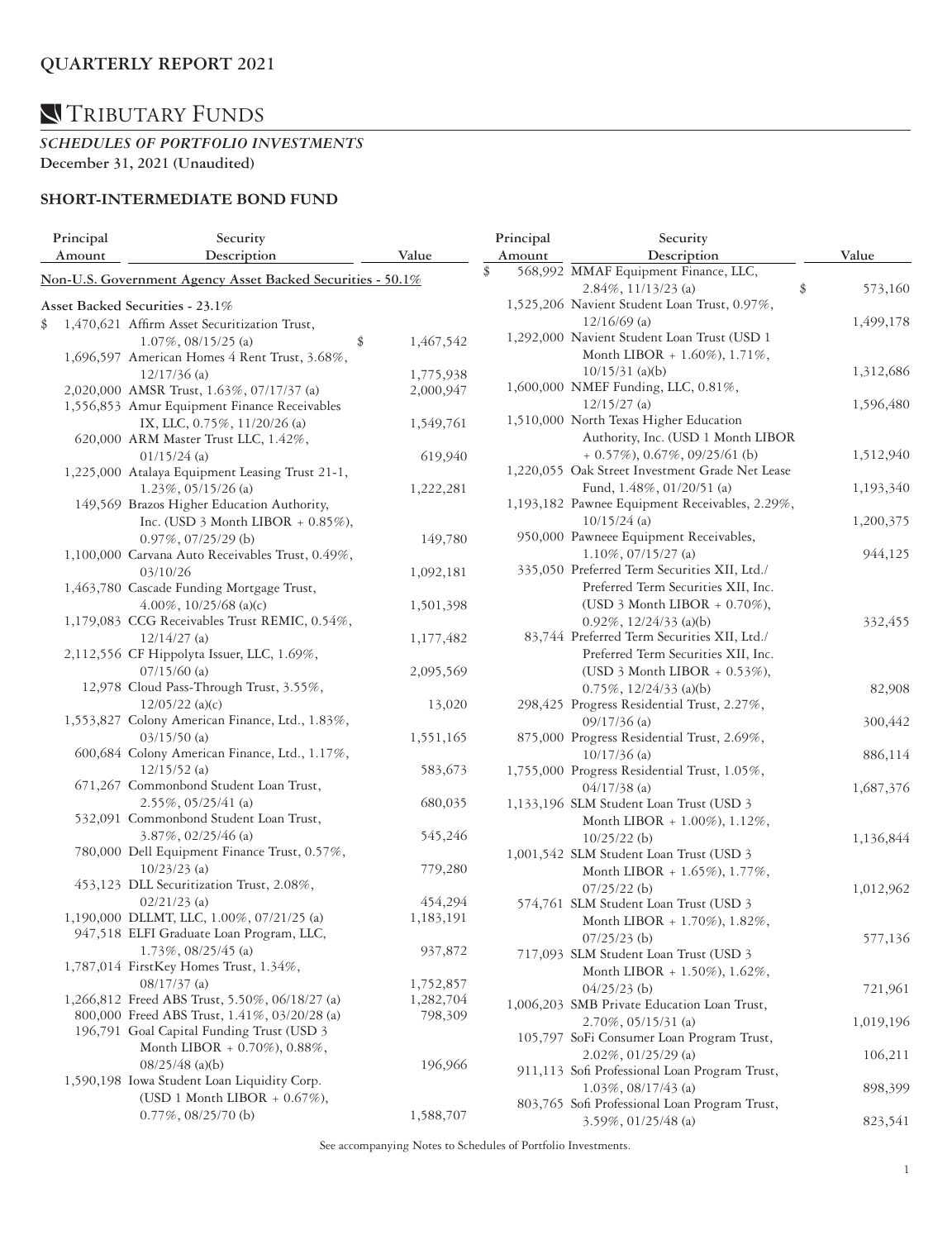# **N**TRIBUTARY FUNDS

#### *SCHEDULES OF PORTFOLIO INVESTMENTS*  **December 31, 2021 (Unaudited)**

#### **SHORT-INTERMEDIATE BOND FUND**

| Principal | Security                                                 |                 | Principal | Security                                       |                 |  |
|-----------|----------------------------------------------------------|-----------------|-----------|------------------------------------------------|-----------------|--|
| Amount    | Description                                              | Value           | Amount    | Description                                    | Value           |  |
| \$        | 1,099,835 SoFi Professional Loan Program Trust,          |                 | \$        | 1,600,000 GCT Commercial Mortgage Trust (USD   |                 |  |
|           | $1.14\%, 02/15/47$ (a)                                   | \$<br>1,080,541 |           | 1 Month LIBOR + 0.80%), 0.91%,                 |                 |  |
|           | 822,312 Sofi Professional Loan Program, LLC,             |                 |           | $02/15/38$ (a)(b)                              | \$<br>1,598,079 |  |
|           | $3.09\%$ , 08/17/48 (a)                                  | 839,162         |           | 1,800,000 Goldman Sachs Mortgage Securities    |                 |  |
|           | 730,739 Sofi Professional Loan Program, LLC              |                 |           | Corp. Trust (USD 1 Month LIBOR +               |                 |  |
|           | (USD 1 Month LIBOR + 1.20%),                             |                 |           | $0.95\%$ , 1.06%, 10/15/36 (a)(b)              | 1,798,858       |  |
|           | $1.30\%$ , 06/25/33 (a)(b)                               | 732,757         |           | 762,528 Goldman Sachs Mortgage Securities      |                 |  |
|           | 1,841,308 Stack Infrastructure Issuer, LLC, 4.54%,       |                 |           | Trust Interest Only REMIC, 0.00%,              |                 |  |
|           | $02/25/44$ (a)                                           | 1,907,745       |           | $08/10/44$ (a)(c)                              | 8               |  |
|           | 224,215 Tricon American Homes Trust, 2.75%,              |                 |           | 585,846 Harvest Commercial Capital Loan Trust, |                 |  |
|           | $03/17/38$ (a)                                           | 229,407         |           | $3.29\%$ , 09/25/46 (a)(c)                     | 587,537         |  |
|           | 2,390,000 UNIFY Auto Receivables Trust, 0.98%,           |                 |           | 575,703 JPMBB Commercial Mortgage              |                 |  |
|           | $07/15/26$ (a)                                           | 2,371,292       |           | Securities Trust, 3.32%, 03/15/49              | 597,605         |  |
|           | 1,420,000 Vantage Data Centers, LLC, 1.65%,              |                 |           | 370,502 JPMDB Commercial Mortgage              |                 |  |
|           | $09/15/45$ (a)                                           | 1,387,900       |           | Securities Trust, 2.04%, 11/13/52              | 373,836         |  |
|           |                                                          |                 |           | 1,106,305 Key Commercial Mortgage Securities   |                 |  |
|           |                                                          | 54,966,771      |           | Trust, 2.66%, 06/15/52 (a)                     | 1,125,817       |  |
|           | Non-Agency Commercial Mortgage Backed Securities - 15.7% |                 |           | 1,557,690 Key Commercial Mortgage Securities   |                 |  |
|           | 1,630,000 BANK 2019-BNK16, 3.93%, 02/15/52               | 1,687,753       |           | Trust, 1.25%, 09/16/52 (a)                     | 1,540,008       |  |
|           | 1,840,000 Barclays Commercial Mortgage Trust,            |                 |           | 1,327,970 KKR Industrial Portfolio Trust (USD  |                 |  |
|           | 3.04%, 11/15/52                                          | 1,890,468       |           | 1 Month LIBOR + 0.55%), 0.66%,                 |                 |  |
|           | 1,615,000 BPR Trust (USD 1 Month LIBOR +                 |                 |           | $12/15/37$ (a)(b)                              |                 |  |
|           | 1.25%), 1.36%, 02/15/29 (a)(b)                           | 1,615,000       |           | 1,785,000 KNDR 2021-KIND A (USD 1              | 1,319,709       |  |
|           | 1,095,645 BX Commercial Mortgage Trust (USD              |                 |           |                                                |                 |  |
|           | 1 Month LIBOR + 1.00%), 1.11%,                           |                 |           | Month LIBOR + 0.95%), 1.06%,                   |                 |  |
|           | $11/15/32$ (a)(b)                                        | 1,095,313       |           | $08/15/38$ (a)(b)                              | 1,778,285       |  |
|           | 1,475,000 BX Trust (USD 1 Month LIBOR +                  |                 |           | 610,000 MED Trust (USD 1 Month LIBOR +         |                 |  |
|           | $0.95\%$ , 1.06%, 09/15/36 (a)(b)                        | 1,465,854       |           | $0.95\%$ , 1.06%, 11/15/38 (a)(b)              | 609,266         |  |
|           | 950,000 BX Trust (USD 1 Month LIBOR +                    |                 |           | 1,000,000 MHC Commercial Mortgage Trust        |                 |  |
|           | $0.90\%$ ), $1.01\%$ , $10/15/36$ (a)(b)                 | 948,214         |           | (USD 1 Month LIBOR $+$ 0.80%),                 |                 |  |
|           | 860,000 BX Trust (USD 1 Month LIBOR +                    |                 |           | $0.91\%$ , $04/15/38$ (a)(b)                   | 997,807         |  |
|           | $0.85\%$ , $0.96\%$ , $11/15/26$ (a)(b)                  | 858,785         |           | 1,159,565 Morgan Stanley Bank of America       |                 |  |
|           | 510,000 BX Trust (USD 1 Month LIBOR +                    |                 |           | Merrill Lynch Trust, 3.25%, 12/15/47           | 1,193,944       |  |
|           | $0.70\%$ ), $0.81\%$ , $01/15/34$ (a)(b)                 | 506,467         |           | 1,132,201 Morgan Stanley Bank of America       |                 |  |
|           | 2,000,000 BXHPP Trust (USD 1 Month LIBOR +               |                 |           | Merrill Lynch Trust Interest Only              |                 |  |
|           | $0.65\%$ , $0.76\%$ , $08/15/36$ (a)(b)                  | 1,989,489       |           | REMIC, 0.91%, 12/15/48 (c)                     | 7,829           |  |
|           | 900,000 Cantor Commercial Real Estate                    |                 |           | 686,324 Morgan Stanley Bank of America         |                 |  |
|           | Lending, 3.62%, 04/15/24                                 | 936,197         |           | Merrill Lynch Trust REMIC, 3.48%,              |                 |  |
|           | 1,166,000 CFCRE Commercial Mortgage Trust,               |                 |           | 06/15/47                                       | 704,101         |  |
|           | 3.37%, 06/15/50                                          | 1,221,560       |           | 1,730,000 SREIT Trust (USD 1 Month LIBOR +     |                 |  |
|           | 888,648 Citigroup Commercial Mortgage Trust,             |                 |           | 0.58%), 0.69%, 07/15/36 (a)(b)                 | 1,709,333       |  |
|           | 3.85%, 11/10/46                                          | 924,377         |           | 901,368 Sutherland Commercial Mortgage Trust,  |                 |  |
|           | 1,528,825 Citigroup Commercial Mortgage                  |                 |           | 2.86%, 12/25/35 (a)(c)                         | 890,565         |  |
|           | Trust Interest Only REMIC, 1.72%,                        |                 |           | 903,663 Sutherland Commercial Mortgage Trust,  |                 |  |
|           | $09/10/45$ (a)(c)                                        | 7,352           |           | 1.55%, 12/25/41 (a)(c)                         | 889,033         |  |
|           | 928,990 COMM Mortgage Trust Interest Only                |                 |           | 1,450,000 VASA Trust (USD 1 Month LIBOR +      |                 |  |
|           | REMIC, 1.00%, 03/10/46 (c)                               | 4,473           |           | $0.90\%$ ), $1.01\%$ , $07/15/39$ (a)(b)       | 1,443,961       |  |
|           | 312,520 COMM Mortgage Trust REMIC,                       |                 |           | 1,332,428 Velocity Commercial Capital Loan     |                 |  |
|           | 3.39%, 08/10/47                                          | 320,135         |           | Trust, 1.40%, 05/25/51 (a)(c)                  | 1,304,345       |  |
|           | 1,265,000 Cosmopolitan Hotel Mortgage Trust              |                 |           | 102,666 Wells Fargo Commercial Mortgage        |                 |  |
|           | REMIC (USD 1 Month LIBOR +                               |                 |           | Trust REMIC, 2.53%, 10/15/45                   | 102,861         |  |
|           | $0.93\%$ , $1.04\%$ , $11/15/36$ (a)(b)                  | 1,264,223       |           |                                                | 37,308,447      |  |
|           |                                                          |                 |           |                                                |                 |  |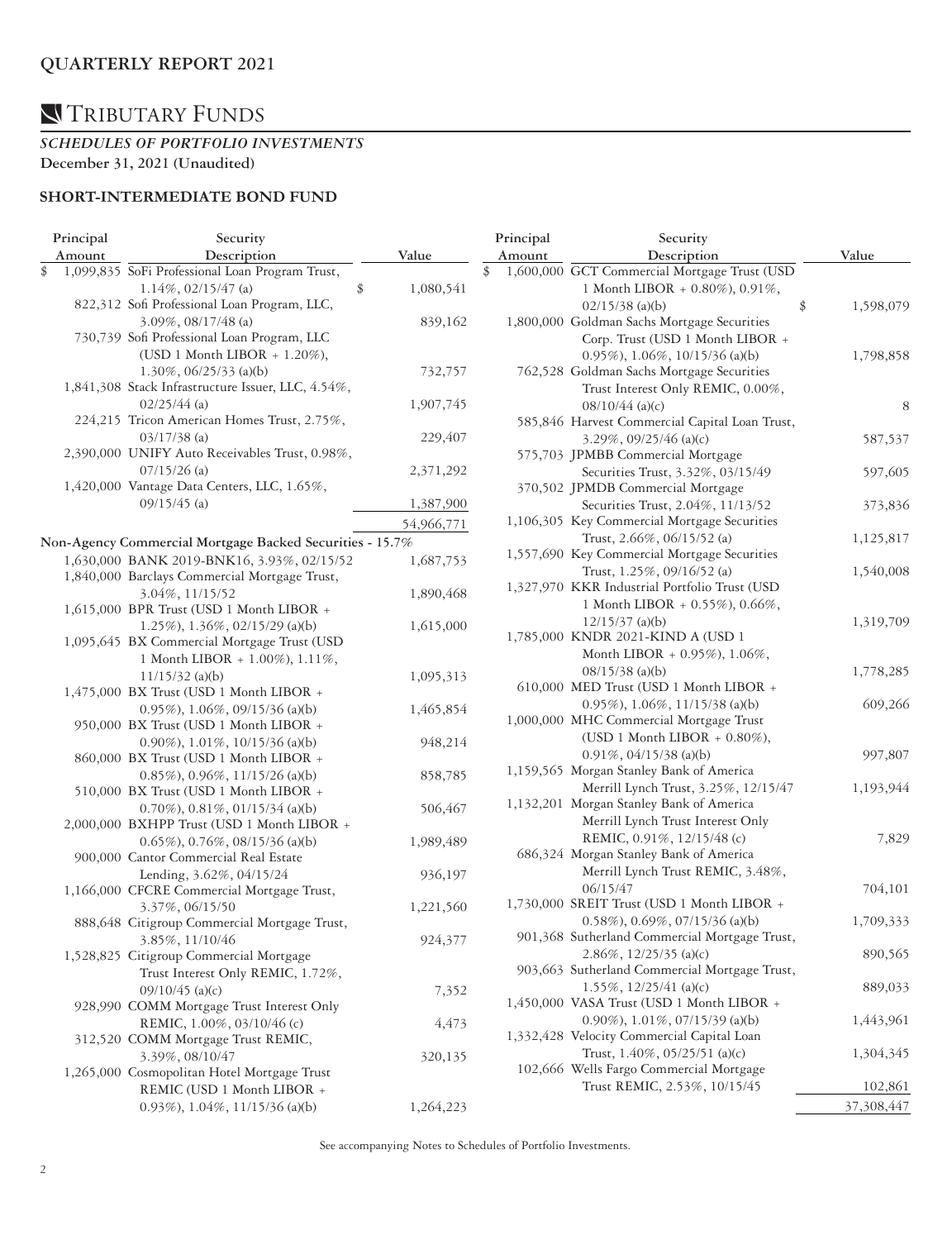#### *SCHEDULES OF PORTFOLIO INVESTMENTS*  **December 31, 2021 (Unaudited)**

### **SHORT-INTERMEDIATE BOND FUND**

| Principal | Security                                                  |               |    | Principal                     | Security                                                                      |                 |
|-----------|-----------------------------------------------------------|---------------|----|-------------------------------|-------------------------------------------------------------------------------|-----------------|
| Amount    | Description                                               | Value         |    | Amount                        | Description                                                                   | Value           |
|           | Non-Agency Residential Mortgage Backed Securities - 11.3% |               | \$ |                               | 1,050,000 Mello Warehouse Securitization Trust                                |                 |
| \$        | 196,873 Bayview Commercial Asset Trust                    |               |    |                               | (USD 1 Month LIBOR + $0.80\%$ ),                                              |                 |
|           | REMIC (USD 1 Month LIBOR +                                |               |    |                               | $0.90\%$ , 11/25/53 (a)(b)                                                    | \$<br>1,046,049 |
|           | $0.87\%$ , $0.97\%$ , $12/25/33$ (a)(b)                   | \$<br>192,775 |    |                               | 1,420,000 Mello Warehouse Securitization Trust                                |                 |
|           | 596,656 Bayview Financial Acquisition Trust               |               |    |                               | (USD 1 Month LIBOR $+$ 0.70%),                                                |                 |
|           | REMIC (USD 1 Month LIBOR +                                |               |    |                               | $0.79\%$ , $02/25/55$ (a)(b)                                                  | 1,411,467       |
|           |                                                           |               |    |                               | 593,374 MFRA Trust, 1.79%, 08/25/49 (a)(c)                                    | 593,057         |
|           | 2.33%), 2.43%, 05/28/44 (b)                               | 596,892       |    |                               | 788,118 MFRA Trust, 0.85%, 01/25/56 (a)(c)                                    | 783,380         |
|           | 598,189 BRAVO Residential Funding Trust,                  |               |    |                               | 790,143 Mill City Mortgage Loan Trust, 2.75%,                                 |                 |
|           | $0.80\%$ , 11/25/69 (a)(b)                                | 597,817       |    |                               | $07/25/59$ (a)(c)                                                             | 796,995         |
|           | 1,205,987 BRAVO Residential Funding Trust,                |               |    |                               | 394,840 New Residential Mortgage Loan Trust,                                  |                 |
|           | $0.80\%$ , $01/25/70$ (a)(b)                              | 1,205,193     |    |                               | $4.50\%$ , 05/25/58 (a)(c)                                                    | 420,343         |
|           | 560,120 BRAVO Residential Funding Trust,                  |               |    |                               | 34,948 New Residential Mortgage Loan Trust                                    |                 |
|           | $2.50\%, 05/26/59$ (a)(c)                                 | 565,595       |    |                               | REMIC, 3.75%, 11/25/54 (a)(c)                                                 | 36,507          |
|           | 462,913 Brean Asset Backed Securities Trust,              |               |    |                               | 60,497 New Residential Mortgage Loan Trust                                    |                 |
|           | $1.40\%$ , $10/25/63$ (a)(c)                              | 439,703       |    |                               | REMIC, 3.75%, 05/28/52 (a)(c)                                                 | 62,837          |
|           | 1,603,757 Cascade Funding Mortgage Trust,                 |               |    |                               | 98,632 New Residential Mortgage Loan Trust                                    |                 |
|           | 2.80%, $06/25/69$ (a)(c)                                  | 1,610,369     |    | REMIC, 3.75%, 08/25/55 (a)(c) | 102,902                                                                       |                 |
|           | 762,107 Cascade Funding Mortgage Trust, LLC,              |               |    |                               | 844,887 Oceanview Mortgage Loan Trust,                                        |                 |
|           | $0.95\%$ , 12/26/30 (a)(c)                                | 762,522       |    |                               | $1.73\%$ , 05/28/50 (a)(c)                                                    | 844,806         |
|           | 1,671,967 Cascade Funding Mortgage Trust, LLC,            |               |    |                               | 11,679 Residential Accredit Loans, Inc. Trust                                 |                 |
|           | $0.80\%$ , $02/25/31$ (a)(c)                              | 1,668,951     |    |                               | REMIC (USD 1 Month LIBOR +                                                    |                 |
|           | 744,831 Citigroup Mortgage Loan Trust, 4.25%,             |               |    |                               |                                                                               |                 |
|           | $01/25/53$ (a)                                            | 767,679       |    |                               | 14.76%), 14.57%, 03/25/22 (b)<br>220 Residential Asset Securities Corp. Trust | 10,219          |
|           | 562,437 Citigroup Mortgage Loan Trust, 3.50%,             |               |    |                               | REMIC, 3.87%, 05/25/33 (c)                                                    | 245             |
|           | $01/25/66$ (a)(c)                                         | 579,141       |    |                               | 5,085 Residential Asset Securitization Trust                                  |                 |
|           | 56,955 Citigroup Mortgage Loan Trust REMIC,               |               |    |                               |                                                                               |                 |
|           | $4.00\%$ , 01/25/35 (a)(c)                                | 58,048        |    |                               | REMIC, 3.75%, 03/31/22                                                        | 4,995           |
|           | 1,183 Credit Suisse First Boston Mortgage                 |               |    |                               | 1,550,000 RMF Buyout Issuance Trust, 1.26%,                                   |                 |
|           | Securities Corp. REMIC, 5.00%,                            |               |    |                               | $11/25/31$ (a)(c)                                                             | 1,546,396       |
|           | 12/31/22                                                  | 1,095         |    |                               | 35,546 Sequoia Mortgage Trust REMIC,                                          |                 |
|           | 327,221 Credit Suisse Mortgage Trust, 2.50%,              |               |    |                               | $3.50\%$ , 11/25/46 (a)(c)                                                    | 35,511          |
|           | $07/25/28$ (a)(c)                                         | 327,782       |    |                               | 184,444 Station Place Securitization Trust (USD                               |                 |
|           | 159,521 Credit-Based Asset Servicing &                    |               |    |                               | 1 Month LIBOR + 0.65%), 0.75%,                                                |                 |
|           | Securitization, LLC REMIC (USD                            |               |    |                               | $01/26/54$ (a)(b)                                                             | 184,423         |
|           | 1 Month LIBOR + 1.13%), 1.23%,                            |               |    |                               | 700,000 Towd Point Mortgage Trust, 3.75%,                                     |                 |
|           | $02/25/33$ (b)                                            | 159,031       |    |                               | $10/25/56$ (a)(c)                                                             | 726,666         |
|           | 49,772 Credit-Based Asset Servicing &                     |               |    |                               | 1,419,665 Towd Point Mortgage Trust, 2.75%,                                   |                 |
|           | Securitization, LLC REMIC, 4.76%,                         |               |    |                               | $06/25/57$ (a)(c)                                                             | 1,442,734       |
|           | $12/25/37$ (a)(d)                                         | 49,983        |    |                               | 1,180,944 Towd Point Mortgage Trust, 3.25%,                                   |                 |
|           | 225,839 CSMLT Trust, 3.00%, 10/25/30 (a)(c)               | 227,223       |    |                               | $07/25/58$ (a)(c)                                                             | 1,207,309       |
|           | 1,199,203 Finance of America HECM Buyout,                 |               |    |                               | 203,726 Towd Point Mortgage Trust, 3.25%,                                     |                 |
|           | $0.88\%, 02/25/31$ (a)(c)                                 | 1,198,122     |    |                               | $07/25/58$ (a)(c)                                                             | 206,745         |
|           | 564,424 Finance of America Structured Securities          |               |    |                               | 436,976 Towd Point Mortgage Trust, 3.00%,                                     |                 |
|           | Trust, 1.50%, 04/25/51                                    | 557,147       |    |                               | $11/25/58$ (a)(c)                                                             | 442,002         |
|           | 447,378 Freddie Mac Whole Loan Securities,                |               |    |                               | 1,355,946 Towd Point Mortgage Trust, 2.25%,                                   |                 |
|           | $3.65\%, 09/25/45$ (c)                                    | 450,451       |    |                               | $11/25/61$ (a)(c)                                                             | 1,372,547       |
|           | 181,915 Goldman Sachs Mortgage-Backed                     |               |    |                               | 664,365 Towd Point Mortgage Trust REMIC,                                      |                 |
|           | Securities Corp. Trust, 3.00%,                            |               |    |                               | 2.75%, 10/25/56 (a)(c)                                                        | 670,092         |
|           | $10/25/50$ (a)(c)                                         | 182,375       |    |                               |                                                                               |                 |
|           | 482,296 Goldman Sachs Mortgage-Backed                     |               |    |                               |                                                                               |                 |
|           | Securities Corp. Trust, 2.63%,                            |               |    |                               |                                                                               |                 |
|           | $01/25/59$ (a)(c)                                         | 486,114       |    |                               |                                                                               |                 |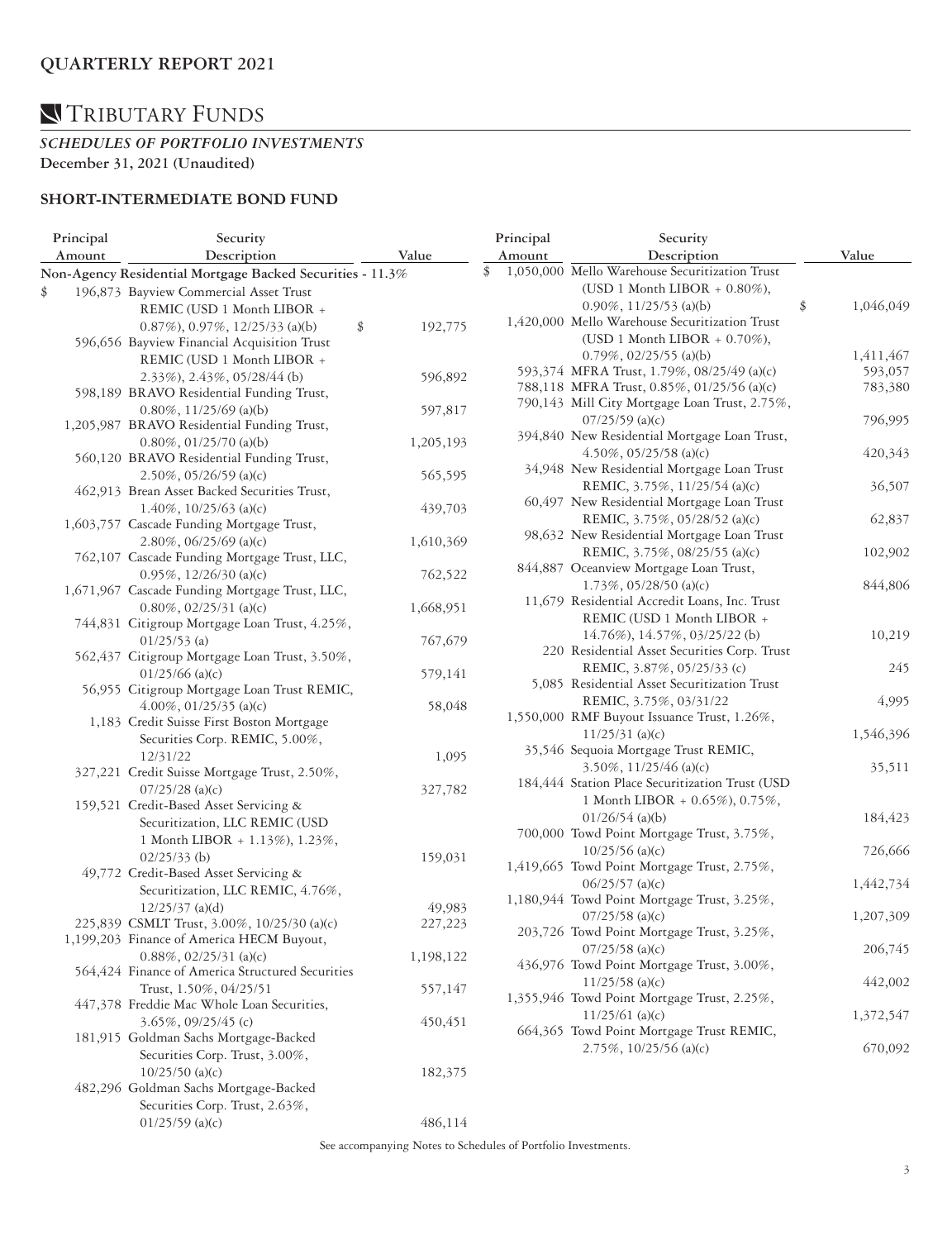# TRIBUTARY FUNDS

#### *SCHEDULES OF PORTFOLIO INVESTMENTS*  **December 31, 2021 (Unaudited)**

### **SHORT-INTERMEDIATE BOND FUND**

| Principal         | Security                                                                                  |                          | Principal          | Security                                         |                            |
|-------------------|-------------------------------------------------------------------------------------------|--------------------------|--------------------|--------------------------------------------------|----------------------------|
| Amount            | Description                                                                               | Value                    | Amount             | Description                                      | Value                      |
| \$                | 108,166 Towd Point Mortgage Trust REMIC,                                                  |                          | \$                 | 1,490,000 Principal Life Global Funding II,      |                            |
|                   | $2.75\%, 04/25/57$ (a)(c)                                                                 | 109,009<br>$\frac{\$}{}$ |                    | 1.25%, 06/23/25 (a)                              | \$<br>1,472,259            |
|                   |                                                                                           | 26,741,244               |                    | 1,284,000 The Charles Schwab Corp. (callable at  |                            |
|                   | Total Non-U.S. Government Agency Asset Backed                                             |                          |                    | 100 beginning 06/01/25), 5.38%,                  |                            |
|                   | Securities (Cost \$119,582,518)                                                           | 119,016,462              |                    | $06/01/65$ (c)(e)                                | 1,399,560                  |
|                   |                                                                                           |                          |                    | 2,810,000 The Goldman Sachs Group, Inc.,         |                            |
|                   | Corporate Bonds - 28.6%                                                                   |                          |                    | $0.67\%$ , 03/08/24 (c)                          | 2,797,305                  |
|                   | Communication Services - 1.3%                                                             |                          |                    | 2,215,000 Wells Fargo & Co., 3.75%, 01/24/24     | 2,325,657                  |
|                   | 2,364,000 AT&T, Inc., 1.70%, 03/25/26                                                     | 2,351,790                |                    |                                                  |                            |
|                   | 738,000 Verizon Communications, Inc., 1.68%,                                              |                          | Industrials - 5.3% |                                                  | 20,613,391                 |
|                   | 10/30/30                                                                                  | 701,197                  |                    | 2,085,000 BMW US Capital, LLC, 2.80%,            |                            |
|                   |                                                                                           |                          |                    | $04/11/26$ (a)                                   |                            |
|                   |                                                                                           | 3,052,987                |                    | 2,265,000 Harman International Industries, Inc., | 2,181,496                  |
|                   | Consumer Discretionary - 5.1%                                                             |                          |                    |                                                  |                            |
|                   | 1,320,000 AMC Networks, Inc., 4.25%, 02/15/29                                             | 1,311,750                |                    | 4.15%, 05/15/25                                  | 2,438,249                  |
|                   | 283,000 Dollar General Corp., 3.25%, 04/15/23                                             | 289,838                  |                    | 2,305,000 Huntington Ingalls Industries, Inc.,   |                            |
|                   | 1,660,000 Dollar General Corp., 3.88%, 04/15/27                                           | 1,820,420<br>712,055     |                    | 3.84%, 05/01/25                                  | 2,437,701                  |
|                   | 680,000 Hanesbrands, Inc., 4.63%, 05/15/24 (a)<br>2,275,000 Lennar Corp., 4.50%, 04/30/24 | 2,416,460                |                    | 1,300,000 Roper Technologies, Inc., 1.00%,       |                            |
|                   | 1,261,000 Levi Strauss & Co., 3.50%, 03/01/31 (a)                                         | 1,285,753                |                    | 09/15/25                                         | 1,270,122                  |
|                   | 1,706,000 McDonald's Corp., MTN, 3.70%,                                                   |                          |                    | 1,850,000 TTX Co., 3.60%, 01/15/25 (a)           | 1,969,600                  |
|                   | 01/30/26                                                                                  | 1,835,449                |                    | 2,453,000 Volkswagen Group of America Finance,   |                            |
|                   | 272,000 Newell Brands, Inc., 4.35%, 04/01/23                                              | 280,160                  |                    | LLC, 3.35%, 05/13/25 (a)                         | 2,580,798                  |
|                   | 565,000 Starbucks Corp., 3.10%, 03/01/23                                                  | 578,454                  |                    |                                                  | 12,877,966                 |
|                   | 1,439,000 Whirlpool Corp., MTN, 3.70%,                                                    |                          |                    | Information Technology - 5.2%                    |                            |
|                   | 03/01/23                                                                                  | 1,483,829                |                    | 1,128,000 eBay, Inc., 2.75%, 01/30/23            | 1,152,911                  |
|                   |                                                                                           |                          |                    | 250,000 eBay, Inc., 3.45%, 08/01/24              | 262,575                    |
|                   |                                                                                           | 12,014,168               |                    | 2,325,000 NXP BV/NXP Funding, LLC/NXP            |                            |
|                   | Consumer Staples - 1.4%                                                                   |                          |                    | USA, Inc., 2.70%, 05/01/25 (a)                   | 2,401,906                  |
|                   | 361,000 Church & Dwight Co., Inc., 2.88%,                                                 |                          |                    | 1,195,000 Oracle Corp., 3.40%, 07/08/24          | 1,249,310                  |
|                   | 10/01/22                                                                                  | 366,871                  |                    | 2,549,000 Telefonaktiebolaget LM Ericsson,       |                            |
|                   | 440,000 Land O'Lakes Capital Trust I, 7.45%,                                              |                          |                    | 4.13%, 05/15/22                                  | 2,577,676                  |
|                   | $03/15/28$ (a)                                                                            | 509,252                  |                    | 2,410,000 TSMC Global, Ltd., 0.75%,              |                            |
|                   | 2,205,000 Reckitt Benckiser Treasury Services                                             |                          |                    | $09/28/25$ (a)                                   | 2,328,274                  |
|                   | PLC, 2.75%, 06/26/24 (a)                                                                  | 2,278,378                |                    | 2,310,000 Xilinx, Inc., 2.95%, 06/01/24          | 2,390,393                  |
|                   |                                                                                           | 3,154,501                |                    |                                                  | 12,363,045                 |
| Financials - 8.7% |                                                                                           |                          | Materials - 1.4%   |                                                  |                            |
|                   | 670,000 AerCap Ireland Capital DAC/AerCap                                                 |                          |                    | 2,167,000 Albemarle Corp., 4.15%, 12/01/24       | 2,320,745                  |
|                   | Global Aviation Trust, 3.50%,                                                             |                          |                    | 910,000 The Mosaic Co., 4.25%, 11/15/23          | 957,147                    |
|                   | 01/15/25                                                                                  | 699,396                  |                    |                                                  | 3,277,892                  |
|                   | 1,965,000 Bank of America Corp., 2.88%,                                                   |                          | Utilities - 0.2%   |                                                  |                            |
|                   | $04/24/23$ (c)                                                                            | 1,977,742                |                    | 430,000 PacifiCorp, 2.95%, 06/01/23              | 440,174                    |
|                   | 775,000 Bank of America Corp., MTN, 3.46%,                                                |                          |                    | Total Corporate Bonds (Cost \$67,584,266)        | $\overline{67}$ , 794, 124 |
|                   | $03/15/25$ (c)                                                                            | 810,504                  |                    |                                                  |                            |
|                   | 2,261,000 Citigroup, Inc., 2.88%, 07/24/23 (c)                                            | 2,288,146                |                    | Government & Agency Obligations - 19.7%          |                            |
|                   | 2,005,000 Intercontinental Exchange, Inc., 3.75%,                                         |                          |                    | <b>GOVERNMENT SECURITIES - 16.4%</b>             |                            |
|                   | 12/01/25                                                                                  | 2,167,773                | Municipals - 1.4%  |                                                  |                            |
|                   | 2,195,000 JPMorgan Chase & Co., 1.05%,                                                    |                          |                    | 550,000 County of El Paso CO, Colorado RB,       |                            |
|                   | $11/19/26$ (c)                                                                            | 2,138,386                |                    | 1.20%, 06/01/25                                  | 545,485                    |
|                   | 1,035,000 JPMorgan Chase & Co., 3.25%,                                                    |                          |                    | 250,000 Douglas County School District No. 17/   |                            |
|                   | 09/23/22                                                                                  | 1,055,762                |                    | NE, Nebraska GO, 1.23%, 06/15/25                 | 250,711                    |
|                   | 225,000 Morgan Stanley, 2.19%, 04/28/26 (c)                                               | 229,414                  |                    | 240,000 Grand Island Public Schools, Nebraska    |                            |
|                   | 1,210,000 Morgan Stanley, GMTN, 3.75%,                                                    |                          |                    | GO, 0.95%, 12/15/25                              | 233,779                    |
|                   | 02/25/23                                                                                  | 1,251,487                |                    |                                                  |                            |
|                   |                                                                                           |                          |                    |                                                  |                            |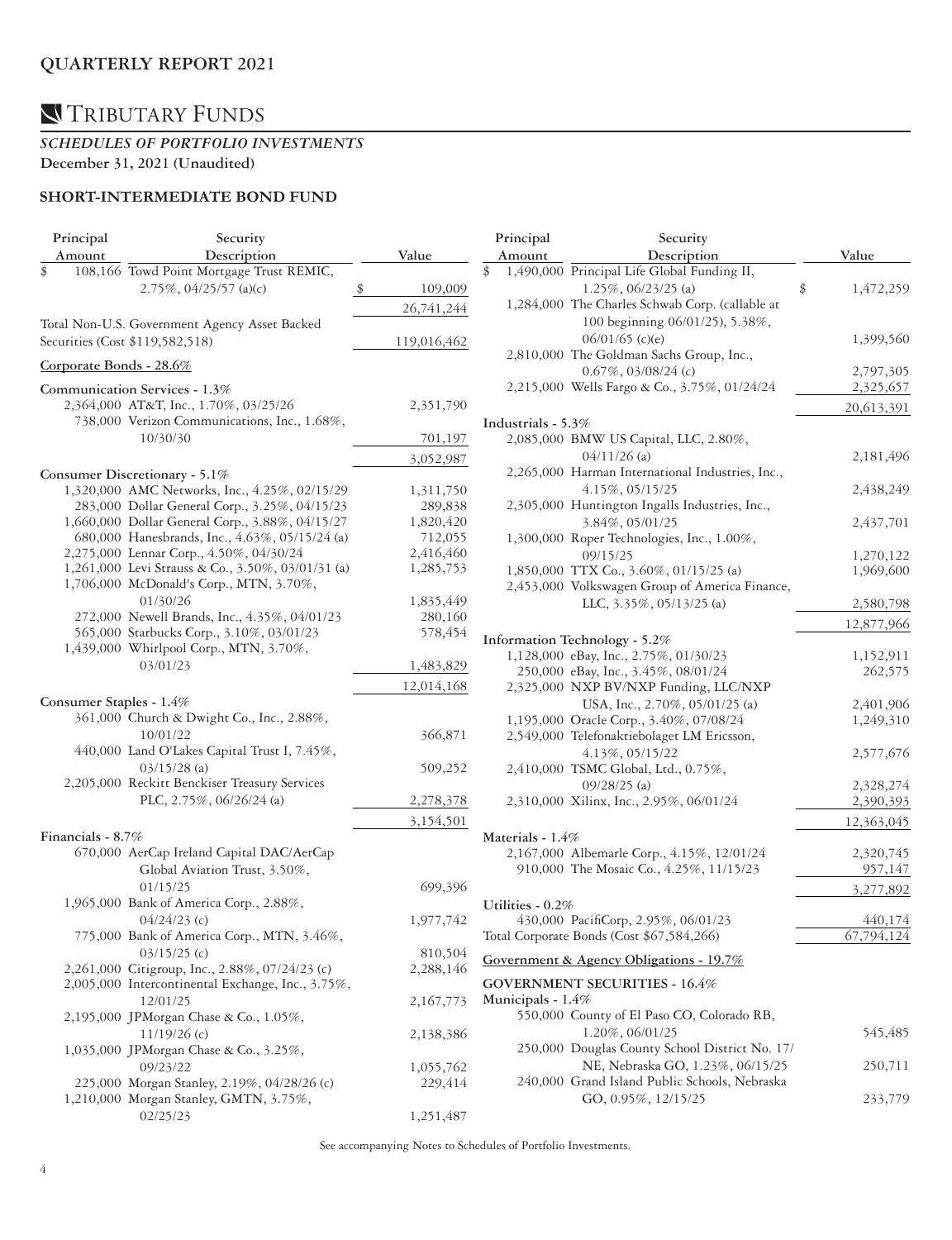#### *SCHEDULES OF PORTFOLIO INVESTMENTS*  **December 31, 2021 (Unaudited)**

### **SHORT-INTERMEDIATE BOND FUND**

| Principal | Security                                          |                  | Principal               | Security                                        |            |
|-----------|---------------------------------------------------|------------------|-------------------------|-------------------------------------------------|------------|
| Amount    | Description                                       | Value            | Amount                  | Description                                     | Value      |
| \$        | 370,000 Little Co. of Mary Hospital of Indiana,   |                  | \$                      | 323,638 Federal National Mortgage Association   |            |
|           | Inc., Indiana, 1.58%, 11/01/24                    | \$<br>368,092    |                         | Interest Only, 0.14%, 01/25/22 (c)              | \$<br>3    |
|           | 1,425,000 Nebraska Cooperative Republican Platte  |                  |                         | 627,469 Federal National Mortgage Association   |            |
|           | Enhancement Project, Nebraska RB,                 |                  |                         | Interest Only, 0.73%, 07/25/22 (c)              | 687        |
|           | 1.62%, 12/15/26                                   | 1,415,363        |                         | 332,373 Federal National Mortgage Association   |            |
|           | 235,000 Nebraska Cooperative Republican Platte    |                  |                         | Interest Only, 2.65%, 01/25/39 (c)              | 10,389     |
|           | Enhancement Project, Nebraska RB,                 |                  |                         | 334,407 Federal National Mortgage Association   |            |
|           | 1.80%, 12/15/27                                   | 233,842          |                         | REMIC, 4.00%, 08/25/42                          | 339,485    |
|           | 170,000 Scotts Bluff County School District No.   |                  |                         | 6,181 Federal National Mortgage Association     |            |
|           | 32, Nebraska GO, 0.76%, 12/01/24                  | 167,270          |                         | REMIC, 4.00%, 02/25/26                          | 6,226      |
|           | 170,000 Scotts Bluff County School District No.   |                  |                         | 124,821 Federal National Mortgage Association   |            |
|           |                                                   |                  |                         | REMIC, 3.50%, 05/25/41                          | 128,908    |
|           | 32, Nebraska GO, 1.10%, 12/01/26                  | 164,679          |                         | 149,506 Federal National Mortgage Association   |            |
|           |                                                   | 3,379,221        |                         |                                                 |            |
|           | Treasury Inflation Index Securities - 0.6%        |                  |                         | REMIC, 2.50%, 09/25/39                          | 152,505    |
|           | 1,431,293 U.S. Treasury Inflation Indexed Bonds,  |                  |                         |                                                 | 796,921    |
|           | $0.13\%, 04/15/22$ (f)                            | 1,453,946        |                         | Government National Mortgage Association - 1.2% |            |
|           | U.S. Treasury Securities - 14.4%                  |                  |                         | 1,356,715 Government National Mortgage          |            |
|           | 11,630,000 U.S. Treasury Note, 1.63%, 11/15/22    | 11,754,478       |                         | Association #511039, 6.30%,                     |            |
|           | 12,830,000 U.S. Treasury Note, 2.75%, 11/15/23    | 13,314,633       |                         | 12/15/40                                        | 1,358,343  |
|           | 8,680,000 U.S. Treasury Note, 2.13%, 05/15/25     | 8,984,817        |                         | 117,393 Government National Mortgage            |            |
|           |                                                   | 34,053,928       |                         | Association #559205, 7.25%,                     |            |
|           | U.S. GOVERNMENT MORTGAGE BACKED SECURITIES - 3.3% |                  |                         | 09/15/31                                        | 117,533    |
|           | Federal Home Loan Mortgage Corp. - 1.7%           |                  |                         | 157,043 Government National Mortgage            |            |
|           | 378,995 Federal Home Loan Mortgage Corp.,         |                  |                         | Association #559220, 7.00%,                     |            |
|           | 3.50%, 10/25/46                                   | 386,413          |                         | 01/15/33                                        | 157,232    |
|           | 516,792 Federal Home Loan Mortgage Corp.,         |                  |                         | 108,287 Government National Mortgage            |            |
|           | $3.75\%$ , $12/15/54$ (d)                         | 530,542          |                         | Association #610022, 5.60%,                     |            |
|           | 1,485,000 Federal Home Loan Mortgage Corp.,       |                  |                         | 08/15/34                                        | 108,417    |
|           | 2.11%, 12/15/25                                   | 1,517,608        |                         | 335,324 Government National Mortgage            |            |
|           | 413,614 Federal Home Loan Mortgage Corp.          |                  |                         | Association #632798, 5.13%,                     |            |
|           | Interest Only REMIC, 4.00%,                       |                  |                         |                                                 |            |
|           | 09/15/45                                          | 60,170           |                         | 11/15/34                                        | 335,727    |
|           | 165,231 Federal Home Loan Mortgage Corp.          |                  |                         | 552,166 Government National Mortgage            |            |
|           |                                                   |                  |                         | Association REMIC, 5.50%, 07/16/34              | 606,550    |
|           | Interest Only REMIC, 4.00%,                       |                  |                         | 239,092 Government National Mortgage            |            |
|           | 11/15/43                                          | 11,738           |                         | Association REMIC, 3.25%,                       |            |
|           | 130,266 Federal Home Loan Mortgage Corp.          |                  |                         | $11/16/52$ (c)                                  | 243,307    |
|           | Interest Only REMIC, 4.00%,                       |                  |                         |                                                 | 2,927,109  |
|           | 08/15/45                                          | 13,224           |                         | Total Government & Agency Obligations (Cost     |            |
|           | 27,568 Federal Home Loan Mortgage Corp.           |                  | \$46,421,056)           |                                                 | 46,640,982 |
|           | REMIC, 2.25%, 03/15/30                            | 27,674           |                         | Security                                        |            |
|           | 94,589 Federal Home Loan Mortgage Corp.           |                  | Shares                  | Description                                     | Value      |
|           | REMIC, 3.00%, 09/15/37                            | 95,277           |                         |                                                 |            |
|           | 368,547 Federal Home Loan Mortgage Corp.          |                  | Preferred Stocks - 0.2% |                                                 |            |
|           | REMIC, 3.50%, 06/15/50                            | 378,088          | Financials - 0.2%       |                                                 |            |
|           | 979,547 Seasoned Credit Risk Transfer Trust,      |                  |                         | 550 U.S. Bancorp, Series A (callable at 1,000   |            |
|           | $3.00\%, 11/25/57$ (c)                            | 1,009,123        |                         | beginning 01/31/22), 8.94% (c)(e)               | 528,000    |
|           |                                                   | 4,029,857        |                         |                                                 |            |
|           | Federal National Mortgage Association - 0.4%      |                  |                         | Total Preferred Stocks (Cost \$564,328)         | 528,000    |
|           | 151,712 Federal National Mortgage Association     |                  |                         |                                                 |            |
|           | #AJ4087, 3.00%, 10/01/26                          | 158,718          |                         |                                                 |            |
|           | 3,604 Federal National Mortgage Association       |                  |                         |                                                 |            |
|           | Interest Only, 0.67%, 02/25/22 (c)                | $\boldsymbol{0}$ |                         |                                                 |            |
|           |                                                   |                  |                         |                                                 |            |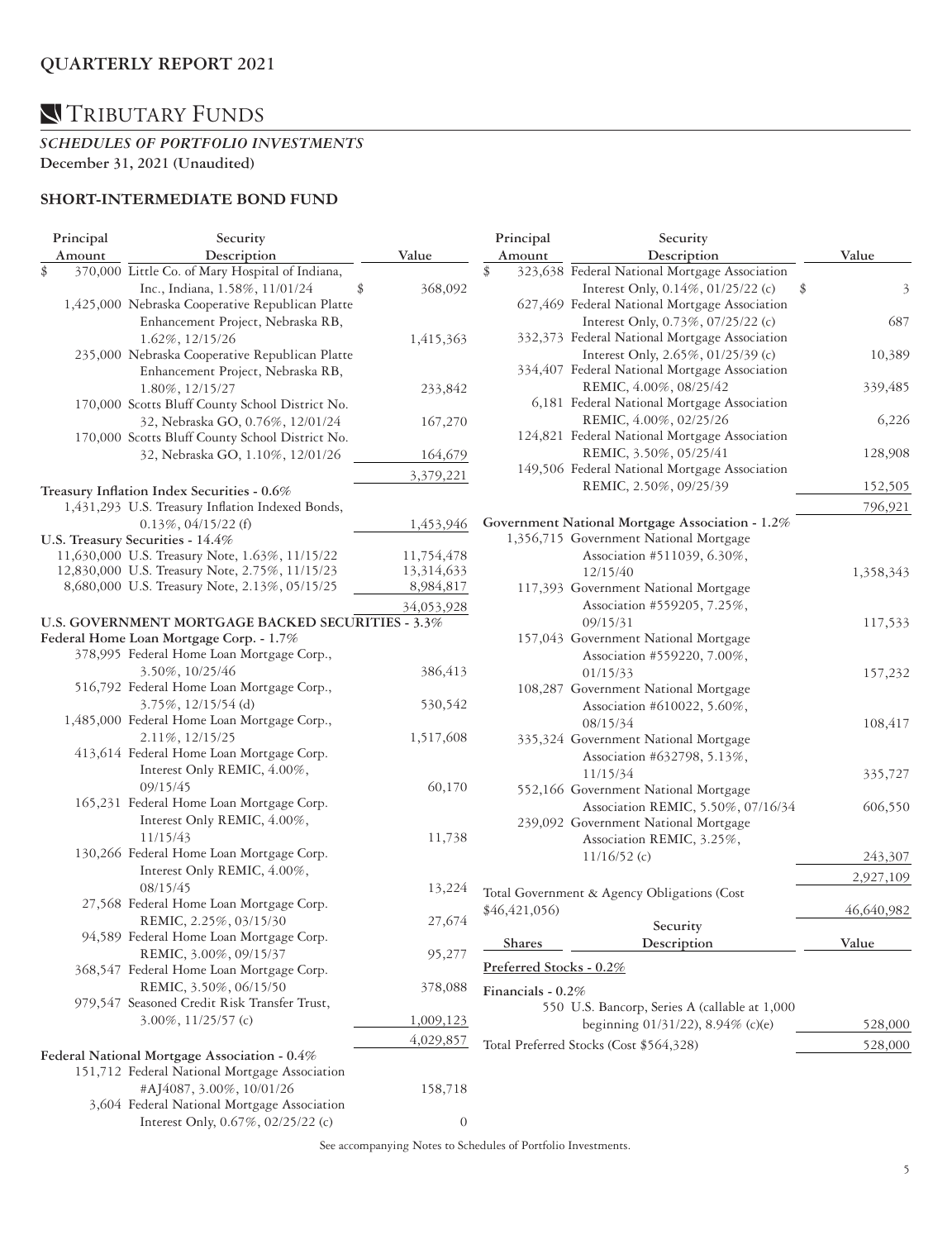# TRIBUTARY FUNDS

### *SCHEDULES OF PORTFOLIO INVESTMENTS*  **December 31, 2021 (Unaudited)**

### **SHORT-INTERMEDIATE BOND FUND**

|                | Security                                                                                                                                                                                                                                                                                                                                                                                                           |                   |
|----------------|--------------------------------------------------------------------------------------------------------------------------------------------------------------------------------------------------------------------------------------------------------------------------------------------------------------------------------------------------------------------------------------------------------------------|-------------------|
| <b>Shares</b>  | Description                                                                                                                                                                                                                                                                                                                                                                                                        | Value             |
|                | Short-Term Investments - 1.0%                                                                                                                                                                                                                                                                                                                                                                                      |                   |
|                | Investment Company - 1.0%                                                                                                                                                                                                                                                                                                                                                                                          |                   |
|                | 2,396,523 BlackRock Liquidity Funds T-Fund                                                                                                                                                                                                                                                                                                                                                                         |                   |
|                | Portfolio, Institutional Shares,                                                                                                                                                                                                                                                                                                                                                                                   |                   |
|                | $0.01\%$ (g)                                                                                                                                                                                                                                                                                                                                                                                                       | \$<br>2,396,523   |
|                | Total Short-Term Investments (Cost \$2,396,523)                                                                                                                                                                                                                                                                                                                                                                    | 2,396,523         |
|                | Investments, at value - 99.6% (Cost \$236,548,691)                                                                                                                                                                                                                                                                                                                                                                 | 236,376,091       |
|                | Other assets in excess of liabilities - 0.4%                                                                                                                                                                                                                                                                                                                                                                       | 940,102           |
|                | <b>NET ASSETS - 100.0%</b>                                                                                                                                                                                                                                                                                                                                                                                         | 237,316,193<br>\$ |
| (a)<br>(b)     | 144a Security, which is exempt from registration under the Securities Act<br>of 1933. The Sub-Adviser has deemed this security to be liquid based<br>on procedures approved by Tributary Funds' Board of Directors. As of<br>December 31, 2021, the aggregate value of these liquid securities were<br>\$117,198,508 or 49.4% of net assets.<br>Floating rate security. Rate presented is as of December 31, 2021. |                   |
| (c)            | Variable or adjustable rate security, the interest rate of which adjusts<br>periodically based on changes in current interest rates. Rate represented is<br>as of December 31, 2021.                                                                                                                                                                                                                               |                   |
| (d)            | Debt obligation initially issued at one coupon rate which converts to<br>higher coupon rate at a specified date. Rate presented is as of December<br>31, 2021.                                                                                                                                                                                                                                                     |                   |
| (e)            | Perpetual maturity security.                                                                                                                                                                                                                                                                                                                                                                                       |                   |
| (f)            | U.S. Treasury inflation indexed security, par amount is adjusted for<br>inflation.                                                                                                                                                                                                                                                                                                                                 |                   |
| (g)            | Dividend yield changes daily to reflect current market conditions. Rate<br>was the quoted yield as of December 31, 2021.                                                                                                                                                                                                                                                                                           |                   |
| ABS            | Asset Backed Security                                                                                                                                                                                                                                                                                                                                                                                              |                   |
| GMTN           | Global Medium Term Note                                                                                                                                                                                                                                                                                                                                                                                            |                   |
| GO             | General Obligation                                                                                                                                                                                                                                                                                                                                                                                                 |                   |
| <b>LIBOR</b>   | London Interbank Offered Rate                                                                                                                                                                                                                                                                                                                                                                                      |                   |
| LLC            | Limited Liability Company                                                                                                                                                                                                                                                                                                                                                                                          |                   |
| <b>MTN</b>     | Medium Term Note                                                                                                                                                                                                                                                                                                                                                                                                   |                   |
| <b>PLC</b>     | Public Limited Company                                                                                                                                                                                                                                                                                                                                                                                             |                   |
| R <sub>B</sub> | Revenue Bond                                                                                                                                                                                                                                                                                                                                                                                                       |                   |
| <b>REMIC</b>   | Real Estate Mortgage Investment Conduit                                                                                                                                                                                                                                                                                                                                                                            |                   |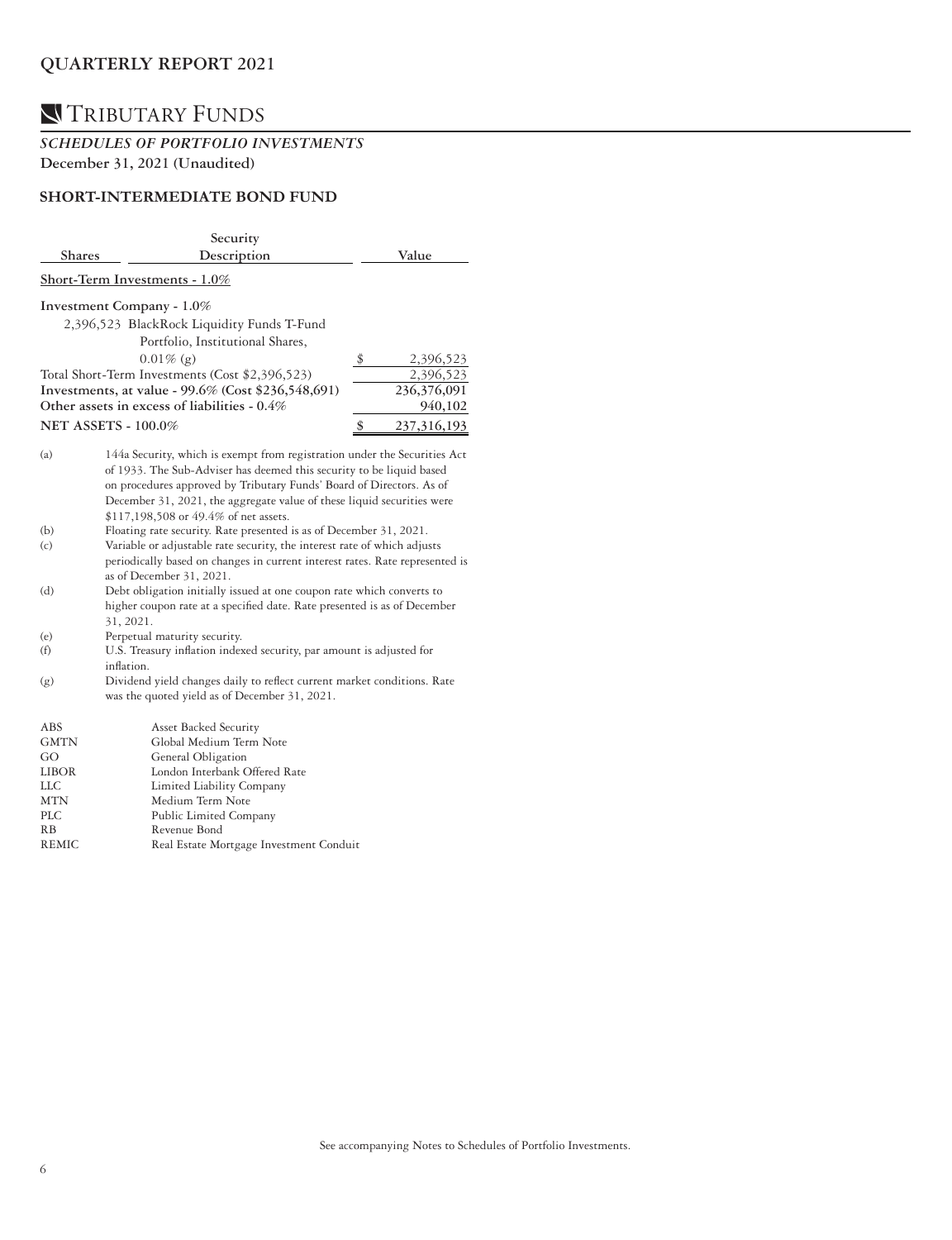#### *SCHEDULES OF PORTFOLIO INVESTMENTS*  **December 31, 2021 (Unaudited)**

### **INCOME FUND**

| Principal | Security                                                   |           | Principal | Security                                                         |               |
|-----------|------------------------------------------------------------|-----------|-----------|------------------------------------------------------------------|---------------|
| Amount    | Description                                                | Value     | Amount    | Description                                                      | Value         |
|           | Non-U.S. Government Agency Asset Backed Securities - 32.0% |           | \$        | 590,598 SMB Private Education Loan Trust,<br>2.70%, 05/15/31 (a) | \$<br>598,224 |
|           |                                                            |           |           | 216,930 Social Professional Loan Program,                        |               |
|           | Asset Backed Securities - 11.5%                            |           |           |                                                                  |               |
| \$        | 960,000 Aligned Data Centers Issuer, LLC,                  |           |           | $2.34\%$ , 04/25/33 (a)                                          | 219,246       |
|           | $1.94\%$ , 08/15/46 (a)<br>\$                              | 945,336   |           | 66,011 Social Professional Loan Program,                         |               |
|           | 565,532 American Homes 4 Rent Trust, 3.68%,                |           |           | 2.49%, 01/25/36 (a)                                              | 66,290        |
|           | $12/17/36$ (a)                                             | 591,979   |           | 660,733 Stack Infrastructure Issuer, LLC, 4.54%,                 |               |
|           | 400,000 AMSR Trust, 1.63%, 07/17/37 (a)                    | 396,227   |           | $02/25/44$ (a)                                                   | 684,573       |
|           | 1,250,000 ARM Master Trust, 2.43%, 11/15/27 (a)            | 1,244,913 |           | 595,000 Stack Infrastructure Issuer, LLC, 1.88%,                 |               |
|           | 574,343 Capital Automotive, 1.44%,                         |           |           | $03/26/46$ (a)                                                   | 584,988       |
|           | $08/15/51$ (a)                                             | 558,269   |           | 1,409,332 Tricon American Homes Trust, 1.48%,                    |               |
|           | 872,877 CF Hippolyta, LLC, 1.53%,                          |           |           | $11/17/39$ (a)                                                   | 1,359,883     |
|           | $03/15/61$ (a)                                             | 856,503   |           | 1,632,000 Vantage Data Centers, LLC, 1.65%,                      |               |
|           | 1,048,887 Colony American Finance, Ltd., 1.17%,            |           |           | $09/15/45$ (a)                                                   | 1,595,107     |
|           | $12/15/52$ (a)                                             | 1,019,183 |           |                                                                  | 22,606,654    |
|           | 534,831 Commonbond Student Loan Trust,                     |           |           | Non-Agency Commercial Mortgage Backed Securities - 9.3%          |               |
|           | 1.17%, 09/25/51 (a)                                        | 523,902   |           | 1,200,000 American Tower Trust I, 3.07%,                         |               |
|           | 1,188,828 CoreVest American Finance, Ltd.,                 |           |           | $03/15/23$ (a)                                                   |               |
|           | $1.36\%, 08/15/53$ (a)                                     | 1,156,756 |           | 1,150,000 Banc of America Merrill Lynch                          | 1,200,984     |
|           | 672,866 EDvestinU Private Education Loan Issue             |           |           |                                                                  |               |
|           | No. 3, LLC, 1.80%, 11/25/45 (a)                            | 661,872   |           | Commercial Mortgage Securities                                   |               |
|           | 424,133 Freed ABS Trust, 5.50%, 06/18/27 (a)               | 429,454   |           | Trust, 3.53%, 03/10/37 (a)(c)                                    | 1,194,300     |
|           | 915,000 FRTKL 2021-SFR1, 1.57%,                            |           |           | 905,000 BANK 2019-BNK16, 3.90%, 02/15/52                         | 980,451       |
|           | $09/17/38$ (a)                                             | 895,718   |           | 1,255,000 BX Trust (USD 1 Month LIBOR +                          |               |
|           | 970,000 Home Partners of America Trust,                    |           |           | $0.95\%$ , 1.06%, 09/15/36 (a)(b)                                | 1,247,218     |
|           | $2.20\%$ , 01/17/41 (a)                                    | 966,874   |           | 200,000 BX Trust (USD 1 Month LIBOR +                            |               |
|           | 674,274 Navient Student Loan Trust, 1.11%,                 |           |           | 0.90%), $1.01\%$ , $10/15/36$ (a)(b)                             | 199,624       |
|           | $02/18/70$ (a)                                             | 662,812   |           | 960,000 CD Commercial Mortgage Trust,                            |               |
|           | 1,100,000 Navient Student Loan Trust (USD 1                |           |           | 4.21%, 08/15/51                                                  | 1,050,425     |
|           |                                                            |           |           | 2,320,735 Citigroup Commercial Mortgage                          |               |
|           | Month LIBOR + 1.60%), 1.71%,                               |           |           | Trust Interest Only REMIC, 1.72%,                                |               |
|           | $10/15/31$ (a)(b)                                          | 1,117,612 |           | $09/10/45$ (a)(c)                                                | 11,161        |
|           | 476,092 Nelnet Student Loan Trust, 1.63%,                  |           |           | 928,990 COMM Mortgage Trust Interest Only                        |               |
|           | $04/20/62$ (a)                                             | 472,891   |           | REMIC, 1.00%, 03/10/46 (c)                                       | 4,473         |
|           | 857,003 Nelnet Student Loan Trust, 1.36%,                  |           |           | 1,620,000 Cosmopolitan Hotel Mortgage Trust                      |               |
|           | $04/20/62$ (a)                                             | 841,898   |           | REMIC (USD 1 Month LIBOR +                                       |               |
|           | 305,856 Preferred Term Securities XII, Ltd./               |           |           | 0.93%), $1.04\%$ , $11/15/36$ (a)(b)                             | 1,619,005     |
|           | Preferred Term Securities XII, Inc.                        |           |           | 975,000 Goldman Sachs Mortgage Securities                        |               |
|           | (USD $3$ Month LIBOR + 0.70%),                             |           |           | Trust, 2.32%, 05/12/53                                           | 1,000,043     |
|           | $0.92\%$ , $12/24/33$ (a)(b)                               | 303,487   |           | 790,000 Goldman Sachs Mortgage Securities                        |               |
|           | 814,000 Progress Residential Trust, 1.52%,                 |           |           | Trust (USD 1 Month LIBOR +                                       |               |
|           | $07/17/38$ (a)                                             | 797,265   |           | 0.89%), 0.99%, 11/15/36 (a)(b)                                   | 787,587       |
|           | 435,000 Sabey Data Center Issuer, LLC, 1.88%,              |           |           | 1,154,983 Goldman Sachs Mortgage Securities                      |               |
|           | $06/20/46$ (a)                                             | 429,369   |           | Trust Interest Only REMIC, 0.00%,                                |               |
|           | 917,730 SLM Student Loan Trust (USD 3                      |           |           |                                                                  |               |
|           | Month LIBOR + 1.00%), 1.12%,                               |           |           | $08/10/44$ (a)(c)                                                | 11            |
|           | $10/25/22$ (b)                                             | 920,683   |           | 1,575,000 Hudson Yards Mortgage Trust, 3.23%,                    |               |
|           | 1,354,765 SLM Student Loan Trust (USD 3                    |           |           | $07/10/39$ (a)                                                   | 1,678,623     |
|           | Month LIBOR + 1.65%), 1.77%,                               |           |           | 600,000 MED Trust (USD 1 Month LIBOR +                           |               |
|           | $07/25/22$ (b)                                             | 1,370,212 |           | $0.95\%$ , 1.06%, 11/15/38 (a)(b)                                | 599,278       |
|           | 332,868 SLM Student Loan Trust (USD 3                      |           |           | 1,325,000 MHC Commercial Mortgage Trust                          |               |
|           | Month LIBOR + 1.50%), 1.62%,                               |           |           | (USD 1 Month LIBOR $+$ 0.85%),                                   |               |
|           |                                                            |           |           | $0.96\%, 05/15/23$ (a)(b)                                        | 1,317,950     |
|           | $04/25/23$ (b)                                             | 335,128   |           |                                                                  |               |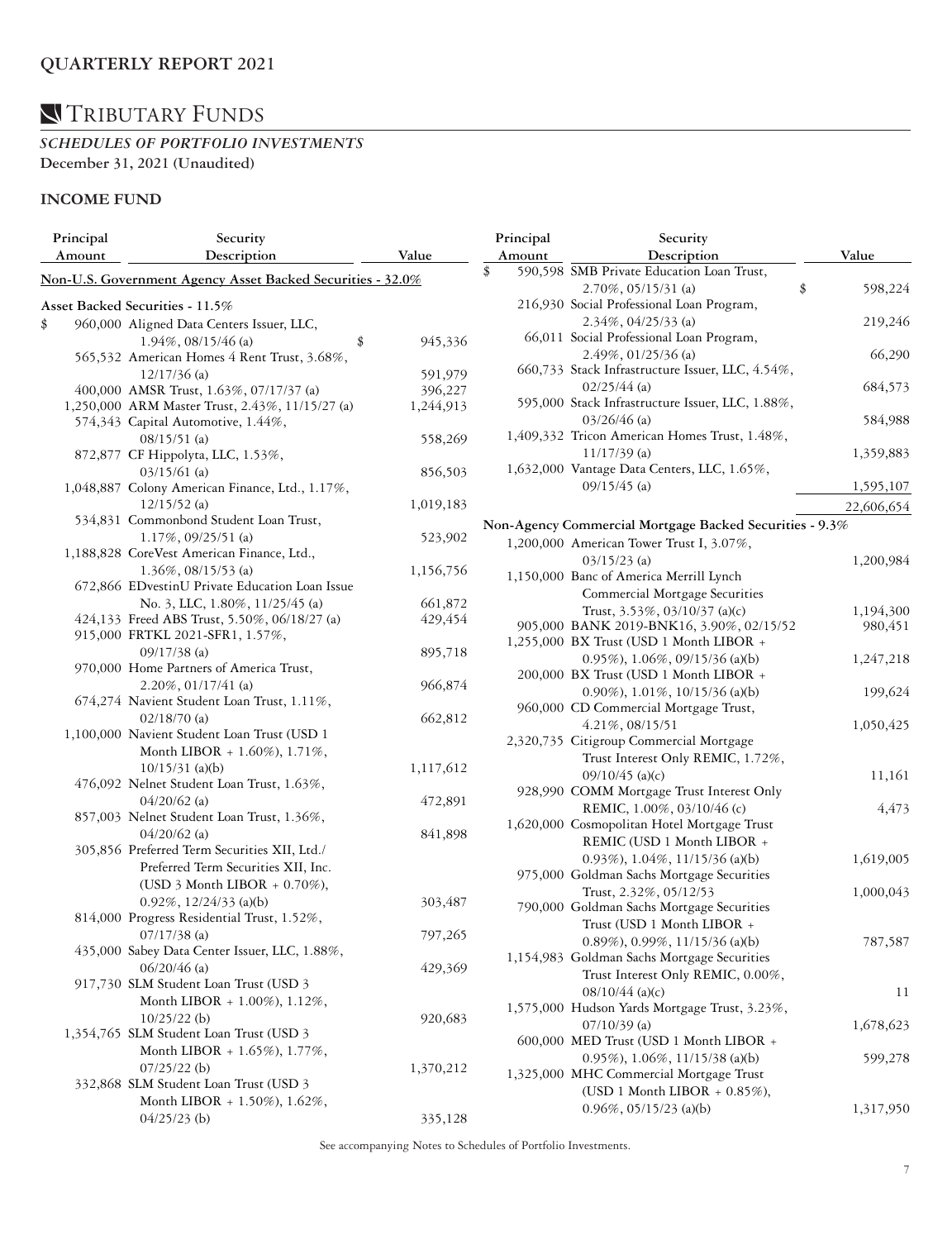#### *SCHEDULES OF PORTFOLIO INVESTMENTS*  **December 31, 2021 (Unaudited)**

### **INCOME FUND**

| Principal | Security                                                  |                 |    | Principal         | Security                                                                  |               |
|-----------|-----------------------------------------------------------|-----------------|----|-------------------|---------------------------------------------------------------------------|---------------|
| Amount    | Description                                               | Value           |    | Amount            | Description                                                               | Value         |
| \$        | 975,000 Morgan Stanley Capital I Trust, 3.30%,            |                 | \$ |                   | 966,150 Credit Suisse Mortgage Trust, 3.25%,                              |               |
|           | 06/15/50                                                  | \$<br>1,017,768 |    |                   | $04/25/47$ (a)(c)                                                         | \$<br>995,560 |
|           | 951,444 Sutherland Commercial Mortgage Trust,             |                 |    |                   | 159,521 Credit-Based Asset Servicing &                                    |               |
|           | $2.86\%, 12/25/35$ (a)(c)                                 | 940,041         |    |                   | Securitization, LLC REMIC (USD                                            |               |
|           | 697,111 Sutherland Commercial Mortgage Trust,             |                 |    |                   | 1 Month LIBOR + 1.13%), 1.23%,                                            |               |
|           | $1.55\%, 12/25/41$ (a)(c)                                 | 685,825         |    |                   | $02/25/33$ (b)                                                            | 159,031       |
|           | 830,000 UBS Commercial Mortgage Trust,                    |                 |    |                   | 44,532 Credit-Based Asset Servicing &                                     |               |
|           | 4.19%, 08/15/51                                           | 906,119         |    |                   | Securitization, LLC REMIC, 4.76%,                                         |               |
|           | 1,575,000 UBS Commercial Mortgage Trust,                  |                 |    |                   | $12/25/37$ (a)(d)                                                         | 44,722        |
|           | 2.99%, 12/15/52                                           | 1,663,874       |    |                   | 217,153 CSMLT Trust, 3.00%, 10/25/30 (a)(c)                               | 218,483       |
|           | 735,690 Wells Fargo Commercial Mortgage                   |                 |    |                   | 853,841 Finance of America Structured Securities                          |               |
|           | Trust Interest Only REMIC, 1.72%,                         |                 |    |                   | Trust, 1.50%, 04/25/51                                                    | 842,833       |
|           | $10/15/45$ (a)(c)                                         | 5,017           |    |                   | 774,437 Flagstar Mortgage Trust, 2.50%,                                   |               |
|           | 78,297 Wells Fargo Commercial Mortgage                    |                 |    |                   | $04/25/51$ (a)(c)                                                         | 782,738       |
|           | Trust REMIC, 2.53%, 10/15/45                              | 78,446          |    |                   | 875,028 Flagstar Mortgage Trust, 2.50%,                                   |               |
|           | 2,407,612 Wells Fargo-RBS Commercial Mortgage             |                 |    |                   | $07/25/51$ (a)(c)                                                         | 884,082       |
|           | Trust Interest Only REMIC, 1.85%,                         |                 |    |                   | 466,724 Freddie Mac Whole Loan Securities,                                |               |
|           | $11/15/45$ (a)(c)                                         | 17,136          |    |                   | $3.65\%$ , 09/25/45 (c)                                                   | 469,930       |
|           | 222,416 Wells Fargo-RBS Commercial Mortgage               |                 |    |                   | 69,301 Goldman Sachs Mortgage-Backed                                      |               |
|           | Trust REMIC, 2.63%, 03/15/45                              | 224,352         |    |                   | Securities Corp. Trust, 3.00%,                                            |               |
|           |                                                           |                 |    |                   | $10/25/50$ (a)(c)                                                         | 69,476        |
|           |                                                           | 18,429,711      |    |                   | 253,725 Goldman Sachs Mortgage-Backed                                     |               |
|           | Non-Agency Residential Mortgage Backed Securities - 11.2% |                 |    |                   | Securities Corp. Trust, 2.63%,                                            |               |
|           | 233,024 Bayview Commercial Asset Trust                    |                 |    |                   | $01/25/59$ (a)(c)                                                         | 255,734       |
|           | REMIC (USD 1 Month LIBOR +                                |                 |    |                   | 1,240,025 Hundred Acre Wood Trust, 2.50%,                                 |               |
|           | $0.87\%$ , $0.97\%$ , $12/25/33$ (a)(b)                   | 228,174         |    |                   | $07/25/51$ (a)(c)                                                         |               |
|           | 325,044 Bayview Financial Acquisition Trust               |                 |    |                   | 1,005,012 Mello Mortgage Capital Acceptance,                              | 1,252,857     |
|           | REMIC (USD 1 Month LIBOR +                                |                 |    |                   |                                                                           |               |
|           | 2.33%), 2.43%, 05/28/44 (b)                               | 325,172         |    |                   | $2.50\%, 08/25/51$ (a)(c)<br>575,000 Mello Warehouse Securitization Trust | 1,015,425     |
|           | 802,063 BRAVO Residential Funding Trust,                  |                 |    |                   |                                                                           |               |
|           | $0.80\%$ , 11/25/69 (a)(b)                                | 801,564         |    |                   | (USD 1 Month LIBOR $+$ 0.80%),                                            |               |
|           | 1,287,340 Brean Asset Backed Securities Trust,            |                 |    |                   | $0.90\%$ , 11/25/53 (a)(b)                                                | 572,836       |
|           | $1.40\%$ , $10/25/63$ (a)(c)                              | 1,222,794       |    |                   | 80,683 Mill City Mortgage Loan Trust, 2.75%,                              |               |
|           | 943,064 Cascade Funding Mortgage Trust, LLC,              |                 |    | $11/25/58$ (a)(c) | 80,921                                                                    |               |
|           | $0.95\%$ , 12/26/30 (a)(c)                                | 943,577         |    |                   | 462,037 New Residential Mortgage Loan Trust,                              |               |
|           | 515,901 Citigroup Mortgage Loan Trust, 4.25%,             |                 |    |                   | 4.00%, $12/25/57$ (a)(c)                                                  | 486,231       |
|           | $01/25/53$ (a)                                            | 531,726         |    |                   | 344,269 New Residential Mortgage Loan Trust,                              |               |
|           | 606,908 Citigroup Mortgage Loan Trust, 3.50%,             |                 |    |                   | $3.50\%$ , $10/25/59$ (a)(c)                                              | 356,984       |
|           | $01/25/66$ (a)(c)                                         | 624,933         |    |                   | 192,757 New Residential Mortgage Loan Trust                               |               |
|           | 393,130 Citigroup Mortgage Loan Trust REMIC,              |                 |    |                   | REMIC, 3.75%, 11/25/54 (a)(c)                                             | 201,358       |
|           | $4.00\%$ , 01/25/35 (a)(c)                                | 400,673         |    |                   | 153,992 New Residential Mortgage Loan Trust                               |               |
|           | 119,702 Citigroup Mortgage Loan Trust, Inc.               |                 |    |                   | REMIC, 3.75%, 05/28/52 (a)(c)                                             | 159,948       |
|           | REMIC, 6.50%, 07/25/34                                    | 125,174         |    |                   | 351,509 New Residential Mortgage Loan Trust                               |               |
|           | 20,221 Credit Suisse First Boston Mortgage                |                 |    |                   | REMIC, 3.75%, 08/25/55 (a)(c)                                             | 366,725       |
|           | Securities Corp. REMIC, 5.75%,                            |                 |    |                   | 1,604,210 Provident Funding Mortgage Trust,                               |               |
|           | 04/25/33                                                  | 20,707          |    |                   | $2.50\%, 04/25/51$ (a)(c)                                                 | 1,620,633     |
|           | 1,183 Credit Suisse First Boston Mortgage                 |                 |    |                   | 961,957 Provident Funding Mortgage Trust,                                 |               |
|           | Securities Corp. REMIC, 5.00%,                            |                 |    |                   | $2.50\%$ , 04/25/51 (a)(c)                                                | 971,939       |
|           | 12/31/22                                                  | 1,095           |    |                   | 1,224,374 PSMC Trust, 2.50%, 08/25/51 (a)(c)                              | 1,234,753     |
|           | 1,082,504 Credit Suisse Mortgage Capital                  |                 |    |                   | 13,711 Residential Accredit Loans, Inc. Trust                             |               |
|           | Certificates, 2.50%, 11/25/56 (a)(c)                      | 1,091,680       |    |                   | REMIC (USD 1 Month LIBOR +                                                |               |
|           |                                                           |                 |    |                   | 14.76%), 14.57%, 03/25/22 (b)                                             | 11,997        |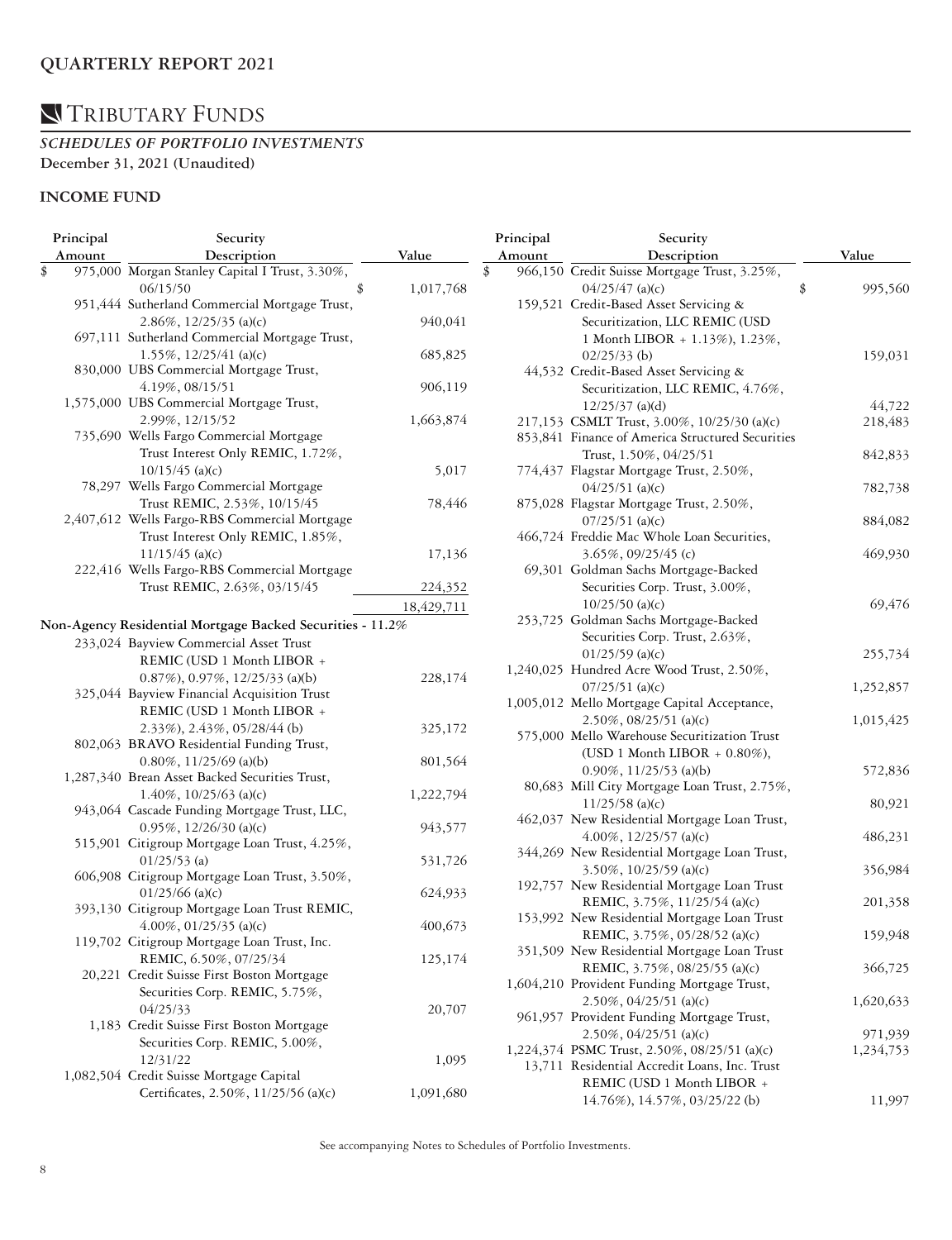### *SCHEDULES OF PORTFOLIO INVESTMENTS*  **December 31, 2021 (Unaudited)**

### **INCOME FUND**

| Principal |                   | Security                                          |                 |  | Principal          | Security                                             |            |  |
|-----------|-------------------|---------------------------------------------------|-----------------|--|--------------------|------------------------------------------------------|------------|--|
|           | Amount            | Description                                       | Value           |  | Amount             | Description                                          | Value      |  |
| \$        |                   | 1,008,595 Sequoia Mortgage Trust, 2.50%,          |                 |  |                    | 1,308,000 Citigroup, Inc., 3.89%, 01/10/28 (c)<br>\$ | 1,418,093  |  |
|           |                   | $06/25/51$ (a)(c)                                 | \$<br>1,018,897 |  |                    | 1,489,000 Intercontinental Exchange, Inc., 2.10%,    |            |  |
|           |                   | 415,631 Sequoia Mortgage Trust REMIC,             |                 |  |                    | 06/15/30                                             | 1,473,030  |  |
|           |                   | $3.00\%$ , $11/25/30$ (a)(c)                      | 419,298         |  |                    | 1,380,000 JPMorgan Chase & Co., 2.74%,               |            |  |
|           |                   | 851,949 Towd Point Mortgage Trust, 3.25%,         |                 |  |                    | $10/15/30$ (c)                                       | 1,417,927  |  |
|           |                   | $07/25/58$ (a)(c)                                 | 870,969         |  |                    | 920,000 KeyCorp, MTN, 2.25%, 04/06/27                | 935,061    |  |
|           |                   | 178,523 Towd Point Mortgage Trust REMIC,          |                 |  |                    | 785,000 Metropolitan Life Global Funding I,          |            |  |
|           |                   | 2.75%, 10/25/56 (a)(c)                            | 180,062         |  |                    | $3.60\%, 01/11/24$ (a)                               | 825,314    |  |
|           |                   | 150,929 Towd Point Mortgage Trust REMIC,          |                 |  |                    | 1,295,000 Morgan Stanley, GMTN, 3.77%,               |            |  |
|           |                   | $2.75\%, 04/25/57$ (a)(c)                         | 152,106         |  |                    | $01/24/29$ (c)                                       | 1,409,187  |  |
|           |                   |                                                   |                 |  |                    | 735,000 Regions Financial Corp., 1.80%,              |            |  |
|           |                   |                                                   | 22,013,797      |  |                    | 08/12/28                                             | 718,995    |  |
|           |                   | Total Non-U.S. Government Agency Asset Backed     |                 |  |                    | 1,317,000 The Charles Schwab Corp. (callable at      |            |  |
|           |                   | Securities (Cost \$63,173,360)                    | 63,050,162      |  |                    | 100 beginning 06/01/25), 5.38%,                      |            |  |
|           |                   | Corporate Bonds - 33.6%                           |                 |  |                    |                                                      |            |  |
|           |                   |                                                   |                 |  |                    | $06/01/65$ (c)(e)                                    | 1,435,530  |  |
|           |                   | Communication Services - 2.3%                     |                 |  |                    | 947,000 The Chubb Corp., 6.80%, 11/15/31             | 1,319,752  |  |
|           |                   | 1,650,000 Alphabet, Inc., 2.25%, 08/15/60         | 1,470,339       |  |                    | 1,300,000 The Goldman Sachs Group, Inc.,             |            |  |
|           |                   | 1,180,000 AT&T, Inc., 5.15%, 03/15/42             | 1,477,436       |  |                    | 3.85%, 01/26/27                                      | 1,397,204  |  |
|           |                   | 1,224,000 Verizon Communications, Inc., 4.27%,    |                 |  |                    | 1,290,000 U.S. Bancorp, Series J (callable at        |            |  |
|           |                   | 01/15/36                                          | 1,435,733       |  |                    | 100 beginning 04/15/27), 5.30%,                      |            |  |
|           |                   |                                                   | 4,383,508       |  |                    | $10/15/49$ (c)(e)                                    | 1,393,677  |  |
|           |                   | Consumer Discretionary - 6.7%                     |                 |  |                    | 1,385,000 Wells Fargo & Co., MTN, 2.57%,             |            |  |
|           |                   | 1,130,000 AMC Networks, Inc., 4.25%, 02/15/29     | 1,122,938       |  |                    | $02/11/31$ (c)                                       | 1,413,893  |  |
|           |                   | 525,000 Comcast Corp., 4.15%, 10/15/28            | 595,996         |  |                    |                                                      | 18,579,665 |  |
|           |                   | 620,000 Comcast Corp., Class A, 3.30%,            |                 |  | Health Care - 0.1% |                                                      |            |  |
|           |                   | 02/01/27                                          | 666,069         |  |                    | 256,000 Becton Dickinson and Co., 3.73%,             |            |  |
|           |                   | 1,305,000 Dollar General Corp., 3.50%, 04/03/30   | 1,410,238       |  |                    | 12/15/24                                             | 272,111    |  |
|           |                   | 700,000 Hanesbrands, Inc., 4.63%, 05/15/24 (a)    | 732,998         |  | Industrials - 6.6% |                                                      |            |  |
|           |                   | 1,310,000 Lennar Corp., 4.50%, 04/30/24           | 1,391,456       |  |                    | 1,454,000 Agilent Technologies, Inc., 2.10%,         |            |  |
|           |                   | 1,265,000 Levi Strauss & Co., 3.50%, 03/01/31 (a) | 1,289,832       |  |                    | 06/04/30                                             | 1,423,396  |  |
|           |                   | 1,365,000 McDonald's Corp., 3.63%, 09/01/49       | 1,509,314       |  |                    | 1,430,000 BMW Finance NV, 2.85%, 08/14/29 (a)        | 1,494,572  |  |
|           |                   | 410,000 Newell Brands, Inc., 4.70%, 04/01/26      | 447,005         |  |                    | 1,160,000 Burlington Northern Santa Fe, LLC,         |            |  |
|           |                   | 1,195,000 NIKE, Inc., 3.88%, 11/01/45             | 1,433,815       |  |                    | 4.55%, 09/01/44                                      | 1,462,945  |  |
|           |                   | 1,192,000 The Walt Disney Co., Class E, 4.13%,    |                 |  |                    | 1,411,000 Harman International Industries, Inc.,     |            |  |
|           |                   | 12/01/41                                          | 1,414,883       |  |                    | 4.15%, 05/15/25                                      | 1,518,927  |  |
|           |                   | 1,130,000 Whirlpool Corp., 4.70%, 06/01/22        | 1,147,126       |  |                    | 1,397,000 Huntington Ingalls Industries, Inc.,       |            |  |
|           |                   |                                                   | 13,161,670      |  |                    | 3.48%, 12/01/27                                      | 1,478,314  |  |
|           |                   | Consumer Staples - 0.7%                           |                 |  |                    | 1,197,000 Raytheon Technologies Corp., 4.88%,        |            |  |
|           |                   | 600,000 Church & Dwight Co., Inc., 2.88%,         |                 |  |                    | 10/15/40                                             | 1,511,376  |  |
|           |                   | 10/01/22                                          | 609,758         |  |                    | 815,000 TTX Co., 4.60%, 02/01/49 (a)                 | 1,050,185  |  |
|           |                   | 530,000 Land O'Lakes Capital Trust I, 7.45%,      |                 |  |                    |                                                      |            |  |
|           |                   | $03/15/28$ (a)                                    |                 |  |                    | 1,368,000 Volkswagen Group of America Finance,       |            |  |
|           |                   | 150,000 Reckitt Benckiser Treasury Services       | 613,417         |  |                    | LLC, 3.35%, 05/13/25 (a)                             | 1,439,271  |  |
|           |                   |                                                   |                 |  |                    | 1,410,000 Waste Management, Inc., 1.50%,             |            |  |
|           |                   | PLC, 3.00%, 06/26/27 (a)                          | 159,165         |  |                    | 03/15/31                                             | 1,327,592  |  |
|           |                   |                                                   | 1,382,340       |  |                    |                                                      | 12,706,578 |  |
|           | Financials - 9.4% |                                                   |                 |  |                    | Information Technology - 5.1%                        |            |  |
|           |                   | 575,000 AerCap Ireland Capital DAC/AerCap         |                 |  |                    | 255,000 Applied Materials, Inc., 1.75%,              |            |  |
|           |                   | Global Aviation Trust, 3.50%,                     |                 |  |                    | 06/01/30                                             | 249,541    |  |
|           |                   | 01/15/25                                          | 600,228         |  |                    | 1,278,000 eBay, Inc., 3.60%, 06/05/27                | 1,389,563  |  |
|           |                   | 1,275,000 Bank of America Corp., MTN, 3.56%,      |                 |  |                    | 1,300,000 NVIDIA Corp., 3.50%, 04/01/50              | 1,481,964  |  |
|           |                   | $04/23/27$ (c)                                    | 1,363,424       |  |                    | 1,175,000 Oracle Corp., 2.30%, 03/25/28              | 1,171,358  |  |
|           |                   | 1,450,000 CBRE Services, Inc., 2.50%, 04/01/31    | 1,458,350       |  |                    | 1,155,000 QUALCOMM, Inc., 4.30%, 05/20/47            | 1,446,275  |  |
|           |                   |                                                   |                 |  |                    |                                                      |            |  |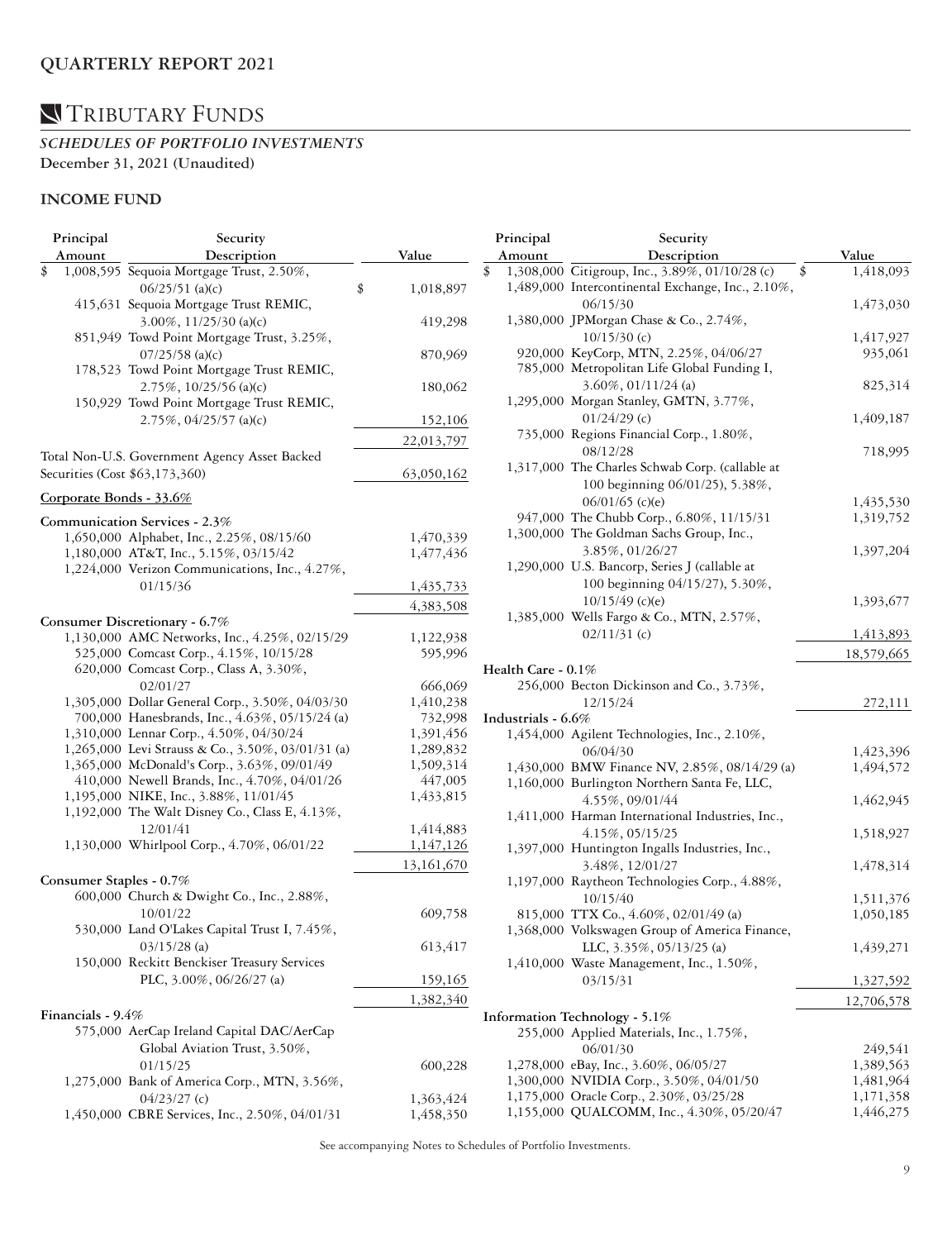### *SCHEDULES OF PORTFOLIO INVESTMENTS*  **December 31, 2021 (Unaudited)**

### **INCOME FUND**

| Principal          | Security                                           |                 | Principal | Security                                           |            |
|--------------------|----------------------------------------------------|-----------------|-----------|----------------------------------------------------|------------|
| Amount             | Description                                        | Value           | Amount    | Description                                        | Value      |
| \$                 | 1,500,000 Telefonaktiebolaget LM Ericsson,         |                 |           | 6,105,000 U.S. Treasury Note/Bond, 2.00%,          |            |
|                    | 4.13%, 05/15/22                                    | \$<br>1,516,875 |           | 02/15/50                                           | 6,201,106  |
|                    | 1,488,000 TSMC Global, Ltd., 1.38%,                |                 |           |                                                    | 17,425,979 |
|                    | $09/28/30$ (a)                                     | 1,380,760       |           | U.S. GOVERNMENT MORTGAGE BACKED SECURITIES - 21.2% |            |
|                    | 1,395,000 Xilinx, Inc., 2.38%, 06/01/30            | 1,412,762       |           | Federal Home Loan Mortgage Corp. - 10.1%           |            |
|                    |                                                    | 10,049,098      |           | 740,000 Federal Home Loan Mortgage Corp.,          |            |
| Materials - 1.3%   |                                                    |                 |           | 3.46%, 11/25/32                                    | 838,276    |
|                    | 1,111,000 Albemarle Corp., 5.45%, 12/01/44         | 1,445,285       |           | 289,856 Federal Home Loan Mortgage Corp.,          |            |
|                    | 959,000 The Mosaic Co., 5.45%, 11/15/33            | 1,189,241       |           | 3.00%, 07/15/36                                    | 290,248    |
|                    |                                                    |                 |           | 536,534 Federal Home Loan Mortgage Corp.,          |            |
|                    |                                                    | 2,634,526       |           | 4.00%, 04/15/51                                    |            |
| Real Estate - 0.7% |                                                    |                 |           | 13,297 Federal Home Loan Mortgage Corp.            | 574,655    |
|                    | 1,255,000 National Retail Properties, Inc., 4.30%, |                 |           |                                                    |            |
|                    | 10/15/28                                           | 1,410,963       |           | #G14820, 3.50%, 12/01/26                           | 14,014     |
| Utilities - 0.7%   |                                                    |                 |           | 574,680 Federal Home Loan Mortgage Corp.           |            |
|                    | 1,039,000 PacifiCorp, 6.25%, 10/15/37              | 1,443,981       |           | #SB8006, 3.00%, 09/01/34                           | 603,224    |
|                    | Total Corporate Bonds (Cost \$62,592,983)          | 66,024,440      |           | 185,380 Federal Home Loan Mortgage Corp.           |            |
|                    | Government & Agency Obligations - 32.7%            |                 |           | #ZA2187, 4.50%, 11/01/30                           | 200,059    |
|                    |                                                    |                 |           | 183,162 Federal Home Loan Mortgage Corp.           |            |
|                    | <b>GOVERNMENT SECURITIES - 11.5%</b>               |                 |           | #ZA2216, 4.50%, 08/01/31                           | 198,000    |
| Municipals - 1.7%  |                                                    |                 |           | 1,188,978 Federal Home Loan Mortgage Corp.         |            |
|                    | 350,000 City of Lincoln NE Electric System         |                 |           | #ZA4245, 3.00%, 07/01/43                           | 1,256,405  |
|                    | Revenue, Nebraska RB, 1.75%,                       |                 |           | 425,609 Federal Home Loan Mortgage Corp.           |            |
|                    | 09/01/32                                           | 345,816         |           | #ZJ1008, 4.50%, 01/01/41                           | 470,558    |
|                    | 163,887 Florida Housing Finance Corp., Florida     |                 |           | 437,994 Federal Home Loan Mortgage Corp.           |            |
|                    | RB FHLMC, 3.00%, 01/01/36                          | 166,473         |           | #ZS4007, 4.00%, 10/01/44                           | 480,056    |
|                    | 300,000 Golden State Tobacco Securitization        |                 |           | 878,264 Federal Home Loan Mortgage Corp.           |            |
|                    | Corp., California RB, 0.99%,                       |                 |           | #ZS9566, 4.00%, 12/01/45                           | 966,244    |
|                    | 06/01/24                                           | 298,188         |           | 1,018,126 Federal Home Loan Mortgage Corp.         |            |
|                    | 530,000 New York City Transitional Finance         |                 |           | Interest Only REMIC, 4.00%,                        |            |
|                    | Authority Future Tax Secured                       |                 |           | 09/15/45                                           | 148,111    |
|                    | Revenue, New York RB, 5.77%,                       |                 |           | 192,314 Federal Home Loan Mortgage Corp.           |            |
|                    | 08/01/36                                           | 664,409         |           | REMIC, 4.50%, 07/15/41                             | 204,278    |
|                    | 340,000 New York City Water & Sewer System,        |                 |           | 150,153 Federal Home Loan Mortgage Corp.           |            |
|                    | New York RB, 5.72%, 06/15/42                       | 500,744         |           | REMIC, 3.00%, 10/15/41                             | 151,283    |
|                    | 290,000 New York State Urban Development           |                 |           | 118,037 Federal Home Loan Mortgage Corp.           |            |
|                    | Corp., New York RB, 5.77%,                         |                 |           | REMIC, 3.50%, 06/15/50                             | 121,093    |
|                    | 03/15/39                                           | 357,301         |           | 84,716 Federal Home Loan Mortgage Corp.            |            |
|                    | 125,000 Papillion-La Vista School District No.     |                 |           | REMIC, 4.00%, 04/15/41                             | 85,909     |
|                    | 27, Nebraska GO, 1.71%, 12/01/30                   | 122,323         |           | 52,461 Federal Home Loan Mortgage Corp.            |            |
|                    | 225,000 State of Connecticut, Connecticut GO,      |                 |           | REMIC, 3.50%, 11/15/42                             | 52,936     |
|                    | 5.63%, 12/01/29                                    | 273,137         |           | 119,655 Federal Home Loan Mortgage Corp.           |            |
|                    | 410,000 West Haymarket Joint Public Agency,        |                 |           | REMIC, 3.50%, 07/15/42                             | 120,647    |
|                    | Nebraska GO, 6.00%, 12/15/39                       | 591,688         |           | 689,775 Federal Home Loan Mortgage Corp.           |            |
|                    |                                                    |                 |           | REMIC, 3.00%, 01/15/55                             | 704,570    |
|                    |                                                    | 3,320,079       |           | 145,121 Federal Home Loan Mortgage Corp.           |            |
|                    | Treasury Inflation Index Securities - 0.9%         |                 |           | REMIC, 4.00%, 03/15/43                             | 147,659    |
|                    | 1,572,941 U.S. Treasury Inflation Indexed Bond,    |                 |           | 960,000 Federal Home Loan Mortgage Corp.           |            |
|                    | $1.75\%, 01/15/28$ (f)                             | 1,860,879       |           |                                                    |            |
|                    | U.S. Treasury Securities - 8.9%                    |                 |           | REMIC, 3.50%, 06/15/37                             | 1,017,271  |
|                    | 6,850,000 U.S. Treasury Bond, 3.63%, 08/15/43      | 8,885,734       |           | 357,884 FRESB Mortgage Trust, 3.70%,               |            |
|                    | 800,000 U.S. Treasury Note, 2.13%, 11/30/24        | 826,688         |           | $10/25/28$ (c)                                     | 376,038    |
|                    | 1,365,000 U.S. Treasury Note, 2.13%, 05/15/25      | 1,412,935       |           | 877,902 Seasoned Credit Risk Transfer Trust,       |            |
|                    | 95,000 U.S. Treasury Note, 2.25%, 02/15/27         | 99,516          |           | $3.00\%$ , 08/25/56 (d)                            | 905,319    |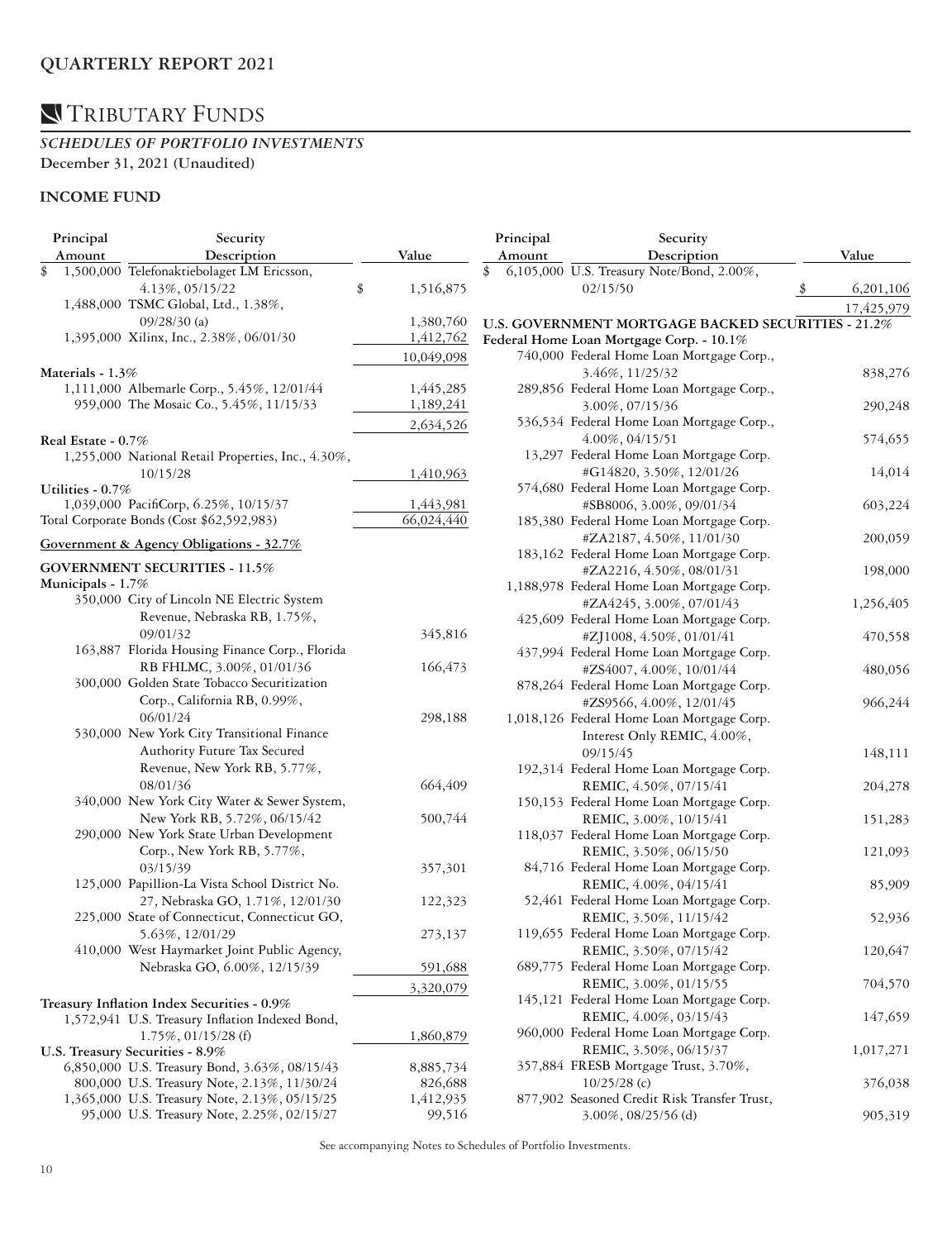### *SCHEDULES OF PORTFOLIO INVESTMENTS*  **December 31, 2021 (Unaudited)**

### **INCOME FUND**

| Principal | Security                                        |               | Principal | Security                                                                |                  |
|-----------|-------------------------------------------------|---------------|-----------|-------------------------------------------------------------------------|------------------|
| Amount    | Description                                     | Value         | Amount    | Description                                                             | Value            |
| \$        | 515,575 Seasoned Credit Risk Transfer Trust,    |               | \$        | 2,071,637 Federal National Mortgage Association                         |                  |
|           | 3.00%, 05/25/57 (d)                             | \$<br>532,171 |           | #AM2127, 3.31%, 01/01/33                                                | \$<br>2,232,330  |
|           | 740,967 Seasoned Credit Risk Transfer Trust,    |               |           | 1,263,640 Federal National Mortgage Association                         |                  |
|           | 4.50%, 06/25/57                                 | 800,553       |           | #AM2922, 3.75%, 04/01/43                                                | 1,411,371        |
|           | 445,249 Seasoned Credit Risk Transfer Trust,    |               |           | 384,424 Federal National Mortgage Association                           |                  |
|           | $3.00\%$ , $11/25/57$ (c)                       | 458,692       |           | #AS0784, 4.00%, 10/01/43                                                | 421,550          |
|           | 1,224,544 Seasoned Credit Risk Transfer Trust,  |               |           | 555,993 Federal National Mortgage Association                           |                  |
|           | 3.50%, 03/25/58                                 | 1,271,343     |           | #AS3175, 4.50%, 08/01/44                                                | 616,176          |
|           | 746,873 Seasoned Credit Risk Transfer Trust,    |               |           | 776,346 Federal National Mortgage Association                           |                  |
|           | 2.50%, 08/25/59                                 | 761,745       |           | #AS3909, 4.00%, 11/01/44                                                | 850,843          |
|           | 1,010,827 Seasoned Credit Risk Transfer Trust,  |               |           | 400,050 Federal National Mortgage Association                           |                  |
|           | 2.50%, 11/25/59                                 | 1,036,337     |           | #AS5235, 3.50%, 06/01/45                                                | 417,017          |
|           | 740,509 Seasoned Credit Risk Transfer Trust,    |               |           | 729,456 Federal National Mortgage Association                           |                  |
|           | 2.00%, 05/25/60                                 | 746,312       |           | #AS6994, 4.00%, 04/01/46                                                | 787,086          |
|           | 455,040 Seasoned Credit Risk Transfer Trust,    |               |           | 637,822 Federal National Mortgage Association                           |                  |
|           | 3.25%, 07/25/56(d)                              | 470,354       |           | #BH9216, 4.00%, 01/01/48                                                | 692,510          |
|           | 1,039,678 Seasoned Loans Structured Transaction |               |           | 470,424 Federal National Mortgage Association                           |                  |
|           | Trust, 2.00%, 07/25/30                          | 1,046,806     |           | #BO2256, 3.00%, 10/01/49                                                | 492,927          |
|           | 640,729 Seasoned Loans Structured Transaction   |               |           | 480,438 Federal National Mortgage Association                           |                  |
|           | Trust, 2.00%, 09/25/30                          | 643,536       |           | #CA0684, 3.50%, 11/01/47                                                | 516,841          |
|           | 1,510,000 Seasoned Loans Structured Transaction |               |           | 199,996 Federal National Mortgage Association                           |                  |
|           | Trust, 2.75%, 09/25/29                          | 1,587,418     |           | #MA3384, 4.00%, 06/01/48                                                | 213,308          |
|           | 500,000 Seasoned Loans Structured Transaction   |               |           | 2,817 Federal National Mortgage Association                             |                  |
|           | Trust, 2.75%, 11/25/29                          | 522,049       |           | Interest Only, 0.67%, 02/25/22 (c)                                      | $\boldsymbol{0}$ |
|           |                                                 |               |           | 906,344 Federal National Mortgage Association                           |                  |
|           |                                                 | 19,804,169    |           | Interest Only, 0.73%, 07/25/22 (c)                                      | 992              |
|           | Federal National Mortgage Association - 9.7%    |               |           | 516,239 Federal National Mortgage Association                           |                  |
|           | 2,520 Federal National Mortgage Association     |               |           | Interest Only, 2.65%, 01/25/39 (c)                                      | 16,136           |
|           | #679256, 7.50%, 08/01/22                        | 2,527         |           | 1,975,000 Federal National Mortgage Association                         |                  |
|           | 105,646 Federal National Mortgage Association   |               |           | Interest Only #AM7762, 3.49%,                                           |                  |
|           | #725705, 5.00%, 08/01/34                        | 119,286       |           | 01/01/35                                                                |                  |
|           | 79,123 Federal National Mortgage Association    |               |           | 689,971 Federal National Mortgage Association                           | 2,133,997        |
|           | #890310, 4.50%, 12/01/40                        | 87,088        |           | REMIC, 3.50%, 12/25/37                                                  | 698,063          |
|           | 8,545 Federal National Mortgage Association     |               |           | 1,240,402 Federal National Mortgage Association                         |                  |
|           | #933279, 5.50%, 08/01/37                        | 9,373         |           | REMIC, 2.50%, 01/25/51                                                  | 1,301,040        |
|           | 8,442 Federal National Mortgage Association     |               |           | 553,116 Federal National Mortgage Association                           |                  |
|           | #AA5564, 4.00%, 06/01/24                        | 8,858         |           | REMIC, 4.01%, 04/25/29 (c)                                              | 597,560          |
|           | 78,163 Federal National Mortgage Association    |               |           | 112,859 Federal National Mortgage Association                           |                  |
|           | #AA7002, 4.50%, 06/01/39                        | 86,466        |           | REMIC, 3.50%, 05/25/41                                                  |                  |
|           | 440,868 Federal National Mortgage Association   |               |           | 210,942 Federal National Mortgage Association                           | 116,554          |
|           | #AB9814, 3.00%, 07/01/43                        | 465,820       |           | REMIC, 4.00%, 01/25/33                                                  |                  |
|           | 15,171 Federal National Mortgage Association    |               |           |                                                                         | 220,725          |
|           | #AC0559, 4.00%, 10/01/24                        | 15,922        |           | 119,517 Federal National Mortgage Association<br>REMIC, 5.00%, 02/25/32 |                  |
|           | 177,832 Federal National Mortgage Association   |               |           | 305,808 Federal National Mortgage Association                           | 131,753          |
|           | #AD0575, 4.50%, 01/01/40                        | 198,755       |           |                                                                         |                  |
|           | 31,632 Federal National Mortgage Association    |               |           | REMIC, 2.50%, 09/25/39                                                  | 311,942          |
|           | #AE0336, 6.00%, 09/01/38                        | 36,667        |           | 343,122 Federal National Mortgage Association                           |                  |
|           | 376,923 Federal National Mortgage Association   |               |           | REMIC, 3.00%, 08/25/43                                                  | 349,303          |
|           | #AL0240, 4.00%, 04/01/41                        | 413,986       |           | 604,338 Federal National Mortgage Association<br>REMIC, 3.00%, 08/25/45 |                  |
|           | 117,043 Federal National Mortgage Association   |               |           |                                                                         | 620,695          |
|           | #AL2382, 4.00%, 02/01/42                        | 128,668       |           | 955,000 Federal National Mortgage Association                           |                  |
|           | 487,876 Federal National Mortgage Association   |               |           | REMIC, 4.00%, 11/25/37                                                  | 1,031,447        |
|           | #AL9970, 3.42%, 02/01/27 (c)                    | 510,724       |           |                                                                         |                  |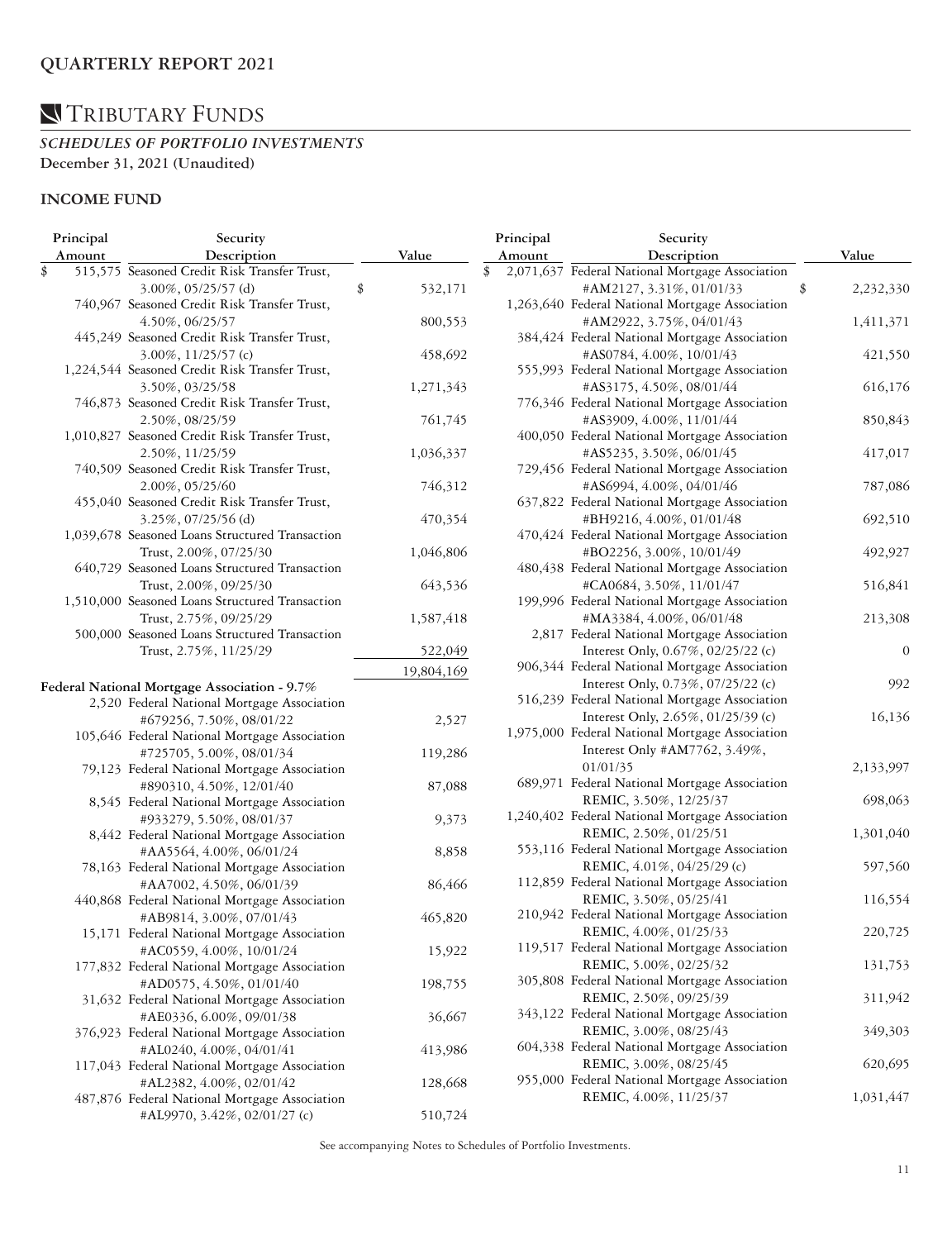### **N** TRIBUTARY FUNDS

#### *SCHEDULES OF PORTFOLIO INVESTMENTS*  **December 31, 2021 (Unaudited)**

#### **INCOME FUND**

| Principal    | Security                                        |       |            |  |  |
|--------------|-------------------------------------------------|-------|------------|--|--|
| Amount       | Description                                     | Value |            |  |  |
| \$           | 920,953 Federal National Mortgage Association   |       |            |  |  |
|              | REMIC #386641, 5.80%, 12/01/33<br>- \$          |       | 920,588    |  |  |
|              |                                                 |       | 19,186,894 |  |  |
|              | Government National Mortgage Association - 1.4% |       |            |  |  |
|              | 528,910 Government National Mortgage            |       |            |  |  |
|              | Association, 2.85%, 04/16/50                    |       | 536,937    |  |  |
|              | 472,611 Government National Mortgage            |       |            |  |  |
|              | Association, 3.50%, 01/20/69 (c)                |       | 492,662    |  |  |
|              | 528,629 Government National Mortgage            |       |            |  |  |
|              | Association #AD8811, 3.00%,                     |       |            |  |  |
|              | 03/20/43                                        |       | 562,729    |  |  |
|              | 1,088,834 Government National Mortgage          |       |            |  |  |
|              | Association REMIC, 5.50%, 07/16/34              |       | 1,196,073  |  |  |
|              |                                                 |       | 2,788,401  |  |  |
|              | Total Government & Agency Obligations (Cost     |       |            |  |  |
| \$60,812,598 |                                                 |       | 64,386,401 |  |  |
|              | Security                                        |       |            |  |  |
| Shares       | Description                                     |       | Value      |  |  |
|              |                                                 |       |            |  |  |

#### **Short-Term Investments - 1.2%**

#### **Investment Company - 1.2%**

| 2,414,672 BlackRock Liquidity Funds T-Fund         |             |
|----------------------------------------------------|-------------|
| Portfolio, Institutional Shares,                   |             |
| $0.01\%$ (g)                                       | 2,414,672   |
| Total Short-Term Investments (Cost \$2,414,672)    | 2,414,672   |
| Investments, at value - 99.5% (Cost \$188,993,613) | 195,875,675 |
| Other assets in excess of liabilities - 0.5%       | 948,444     |
| <b>NET ASSETS - 100.0%</b>                         | 196,824,119 |

- (a) 144a Security, which is exempt from registration under the Securities Act of 1933. The Sub-Adviser has deemed this security to be liquid based on procedures approved by Tributary Funds' Board of Directors. As of December 31, 2021, the aggregate value of these liquid securities were \$60,527,763 or 30.7% of net assets.
- (b) Floating rate security. Rate presented is as of December 31, 2021.
- (c) Variable or adjustable rate security, the interest rate of which adjusts periodically based on changes in current interest rates. Rate represented is as of December 31, 2021.
- (d) Debt obligation initially issued at one coupon rate which converts to higher coupon rate at a specified date. Rate presented is as of December 31, 2021.
- (e) Perpetual maturity security. (f) U.S. Treasury inflation indexed security, par amount is adjusted for
- inflation.
- (g) Dividend yield changes daily to reflect current market conditions. Rate was the quoted yield as of December 31, 2021.

| ABS   | Asset Backed Security                   |
|-------|-----------------------------------------|
| FHLMC | Federal Home Loan Mortgage Corporation  |
| GMTN  | Global Medium Term Note                 |
| GO    | General Obligation                      |
| LIBOR | London Interbank Offered Rate           |
| LLC   | Limited Liability Company               |
| MTN   | Medium Term Note                        |
| PLC   | Public Limited Company                  |
| RВ    | Revenue Bond                            |
| REMIC | Real Estate Mortgage Investment Conduit |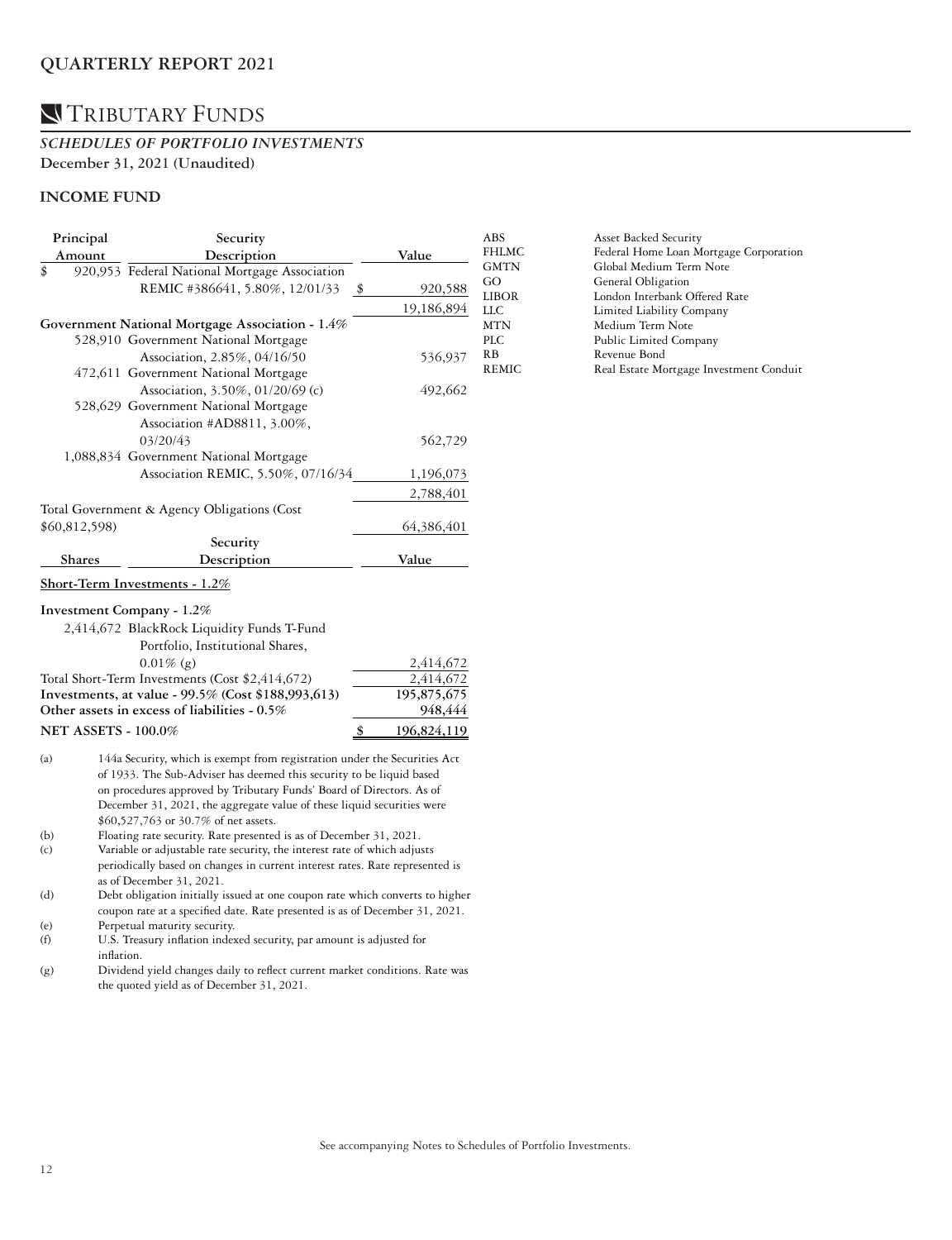*SCHEDULES OF PORTFOLIO INVESTMENTS*  **December 31, 2021 (Unaudited)**

### **NEBRASKA TAX-FREE FUND**

| Principal        | Security                                       |               | Principal | Security                                      |         |
|------------------|------------------------------------------------|---------------|-----------|-----------------------------------------------|---------|
| Amount           | Description                                    | Value         | Amount    | Description                                   | Value   |
|                  | Government & Agency Obligations - 99.9%        |               | \$        | 400,000 City of Kearney NE, Nebraska RB,      |         |
|                  |                                                |               |           | 1.25%, 12/15/27<br>\$                         | 397,278 |
|                  | <b>GOVERNMENT SECURITIES - 98.6%</b>           |               |           | 375,000 City of La Vista NE, Nebraska COP,    |         |
|                  | Municipals - 98.6%                             |               |           | 3.00%, 12/15/25                               | 389,789 |
| Nebraska - 97.2% |                                                |               |           | 235,000 City of La Vista NE, Nebraska GO,     |         |
| \$               | 250,000 Adams County School District No. 18,   |               |           | 3.00%, 09/01/27                               | 244,562 |
|                  | Nebraska GO, 4.00%, 12/15/33                   | 293,042<br>\$ |           | 480,000 City of Lincoln NE, Nebraska RB,      |         |
|                  | 300,000 Adams County School District No. 18,   |               |           | 4.00%, 08/15/26                               | 490,971 |
|                  | Nebraska GO, 4.00%, 12/15/26                   | 344,726       |           | 375,000 City of Lincoln NE, Nebraska RB,      |         |
|                  | 300,000 Adams County School District No. 18,   |               |           | 3.55%, 04/01/27                               | 378,033 |
|                  | Nebraska GO, 2.00%, 12/15/27                   | 310,514       |           | 400,000 City of Lincoln NE Electric System    |         |
|                  | 400,000 Butler Public Power District, Nebraska |               |           | Revenue, Nebraska RB, 5.00%,                  |         |
|                  | RB, 0.75%, 08/15/27                            | 391,449       |           | 09/01/30                                      | 522,272 |
|                  | 210,000 Cass County Sanitary & Improvement     |               |           | 250,000 City of Lincoln NE Electric System    |         |
|                  | District No. 1, Nebraska GO, 2.30%,            |               |           | Revenue, Nebraska RB, 3.13%,                  |         |
|                  | 10/15/23                                       | 210,183       |           | 09/01/30                                      | 254,900 |
|                  | 185,000 Cass County Sanitary & Improvement     |               |           | 110,000 City of Lincoln NE Electric System    |         |
|                  | District No. 1, Nebraska GO, 2.40%,            |               |           | Revenue, Nebraska RB, 5.00%,                  |         |
|                  | 10/15/24                                       | 185,191       |           | 09/01/28                                      | 113,528 |
|                  | 175,000 Cass County Sanitary & Improvement     |               |           | 55,000 City of Lincoln NE Electric System     |         |
|                  | District No. 9, Nebraska GO, 2.90%,            |               |           | Revenue, Nebraska RB, 5.00%,                  |         |
|                  | 05/15/22                                       | 176,063       |           | 09/01/28                                      |         |
|                  | 250,000 City of Beatrice NE, Nebraska GO,      |               |           |                                               | 56,708  |
|                  | 1.70%, 12/15/23                                | 254,929       |           | 350,000 City of Norfolk NE, Nebraska GO,      |         |
|                  | 350,000 City of Bellevue NE, Nebraska GO,      |               |           | $0.65\%, 05/15/24$                            | 350,030 |
|                  | 2.00%, 09/15/30                                | 362,742       |           | 360,000 City of North Platte NE, Nebraska GO, |         |
|                  | 215,000 City of Blair NE, Nebraska GO, 2.15%,  |               |           | 3.00%, 12/15/26                               | 378,243 |
|                  | 09/15/23                                       | 216,175       |           | 450,000 City of Omaha NE, Nebraska GO,        |         |
|                  | 220,000 City of Blair NE, Nebraska GO, 2.30%,  |               |           | 4.00%, 04/15/31                               | 539,583 |
|                  | 09/15/24                                       | 221,232       |           | 200,000 City of Omaha NE, Nebraska GO,        |         |
|                  | 55,000 City of Chadron NE, Nebraska GO,        |               |           | 3.00%, 04/15/32                               | 225,754 |
|                  | $0.60\%, 12/15/26$                             | 53,970        |           | 400,000 City of Omaha NE, Nebraska GO,        |         |
|                  | 120,000 City of Chadron NE, Nebraska GO,       |               |           | 4.00%, 04/15/33                               | 494,673 |
|                  | $0.70\%, 12/15/27$                             | 116,948       |           | 400,000 City of Omaha NE, Nebraska GO,        |         |
|                  | 325,000 City of Columbus NE Combined           |               |           | 3.00%, 04/15/34                               | 454,776 |
|                  | Utilities System Revenue, Nebraska             |               |           | 500,000 City of Omaha NE, Nebraska GO,        |         |
|                  | RB, 4.00%, 06/15/32                            |               |           | 5.00%, 01/15/29                               | 603,287 |
|                  | 650,000 City of Columbus NE Combined           | 393,094       |           | 500,000 City of Omaha NE, Nebraska GO,        |         |
|                  |                                                |               |           | 6.50%, 12/01/30                               | 680,354 |
|                  | Utilities System Revenue, Nebraska             |               |           | 200,000 City of Omaha NE, Nebraska GO,        |         |
|                  | RB, 5.00%, 06/15/29                            | 818,028       |           | 5.00%, 05/01/33                               | 230,108 |
|                  | 80,000 City of Columbus NE Sales Tax           |               |           | 470,000 City of Omaha NE, Nebraska GO,        |         |
|                  | Revenue, Nebraska RB, 5.00%,                   |               |           | $4.00\%, 04/15/22$                            | 475,137 |
|                  | 09/15/23                                       | 86,036        |           | 190,000 City of Omaha NE, Nebraska RB,        |         |
|                  | 345,000 City of Fremont NE Combined Utility    |               |           | 5.00%, 02/01/26                               | 190,695 |
|                  | System Revenue, Nebraska RB,                   |               |           | 355,000 City of Omaha NE, Nebraska Special    |         |
|                  | 3.00%, 10/15/25                                | 346,305       |           | Tax Bond, 5.00%, 01/15/28                     | 429,363 |
|                  | 150,000 City of Grand Island NE Combined       |               |           | 200,000 City of Omaha NE Sewer Revenue,       |         |
|                  | Utility System Revenue, Nebraska               |               |           | Nebraska RB, 5.00%, 04/01/24                  | 220,531 |
|                  | RB, 4.00%, 08/15/31                            | 180,775       |           | 200,000 City of Omaha NE Sewer Revenue,       |         |
|                  | 430,000 City of Grand Island NE Combined       |               |           | Nebraska RB, 4.00%, 04/01/29                  | 242,196 |
|                  | Utility System Revenue, Nebraska               |               |           | 350,000 City of Papillion NE, Nebraska GO,    |         |
|                  | RB, 4.00%, 08/15/34                            | 512,758       |           | 3.00%, 09/15/26                               | 363,271 |
|                  |                                                |               |           |                                               |         |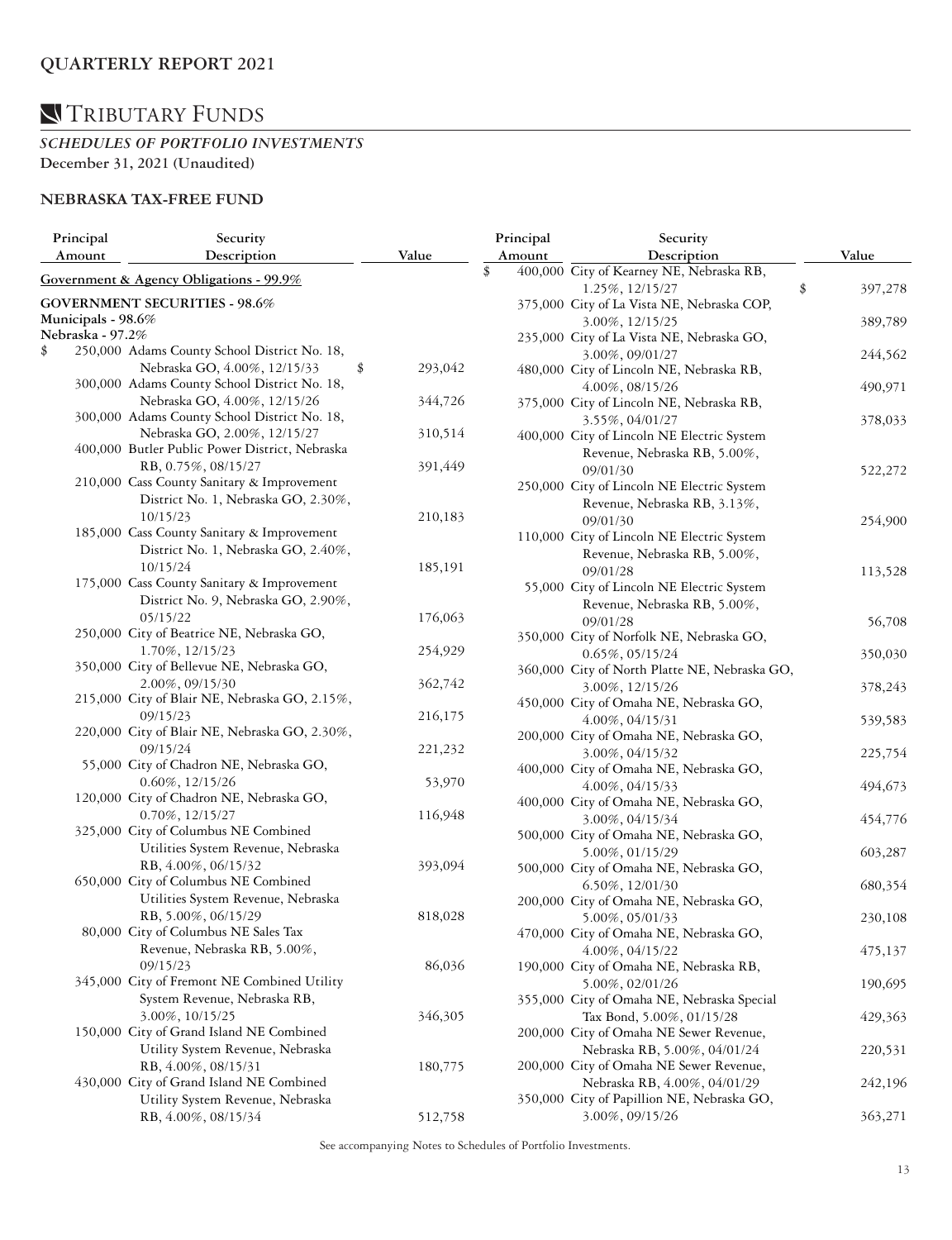*SCHEDULES OF PORTFOLIO INVESTMENTS*  **December 31, 2021 (Unaudited)**

### **NEBRASKA TAX-FREE FUND**

| Principal | Security                                        |           | Principal | Security                                       |         |
|-----------|-------------------------------------------------|-----------|-----------|------------------------------------------------|---------|
| Amount    | Description                                     | Value     | Amount    | Description                                    | Value   |
| \$        | 410,000 City of Papillion NE, Nebraska GO,      |           | \$        | 100,000 Douglas County Sanitary &              |         |
|           | \$<br>3.00%, 09/15/27                           | 425,546   |           | Improvement District No. 549,                  |         |
|           | 250,000 City of Papillion NE Water Revenue,     |           |           | Nebraska GO, 3.05%, 05/15/29<br>\$             | 100,048 |
|           | Nebraska RB, 3.00%, 12/15/27                    | 269,624   |           | 750,000 Douglas County School District No. 59, |         |
|           | 375,000 County of Butler NE, Nebraska GO,       |           |           | Nebraska GO, 3.00%, 12/15/35                   | 799,922 |
|           | 2.10%, 01/15/26                                 | 384,678   |           | 750,000 Douglas County School District No. 59, |         |
|           | 285,000 County of Cherry NE, Nebraska GO,       |           |           | Nebraska GO, 4.00%, 06/15/27                   | 806,171 |
|           | 3.00%, 12/15/25                                 | 304,925   |           | 300,000 Douglas County School District No. 59, |         |
|           | 435,000 County of Douglas NE, Nebraska RB,      |           |           | Nebraska GO, 3.00%, 12/15/28                   | 322,623 |
|           | 4.00%, 07/01/36                                 | 525,433   |           | 250,000 Elkhorn School District, Nebraska GO,  |         |
|           | 245,000 County of Douglas NE, Nebraska RB,      |           |           | 4.00%, 12/15/32                                | 307,344 |
|           | 3.00%, 09/01/27                                 | 271,006   |           | 665,000 Elkhorn School District, Nebraska GO,  |         |
|           | 125,000 County of Jefferson NE, Nebraska GO,    |           |           | 4.00%, 12/15/34                                | 755,747 |
|           | 2.00%, 12/01/25                                 | 130,382   |           | 830,000 Elkhorn School District, Nebraska GO,  |         |
|           | 325,000 County of Saline NE, Nebraska RB,       |           |           | 4.00%, 12/15/35                                | 917,927 |
|           | 3.00%, 02/15/30                                 | 347,392   |           | 300,000 Elkhorn School District, Nebraska GO,  |         |
|           | 200,000 County of Washington NE, Nebraska       |           |           | 5.00%, 12/15/28                                | 381,887 |
|           | GO, 1.40%, 06/15/27                             | 199,946   |           | 350,000 Elkhorn School District, Nebraska GO,  |         |
|           | 265,000 Cuming County Public Power District     |           |           | 5.00%, 12/15/29                                |         |
|           |                                                 |           |           |                                                | 446,327 |
|           | Operation Round-Up Fund, Nebraska               |           |           | 370,000 Fremont School District, Nebraska GO,  |         |
|           | RB, 1.50%, 12/15/25                             | 269,418   |           | 5.00%, 12/15/29                                | 472,926 |
|           | 260,000 District Energy Corp., Nebraska RB,     |           |           | 65,000 Grand Island Electric Department,       |         |
|           | 5.00%, 07/01/27                                 | 317,453   |           | Nebraska RB, 5.00%, 08/15/27                   | 70,788  |
|           | 1,150,000 Douglas County Hospital Authority No. |           |           | 265,000 Grand Island Public Schools, Nebraska  |         |
|           | 2, Nebraska RB, 4.00%, 05/15/32                 | 1,303,105 |           | GO, 5.00%, 12/15/39                            | 300,414 |
|           | 200,000 Douglas County Hospital Authority No.   |           |           | 730,000 Gretna Public Schools, Nebraska GO,    |         |
|           | 2, Nebraska RB, 3.00%, 05/15/24                 | 210,882   |           | 4.00%, 06/15/31                                | 876,370 |
|           | 220,000 Douglas County Hospital Authority No.   |           |           | 125,000 Gretna Public Schools, Nebraska GO,    |         |
|           | 2, Nebraska RB, 5.00%, 05/15/26                 | 260,723   |           | 4.00%, 06/15/32                                | 148,829 |
|           | 750,000 Douglas County Public Facilities Corp., |           |           | 400,000 Gretna Public Schools, Nebraska GO,    |         |
|           | Nebraska RB, 2.00%, 05/01/24                    | 750,868   |           | 3.00%, 12/15/32                                | 462,099 |
|           | 200,000 Douglas County Sanitary &               |           |           | 455,000 Gretna Public Schools, Nebraska GO,    |         |
|           | Improvement District No. 453,                   |           |           | 5.00%, 06/15/33                                | 580,064 |
|           | Nebraska GO, 2.80%, 10/01/31                    | 202,413   |           | 700,000 Gretna Public Schools, Nebraska GO,    |         |
|           | 580,000 Douglas County Sanitary &               |           |           | 4.00%, 06/15/34                                | 828,583 |
|           | Improvement District No. 464,                   |           |           | 760,000 Gretna Public Schools, Nebraska GO,    |         |
|           | Nebraska GO, 3.65%, 03/15/33                    | 580,733   |           | 4.00%, 12/15/24                                | 838,070 |
|           | 260,000 Douglas County Sanitary &               |           |           | 265,000 Gretna Public Schools, Nebraska GO,    |         |
|           | Improvement District No. 484,                   |           |           | 4.00%, 12/15/25                                | 300,191 |
|           | Nebraska GO, 3.00%, 08/15/29                    | 260,324   |           | 300,000 Kearney School District, Nebraska GO,  |         |
|           | 100,000 Douglas County Sanitary &               |           |           | 2.00%, 12/15/25                                | 314,085 |
|           | Improvement District No. 490,                   |           |           | 550,000 Lancaster County Correctional Facility |         |
|           | Nebraska GO, 2.70%, 08/15/28                    | 102,219   |           | Joint Public Agency, Nebraska GO,              |         |
|           | 280,000 Douglas County Sanitary &               |           |           | 5.00%, 12/01/27                                | 685,766 |
|           | Improvement District No. 491,                   |           |           | 500,000 Lancaster County School District 001,  |         |
|           | Nebraska GO, 1.90%, 09/15/28                    | 273,408   |           | Nebraska GO, 4.00%, 01/15/31                   | 580,173 |
|           | 215,000 Douglas County Sanitary &               |           |           | 765,000 Lancaster County School District 001,  |         |
|           | Improvement District No. 521,                   |           |           | Nebraska GO, 4.00%, 01/15/26                   | 858,576 |
|           | Nebraska GO, 2.20%, 02/15/25                    | 220,204   |           | 370,000 Lancaster County School District No.   |         |
|           | 85,000 Douglas County Sanitary &                |           |           | 145 Waverly, Nebraska GO, 2.00%,               |         |
|           |                                                 |           |           | 12/15/34                                       | 380,061 |
|           | Improvement District No. 549,                   |           |           |                                                |         |
|           | Nebraska GO, 3.10%, 05/15/30                    | 85,041    |           |                                                |         |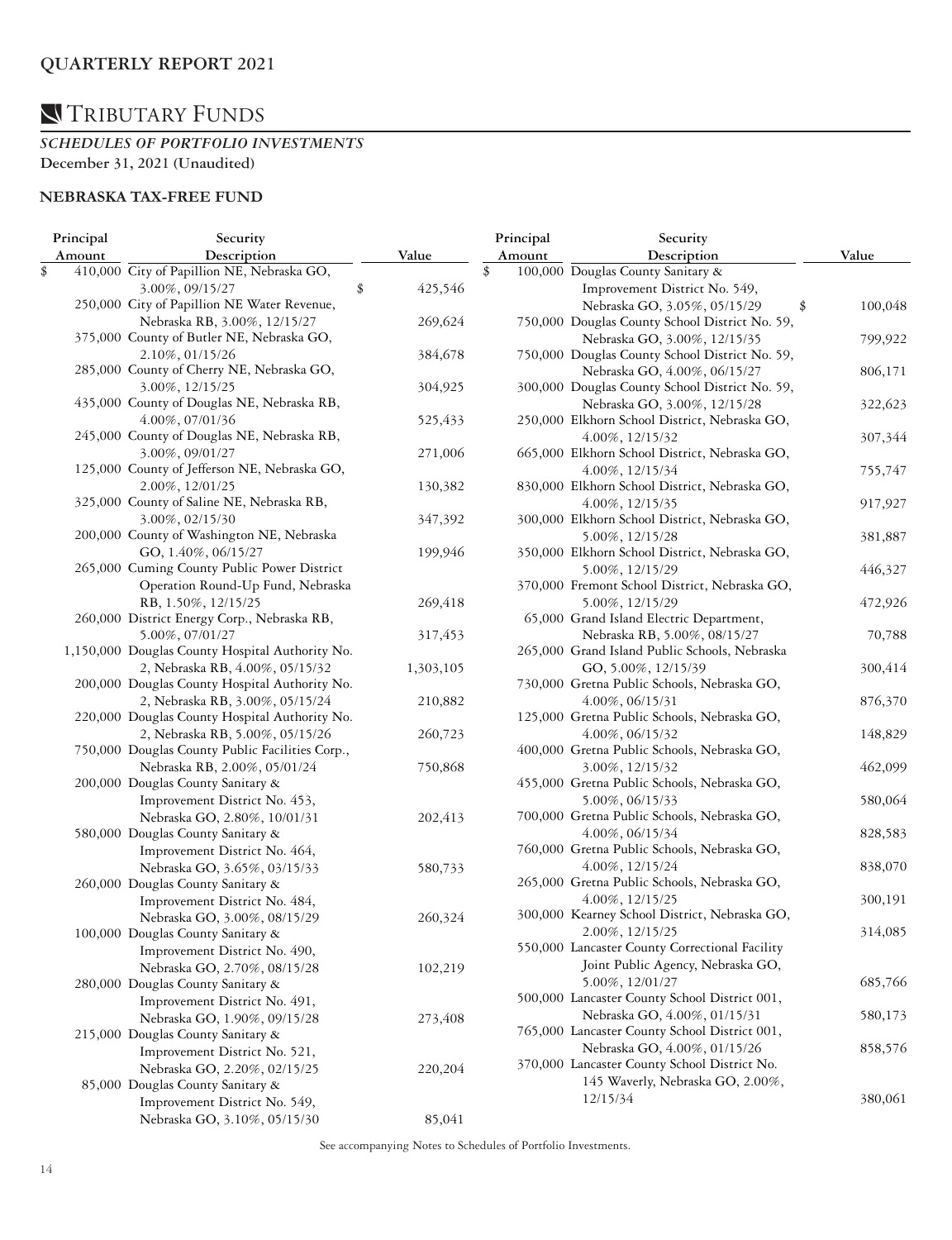*SCHEDULES OF PORTFOLIO INVESTMENTS*  **December 31, 2021 (Unaudited)**

### **NEBRASKA TAX-FREE FUND**

| Principal | Security                                       |               | Principal | Security                                         |                 |
|-----------|------------------------------------------------|---------------|-----------|--------------------------------------------------|-----------------|
| Amount    | Description                                    | Value         | Amount    | Description                                      | Value           |
| \$        | 320,000 Lancaster County School District No.   |               | \$        | 1,050,000 Nebraska Public Power District,        |                 |
|           | 145 Waverly, Nebraska GO, 2.00%,               |               |           | Nebraska RB, 5.00%, 01/01/32                     | \$<br>1,050,000 |
|           | 12/15/28                                       | \$<br>330,933 |           | 540,000 Nebraska Public Power District,          |                 |
|           | 200,000 Lincoln Airport Authority, Nebraska    |               |           | Nebraska RB, 5.00%, 01/01/34                     | 540,000         |
|           | RB, 5.00%, 07/01/31                            | 263,339       |           | 700,000 Nebraska State College Facilities Corp., |                 |
|           | 475,000 Lincoln Airport Authority, Nebraska    |               |           | Nebraska RB, 5.00%, 07/15/26                     | 830,375         |
|           | RB, 4.00%, 07/01/27                            | 554,823       |           | 315,000 Nebraska State Colleges, Nebraska RB,    |                 |
|           | 500,000 Lincoln-Lancaster County Public        |               |           | 3.00%, 07/01/25                                  | 315,696         |
|           | Building Commission, Nebraska RB,              |               |           | 475,000 Northeast Community College Area,        |                 |
|           | 3.00%, 12/01/26                                | 547,172       |           | Nebraska GO, 1.10%, 07/15/27                     | 471,564         |
|           | 1,000,000 Loup River Public Power District,    |               |           | 325,000 Omaha Public Facilities Corp.,           |                 |
|           |                                                |               |           | Nebraska RB, 3.00%, 04/15/31                     | 366,538         |
|           | Nebraska RB, 2.00%, 12/01/26                   | 1,033,939     |           | 400,000 Omaha Public Facilities Corp.,           |                 |
|           | 525,000 Metropolitan Community College Area,   |               |           | Nebraska RB, 4.00%, 04/01/32                     |                 |
|           | Nebraska COP, 3.00%, 03/01/26                  | 569,802       |           |                                                  | 476,239         |
|           | 500,000 Metropolitan Utilities District of     |               |           | 600,000 Omaha Public Facilities Corp.,           |                 |
|           | Omaha Gas System Revenue,                      |               |           | Nebraska RB, 4.00%, 06/01/32                     | 724,694         |
|           | Nebraska RB, 4.00%, 12/01/26                   | 550,973       |           | 785,000 Omaha Public Facilities Corp.,           |                 |
|           | 1,475,000 Municipal Energy Agency of Nebraska, |               |           | Nebraska RB, 4.00%, 06/01/27                     | 916,803         |
|           | Nebraska RB, 5.00%, 04/01/30                   | 1,491,522     |           | 525,000 Omaha Public Facilities Corp.,           |                 |
|           | 140,000 Municipal Energy Agency of Nebraska,   |               |           | Nebraska RB, 4.00%, 06/01/28                     | 624,403         |
|           | Nebraska RB, 5.00%, 04/01/31                   | 141,567       |           | 1,010,000 Omaha Public Facilities Corp.,         |                 |
|           | 210,000 Municipal Energy Agency of Nebraska,   |               |           | Nebraska RB, 4.00%, 06/01/28                     | 1,147,941       |
|           | Nebraska RB, 5.00%, 04/01/25                   | 221,973       |           | 600,000 Omaha Public Power District, Nebraska    |                 |
|           | 200,000 Municipal Energy Agency of Nebraska,   |               |           | RB, 5.00%, 02/01/31                              | 761,968         |
|           | Nebraska RB, 5.00%, 04/01/26                   | 202,243       |           | 270,000 Omaha Public Power District, Nebraska    |                 |
|           | 540,000 Municipal Energy Agency of Nebraska,   |               |           | RB, 5.00%, 02/01/32                              | 342,212         |
|           | Nebraska RB, 5.00%, 04/01/27                   | 545,977       |           | 350,000 Omaha Public Power District, Nebraska    |                 |
|           | 500,000 Nebraska Cooperative Republican Platte |               |           | RB, 4.00%, 02/01/46                              | 414,624         |
|           | Enhancement Project, Nebraska RB,              |               |           | 750,000 Omaha School District, Nebraska GO,      |                 |
|           | 2.00%, 12/15/27                                | 517,782       |           | 4.00%, 12/15/32                                  | 911,186         |
|           | 350,000 Nebraska Investment Finance Authority, |               |           | 500,000 Omaha School District, Nebraska GO,      |                 |
|           | Nebraska RB FHLMC, 1.55%,                      |               |           | 4.00%, 12/15/32                                  | 594,931         |
|           | 03/01/23                                       | 353,864       |           | 180,000 Omaha School District, Nebraska GO,      |                 |
|           | 500,000 Nebraska Investment Finance Authority, |               |           | 3.00%, 12/15/32                                  | 189,736         |
|           |                                                |               |           | 620,000 Omaha School District, Nebraska GO,      |                 |
|           | Nebraska RB FHLMC, 2.00%,                      |               |           | 3.13%, 12/15/33                                  | 655,373         |
|           | 03/01/24                                       | 513,264       |           | 1,500,000 Omaha School District, Nebraska GO,    |                 |
|           | 400,000 Nebraska Public Power District,        |               |           | 4.00%, 12/15/39                                  | 1,635,174       |
|           | Nebraska RB, 5.00%, 01/01/31                   | 528,801       |           | 150,000 Omaha-Douglas Public Building            |                 |
|           | 125,000 Nebraska Public Power District,        |               |           | Commission, Nebraska GO, 5.00%,                  |                 |
|           | Nebraska RB, 5.00%, 01/01/32                   | 164,586       |           | 05/01/30                                         |                 |
|           | 200,000 Nebraska Public Power District,        |               |           |                                                  | 192,004         |
|           | Nebraska RB, 5.00%, 01/01/36                   | 232,457       |           | 250,000 Omaha-Douglas Public Building            |                 |
|           | 500,000 Nebraska Public Power District,        |               |           | Commission, Nebraska GO, 5.00%,                  |                 |
|           | Nebraska RB, 0.60%, 01/01/51 (a)               | 501,279       |           | 05/01/31                                         | 318,954         |
|           | 130,000 Nebraska Public Power District,        |               |           | 400,000 Papillion-La Vista School District No.   |                 |
|           | Nebraska RB, 5.00%, 01/01/25                   | 147,271       |           | 27, Nebraska GO, 4.00%, 12/01/30                 | 492,688         |
|           | 5,000 Nebraska Public Power District,          |               |           | 245,000 Papillion-La Vista School District No.   |                 |
|           | Nebraska RB, 5.00%, 01/01/26                   | 5,000         |           | 27, Nebraska GO, 4.00%, 12/01/31                 | 301,641         |
|           | 370,000 Nebraska Public Power District,        |               |           | 350,000 Papillion-La Vista School District No.   |                 |
|           | Nebraska RB, 5.00%, 01/01/29                   | 370,000       |           | 27, Nebraska GO, 3.00%, 12/01/26                 | 363,164         |
|           | 230,000 Nebraska Public Power District,        |               |           | 750,000 Papillion-La Vista School District No.   |                 |
|           | Nebraska RB, 5.00%, 01/01/29                   | 230,000       |           | 27, Nebraska GO, 4.00%, 12/01/29                 | 905,423         |
|           |                                                |               |           |                                                  |                 |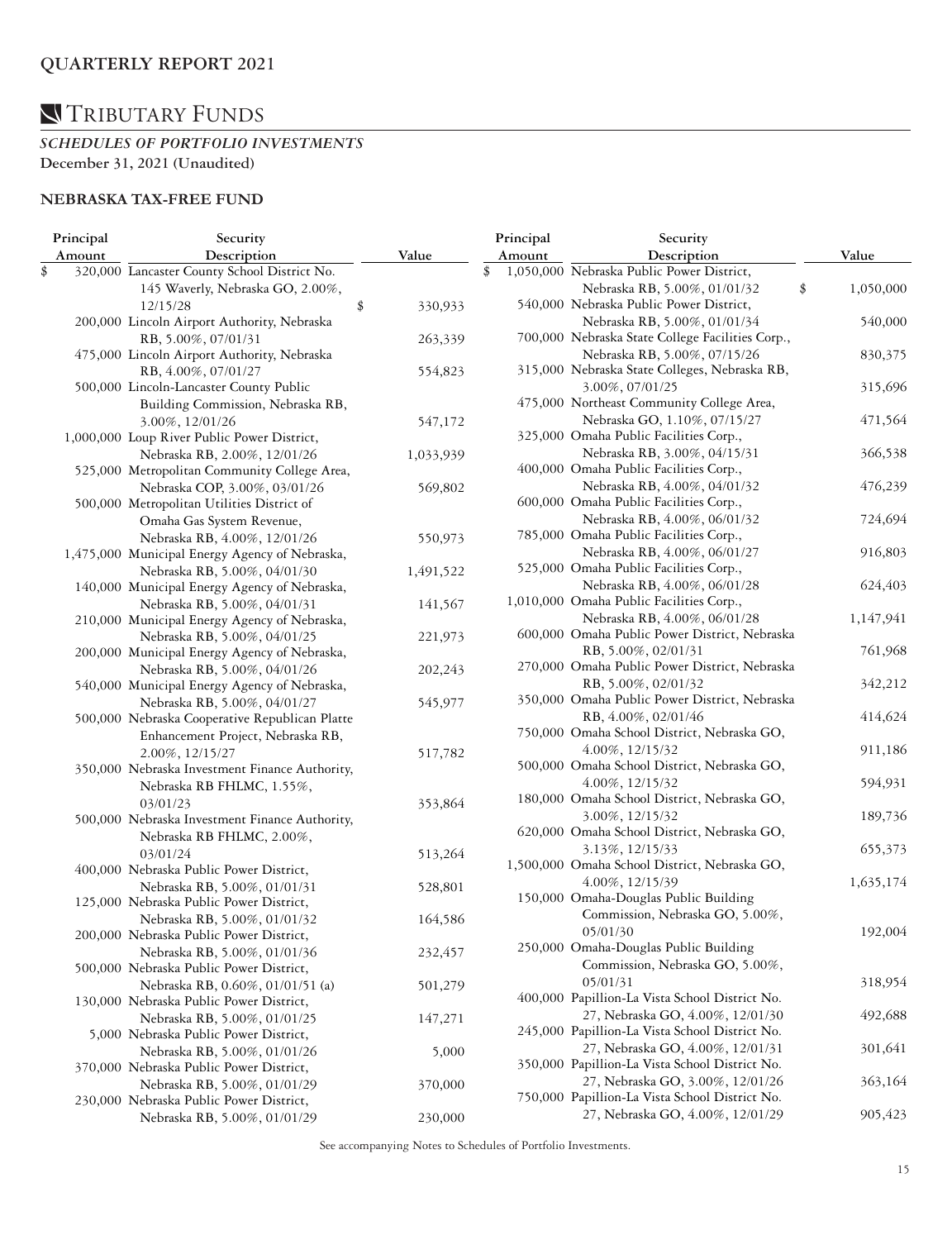*SCHEDULES OF PORTFOLIO INVESTMENTS*  **December 31, 2021 (Unaudited)**

### **NEBRASKA TAX-FREE FUND**

| Principal | Security                                         |       |         | Principal                  |       | Security                                                                        |                 |
|-----------|--------------------------------------------------|-------|---------|----------------------------|-------|---------------------------------------------------------------------------------|-----------------|
| Amount    | Description                                      | Value |         | Amount                     |       | Description                                                                     | Value           |
| \$        | 125,000 Platte County School District No. 1      |       |         | \$                         |       | 1,700,000 Village of Boys Town NE, Nebraska                                     |                 |
|           | Columbus Public Schools, Nebraska                |       |         |                            |       | RB, 3.00%, 09/01/28                                                             | \$<br>1,893,705 |
|           | GO, 5.00%, 12/15/26                              | \$    | 139,185 |                            |       | 100,000 Westside Community Schools, Nebraska                                    |                 |
|           | 160,000 Sarpy County Sanitary & Improvement      |       |         |                            |       | GO, 2.30%, 12/01/28                                                             | 103,854         |
|           | District No. 191, Nebraska GO,                   |       |         |                            |       | 450,000 York County NE School District No.                                      |                 |
|           | 3.55%, 10/15/32                                  |       | 160,216 |                            |       | 12, Nebraska GO, 2.00%, 12/15/25                                                | 468,317         |
|           | 15,000 Sarpy County Sanitary & Improvement       |       |         |                            |       |                                                                                 | 69,357,600      |
|           | District No. 191, Nebraska GO,                   |       |         | North Dakota - 0.7%        |       |                                                                                 |                 |
|           | 2.45%, 10/15/22                                  |       | 15,016  |                            |       | 500,000 City of Fargo ND, North Dakota GO,                                      |                 |
|           | 60,000 Sarpy County Sanitary & Improvement       |       |         |                            |       | 3.00%, 05/01/34                                                                 | 527,385         |
|           | District No. 242, Nebraska GO,                   |       |         | South Dakota - 0.7%        |       |                                                                                 |                 |
|           | 3.00%, 03/15/27                                  |       | 60,112  |                            |       | 425,000 City of Brandon SD Sales Tax Revenue,                                   |                 |
|           | 100,000 Sarpy County Sanitary & Improvement      |       |         |                            |       | South Dakota RB, 3.00%, 12/01/26                                                | 469,122         |
|           |                                                  |       |         |                            |       |                                                                                 |                 |
|           | District No. 245, Nebraska GO,                   |       |         |                            |       |                                                                                 | 70,354,107      |
|           | 3.45%, 11/15/28                                  |       | 102,355 |                            |       | U.S. GOVERNMENT MORTGAGE BACKED SECURITIES - 1.3%                               |                 |
|           | 100,000 Sarpy County Sanitary & Improvement      |       |         |                            |       | Federal Home Loan Mortgage Corp. - 1.3%                                         |                 |
|           | District No. 291, Nebraska GO,                   |       |         |                            |       | 299,787 Federal Home Loan Mortgage Corp.,                                       |                 |
|           | 4.25%, 09/15/38                                  |       | 103,142 |                            |       | $2.34\%$ , 01/25/41 (b)                                                         | 312,529         |
|           | 60,000 Sarpy County Sanitary & Improvement       |       |         |                            |       | 600,000 Federal Home Loan Mortgage Corp.                                        |                 |
|           | District No. 68, Nebraska GO,                    |       |         |                            |       | #WE5001, 2.65%, 04/01/29                                                        | 631,282         |
|           | 2.75%, 12/15/23                                  |       | 60,119  |                            |       |                                                                                 | 943,811         |
|           | 420,000 Sarpy County School District No. 1,      |       |         |                            |       | Total Government & Agency Obligations (Cost                                     |                 |
|           | Nebraska GO, 5.00%, 12/15/29                     |       | 544,921 | \$68,707,195)              |       |                                                                                 | 71,297,918      |
|           | 220,000 Southeast Community College Area,        |       |         |                            |       | Security                                                                        |                 |
|           | Nebraska COP, 5.00%, 12/15/25                    |       | 258,445 | <b>Shares</b>              |       | Description                                                                     | Value           |
|           | 225,000 Southeast Community College Area,        |       |         |                            |       | Short-Term Investments - 0.3%                                                   |                 |
|           | Nebraska COP, 5.00%, 12/15/26                    |       | 272,805 |                            |       |                                                                                 |                 |
|           | 300,000 Southern Public Power District,          |       |         |                            |       | Investment Company - 0.3%                                                       |                 |
|           | Nebraska RB, 4.00%, 12/15/25                     |       | 338,084 |                            |       | 244,672 BlackRock Liquidity Funds T-Fund                                        |                 |
|           | 400,000 Southern Public Power District,          |       |         |                            |       | Portfolio, Institutional Shares,                                                |                 |
|           | Nebraska RB, 4.00%, 12/15/26                     |       | 451,162 |                            |       | $0.01\%$ (c)                                                                    | 244,672         |
|           | 300,000 Southern Public Power District,          |       |         |                            |       | Total Short-Term Investments (Cost \$244,672)                                   | 244,672         |
|           | Nebraska RB, 2.00%, 12/15/26                     |       | 311,112 |                            |       | Investments, at value - 100.2% (Cost \$68,951,867)                              | 71,542,590      |
|           | 500,000 State of Nebraska, Nebraska COP,         |       |         |                            |       | Other liabilities in excess of assets - (0.2)%                                  | (172, 763)      |
|           | 3.00%, 12/15/22                                  |       | 512,962 | <b>NET ASSETS - 100.0%</b> |       |                                                                                 | 71,369,827      |
|           | 270,000 State of Nebraska, Nebraska COP,         |       |         |                            |       |                                                                                 |                 |
|           | 3.00%, 12/15/24                                  |       | 283,736 | (a)                        |       | Adjustable rate security, the interest rate of which adjusts periodically based |                 |
|           | 200,000 University of Nebraska, Nebraska RB,     |       |         |                            |       | on changes in current interest rates. Rate represented is as of December 31,    |                 |
|           | 5.00%, 05/15/24                                  |       | 221,962 |                            | 2021. |                                                                                 |                 |
|           | 100,000 University of Nebraska, Nebraska RB,     |       |         | (b)                        |       | 144a Security, which is exempt from registration under the Securities Act       |                 |
|           | 5.00%, 05/15/25                                  |       | 115,229 |                            |       | of 1933. The Sub-Adviser has deemed this security to be liquid based            |                 |
|           | 650,000 University of Nebraska, Nebraska RB,     |       |         |                            |       | on procedures approved by Tributary Funds' Board of Directors. As of            |                 |
|           | 4.00%, 07/01/31                                  |       | 749,018 |                            |       | December 31, 2021, the aggregate value of these liquid securities were          |                 |
|           | 500,000 University of Nebraska Facilities Corp., |       |         |                            |       | \$312,529 or 0.4% of net assets.                                                |                 |
|           | Nebraska RB, 4.00%, 07/15/30                     |       | 578,263 | (c)                        |       | Dividend yield changes daily to reflect current market conditions. Rate was     |                 |
|           | 500,000 University of Nebraska Facilities Corp., |       |         |                            |       | the quoted yield as of December 31, 2021.                                       |                 |
|           | Nebraska RB, 5.00%, 07/15/25                     |       | 579,659 | <b>COP</b>                 |       | Certificate of Participation                                                    |                 |
|           | 500,000 University of Nebraska Facilities Corp., |       |         | FHLMC                      |       | Federal Home Loan Mortgage Corporation                                          |                 |
|           | Nebraska RB, 5.00%, 07/15/26                     |       | 598,053 | <b>FNMA</b>                |       | Federal National Mortgage Association                                           |                 |
|           | 400,000 Village of Boys Town NE, Nebraska        |       |         | GNMA                       |       | Government National Mortgage Association                                        |                 |
|           | RB, 3.00%, 07/01/35                              |       | 443,354 | GO                         |       | General Obligation                                                              |                 |
|           |                                                  |       |         | RB                         |       | Revenue Bond                                                                    |                 |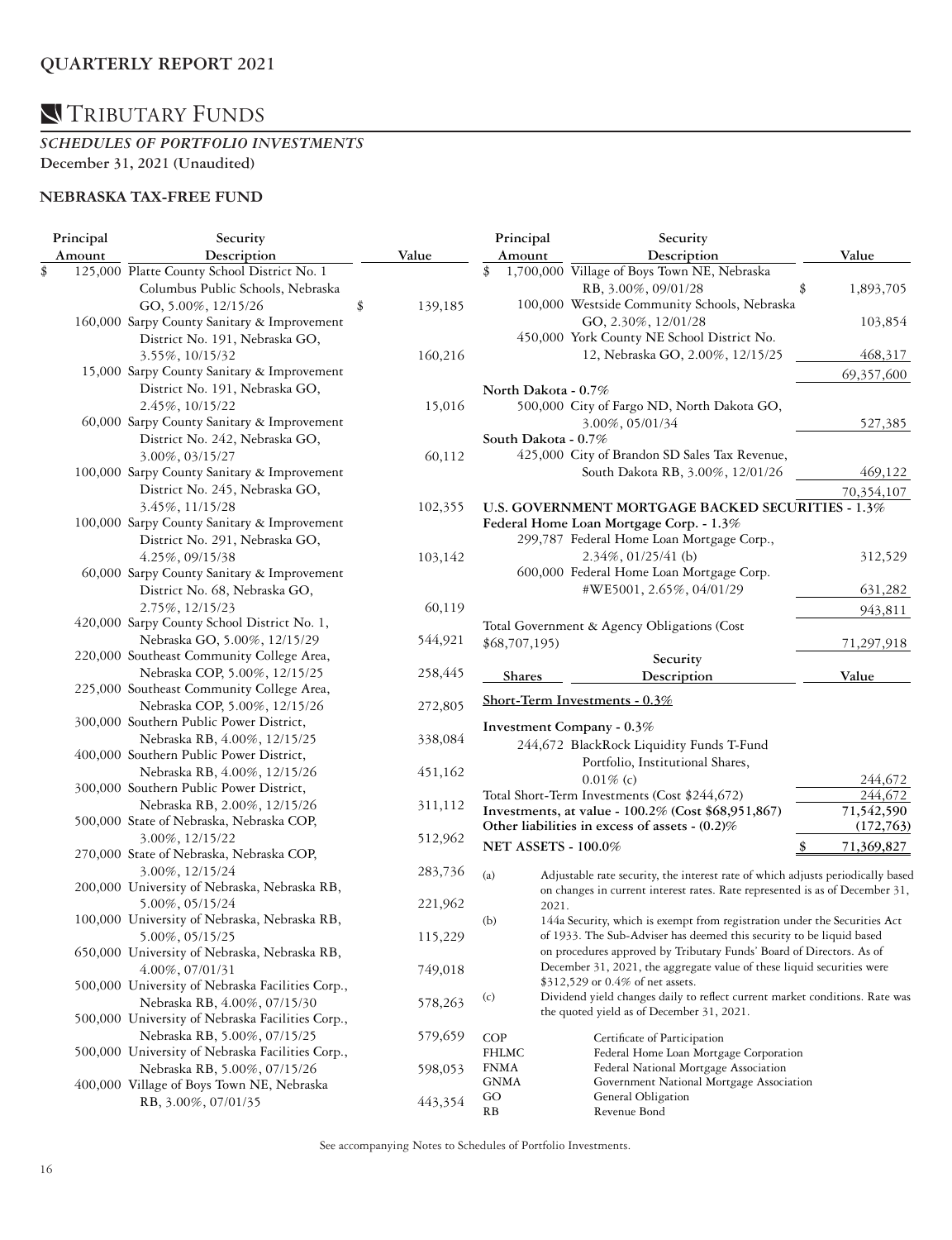### *SCHEDULES OF PORTFOLIO INVESTMENTS*  **December 31, 2021 (Unaudited)**

### **BALANCED FUND**

| Security                |                                              |               | Security                                        |               |  |  |
|-------------------------|----------------------------------------------|---------------|-------------------------------------------------|---------------|--|--|
| <b>Shares</b>           | Description                                  | Value         | Description<br><b>Shares</b>                    | Value         |  |  |
|                         |                                              |               | 5,200 Horizon Therapeutics PLC (a)              | 560,352<br>\$ |  |  |
| Common Stocks - 64.6%   |                                              |               | 935 Humana, Inc.                                | 433,709       |  |  |
|                         | Communication Services - 6.2%                |               | 5,175 Integer Holdings Corp. (a)                | 442,928       |  |  |
|                         | 6,425 Activision Blizzard, Inc.              | 427,455<br>\$ | 1,804 LHC Group, Inc. (a)                       | 247,563       |  |  |
|                         | 892 Alphabet, Inc., Class C (a)              | 2,581,082     | 1,580 Thermo Fisher Scientific, Inc.            | 1,054,239     |  |  |
|                         | 10,750 Comcast Corp., Class A                | 541,048       | 3,770 Zoetis, Inc.                              | 919,993       |  |  |
|                         | 3,965 Meta Platforms, Inc., Class A (a)      | 1,333,628     |                                                 |               |  |  |
|                         | 9,050 Verizon Communications, Inc.           | 470,238       |                                                 | 7,086,229     |  |  |
|                         |                                              |               | Industrials - 5.8%                              |               |  |  |
|                         |                                              | 5,353,451     | 4,300 AMETEK, Inc.                              | 632,272       |  |  |
|                         | Consumer Discretionary - 7.9%                |               | 1,400 Cintas Corp.                              | 620,438       |  |  |
|                         | 645 Amazon.com, Inc. (a)                     | 2,150,649     | 19,400 CSX Corp.                                | 729,440       |  |  |
|                         | 248 Booking Holdings, Inc. (a)               | 595,009       | 10,250 IAA, Inc. (a)                            | 518,855       |  |  |
|                         | 12,100 Gentex Corp.                          | 421,685       | 5,000 MasTec, Inc. (a)                          | 461,400       |  |  |
|                         | 3,920 NIKE, Inc., Class B                    | 653,347       | 8,737 Raytheon Technologies Corp.               | 751,906       |  |  |
|                         | 880 O'Reilly Automotive, Inc. (a)            | 621,482       | 7,300 The Timken Co.                            | 505,817       |  |  |
|                         | 970 Pool Corp.                               | 549,020       | 4,600 Waste Management, Inc.                    | 767,740       |  |  |
|                         | 9,100 Rent-A-Center, Inc./TX, Class A        | 437,164       |                                                 | 4,987,868     |  |  |
|                         | 4,500 Royal Caribbean Cruises, Ltd. (a)      | 346,050       | Information Technology - 18.3%                  |               |  |  |
|                         | 2,420 The Home Depot, Inc.                   | 1,004,324     | 1,555 Adobe, Inc. (a)                           | 881,778       |  |  |
|                         |                                              | 6,778,730     | 23,450 Apple, Inc.                              | 4,164,017     |  |  |
| Consumer Staples - 3.4% |                                              |               | 3,005 CDW Corp.                                 | 615,364       |  |  |
|                         | 4,525 Church & Dwight Co., Inc.              | 463,813       | 2,910 Citrix Systems, Inc.                      | 275,257       |  |  |
|                         | 2,450 Constellation Brands, Inc., Class A    | 614,877       | 2,975 CMC Materials, Inc.                       | 570,278       |  |  |
|                         | 1,230 Costco Wholesale Corp.                 | 698,271       | 2,385 FleetCor Technologies, Inc. (a)           | 533,858       |  |  |
|                         | 6,430 Lamb Weston Holdings, Inc.             | 407,533       | 2,560 Mastercard, Inc., Class A                 | 919,859       |  |  |
|                         | 5,190 Walmart, Inc.                          | 750,941       | 7,850 Microchip Technology, Inc.                | 683,421       |  |  |
|                         |                                              |               | 11,265 Microsoft Corp.                          | 3,788,645     |  |  |
|                         |                                              | 2,935,435     | 6,300 NVIDIA Corp.                              | 1,852,893     |  |  |
| Energy - $1.5%$         |                                              |               | 1,480 Paycom Software, Inc. (a)                 | 614,481       |  |  |
|                         | 1,800 Diamondback Energy, Inc.               | 194,130       | 4,370 QUALCOMM, Inc.                            | 799,142       |  |  |
|                         | 3,250 EOG Resources, Inc.                    | 288,697       |                                                 |               |  |  |
|                         | 8,950 Exxon Mobil Corp.                      | 547,651       |                                                 | 15,698,993    |  |  |
|                         | 3,800 Phillips 66                            | 275,348       | Materials - 1.8%                                |               |  |  |
|                         |                                              | 1,305,826     | 5,390 Berry Global Group, Inc. (a)              | 397,674       |  |  |
| Financials - $7.1%$     |                                              |               | 4,150 FMC Corp.                                 | 456,044       |  |  |
|                         | 730 BlackRock, Inc.                          | 668,359       | 1,845 Linde PLC                                 | 639,163       |  |  |
|                         | 7,200 Brown & Brown, Inc.                    | 506,016       | 7,000 PureCycle Technologies, Inc. (a)          | 66,990        |  |  |
|                         | 2,945 Chubb, Ltd.                            | 569,298       |                                                 | 1,559,871     |  |  |
|                         | 2,005 CME Group, Inc.                        | 458,062       | Real Estate - 2.2%                              |               |  |  |
|                         | 12,100 Equitable Holdings, Inc.              | 396,759       | 1,910 American Tower Corp. REIT                 | 558,675       |  |  |
|                         | 6,350 First American Financial Corp.         | 496,760       | 10,740 First Industrial Realty Trust, Inc. REIT | 710,988       |  |  |
|                         | 5,475 JPMorgan Chase & Co.                   | 866,966       | 3,060 Sun Communities, Inc. REIT                | 642,508       |  |  |
|                         | 14,200 KeyCorp                               | 328,446       |                                                 |               |  |  |
|                         | 5,750 Morgan Stanley                         |               | 564,420 Utilities - 2.1%                        | 1,912,171     |  |  |
|                         | 2,150 The PNC Financial Services Group, Inc. | 431,118       |                                                 |               |  |  |
|                         | 7,150 U.S. Bancorp                           | 401,616       | 2,800 American Water Works Co., Inc.            | 528,808       |  |  |
|                         | 8,200 Wells Fargo & Co.                      | 393,436       | 5,025 Atmos Energy Corp.                        | 526,469       |  |  |
|                         |                                              |               | 8,020 NextEra Energy, Inc.                      | 748,747       |  |  |
|                         |                                              | 6,081,256     |                                                 | 1,804,024     |  |  |
| Health Care - 8.3%      |                                              |               | Total Common Stocks (Cost \$26,546,489)         | 55,503,854    |  |  |
|                         | 6,500 Abbott Laboratories                    | 914,810       |                                                 |               |  |  |
|                         | 5,950 AMN Healthcare Services, Inc. (a)      | 727,864       |                                                 |               |  |  |
|                         | 1,160 Biogen, Inc. (a)                       | 278,307       |                                                 |               |  |  |
|                         | 5,200 Edwards Lifesciences Corp. (a)         | 673,660       |                                                 |               |  |  |
|                         | 3,015 Eli Lilly & Co.                        | 832,804       |                                                 |               |  |  |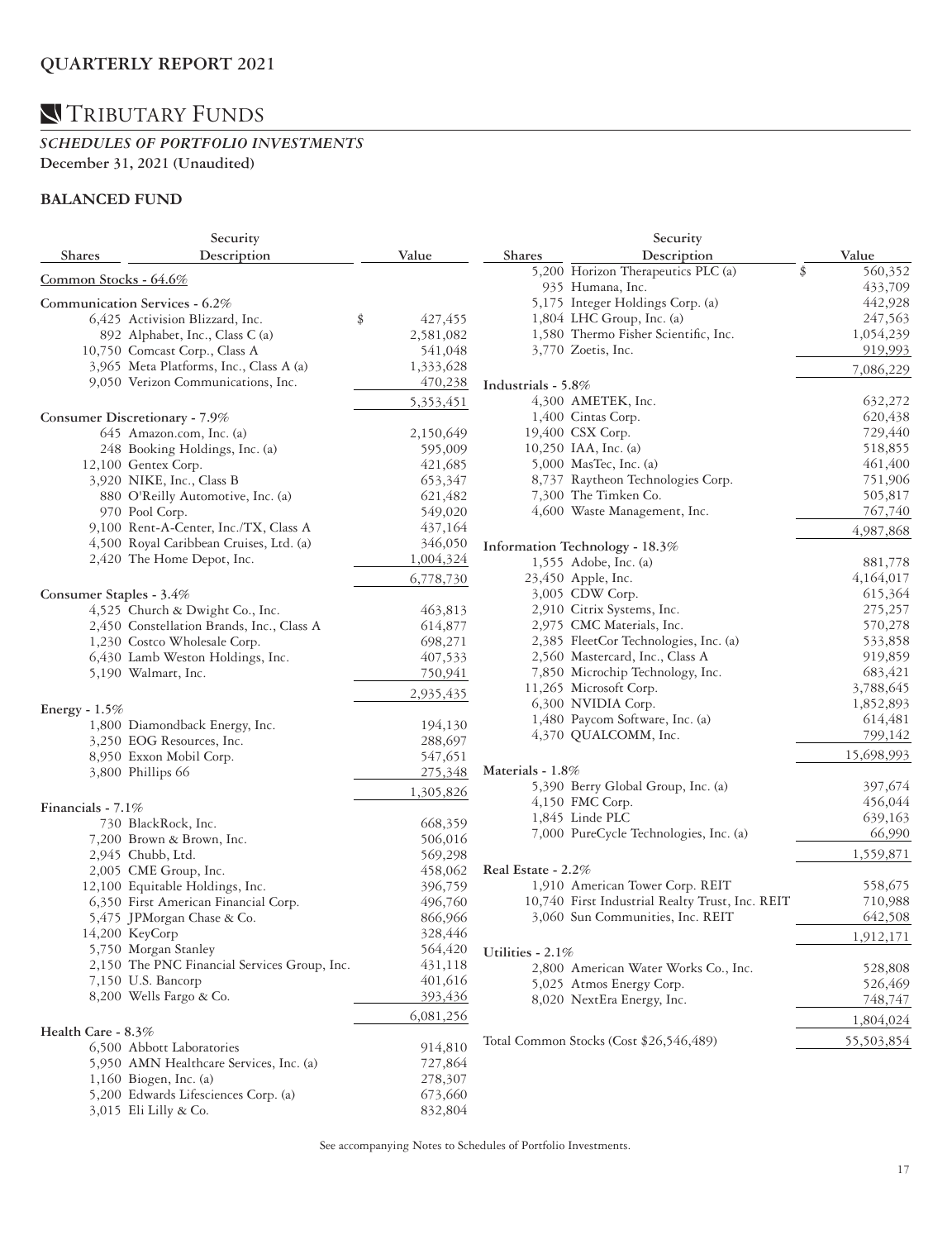#### *SCHEDULES OF PORTFOLIO INVESTMENTS*  **December 31, 2021 (Unaudited)**

### **BALANCED FUND**

| Principal | Security                                                  |               | Principal | Security                                                      |               |
|-----------|-----------------------------------------------------------|---------------|-----------|---------------------------------------------------------------|---------------|
| Amount    | Description                                               | Value         | Amount    | Description                                                   | Value         |
|           | Non-U.S. Government Agency Asset Backed Securities - 7.8% |               | \$        | 138,948 Tricon American Homes Trust, 1.48%,<br>$11/17/39$ (b) | \$<br>134,073 |
|           | Asset Backed Securities - 3.6%                            |               |           | 180,000 Vantage Data Centers, LLC, 1.65%,                     |               |
| \$        | 155,000 Aligned Data Centers Issuer, LLC,                 |               |           | $09/15/45$ (b)                                                | 175,931       |
|           | $1.94\%, 08/15/46$ (b)                                    | \$<br>152,632 |           |                                                               | 3,074,077     |
|           | 187,061 American Homes 4 Rent Trust, 3.68%,               |               |           | Non-Agency Commercial Mortgage Backed Securities - 3.1%       |               |
|           | $12/17/36$ (b)                                            | 195,809       |           | 375,000 American Tower Trust I, 3.07%,                        |               |
|           | 50,000 AMSR Trust, 1.63%, 07/17/37 (b)                    | 49,528        |           | $03/15/23$ (b)                                                | 375,307       |
|           | 112,165 Amur Equipment Finance Receivables                |               |           | 150,000 Banc of America Merrill Lynch                         |               |
|           | IX, LLC, 0.75%, 11/20/26 (b)                              | 111,654       |           | Commercial Mortgage Securities                                |               |
|           | 111,600 Cascade Funding Mortgage Trust,                   |               |           | Trust, 3.53%, 03/10/37 (b)(c)                                 | 155,778       |
|           | 4.00%, $10/25/68$ (b)(c)                                  | 114,468       |           | 190,000 Barclays Commercial Mortgage Trust,                   |               |
|           | 239,331 CF Hippolyta Issuer, LLC, 1.69%,                  |               |           | 3.04%, 11/15/52                                               | 195,211       |
|           | $07/15/60$ (b)                                            | 237,407       |           | 160,000 BX Trust (USD 1 Month LIBOR +                         |               |
|           | 115,741 CF Hippolyta, LLC, 1.53%,                         |               |           | 0.95%), 1.06%, 09/15/36 (b)(d)                                | 159,008       |
|           | $03/15/61$ (b)                                            | 113,569       |           | 125,000 CD Commercial Mortgage Trust,                         |               |
|           | 130,300 Colony American Finance, Ltd., 1.83%,             |               |           | 4.21%, 08/15/51                                               | 136,774       |
|           | $03/15/50$ (b)                                            | 130,077       |           | 175,000 Goldman Sachs Mortgage Securities                     |               |
|           | 54,418 Commonbond Student Loan Trust,                     |               |           | Trust, 2.32%, 05/12/53                                        | 179,495       |
|           | $3.87\%$ , 02/25/46 (b)                                   | 55,764        |           | 185,000 Goldman Sachs Mortgage Securities                     |               |
|           | 105,000 DLLMT, LLC, 1.00%, 07/21/25 (b)                   | 104,399       |           | Trust (USD 1 Month LIBOR +                                    |               |
|           | 66,449 ELFI Graduate Loan Program, LLC,                   |               |           | $0.89\%$ , $0.99\%$ , $11/15/36$ (b)(d)                       | 184,435       |
|           | 1.73%, 08/25/45 (b)                                       | 65,773        |           | 200,000 Hudson Yards Mortgage Trust, 3.23%,                   |               |
|           | 135,000 FRTKL 2021-SFR1, 1.57%,                           |               |           | $07/10/39$ (b)                                                | 213,159       |
|           | $09/17/38$ (b)                                            | 132,155       |           | 209,527 Key Commercial Mortgage Securities                    |               |
|           | 130,000 Navient Student Loan Trust (USD 1                 |               |           | Trust, 2.66%, 06/15/52 (b)                                    | 213,223       |
|           | Month LIBOR + 1.60%), 1.71%,                              |               |           | 167,025 Key Commercial Mortgage Securities                    |               |
|           | $10/15/31$ (b)(d)                                         | 132,082       |           | Trust, 1.25%, 09/16/52 (b)                                    | 165,129       |
|           | 130,000 North Texas Higher Education                      |               |           | 145,000 KNDR 2021-KIND A (USD 1                               |               |
|           | Authority, Inc. (USD 1 Month LIBOR                        |               |           | Month LIBOR + $0.95\%$ ), $1.06\%$ ,                          |               |
|           | $+$ 0.57%), 0.67%, 09/25/61 (d)                           | 130,253       |           | $08/15/38$ (b)(d)                                             | 144,455       |
|           | 72,568 Pawnee Equipment Receivables, 2.29%,               |               |           | 75,000 SREIT Trust (USD 1 Month LIBOR +                       |               |
|           | $10/15/24$ (b)                                            | 73,005        |           | $0.58\%$ , $0.69\%$ , $07/15/36$ (b)(d)                       | 74,104        |
|           | 80,000 Pawneee Equipment Receivables,                     |               |           | 97,206 Sutherland Commercial Mortgage Trust,                  |               |
|           | $1.10\%, 07/15/27$ (b)                                    | 79,505        |           | 2.86%, 12/25/35 (b)(c)                                        | 96,041        |
|           | 56,431 Preferred Term Securities XII, Ltd./               |               |           | 75,000 UBS Commercial Mortgage Trust,                         |               |
|           | Preferred Term Securities XII, Inc.                       |               |           | 4.19%, 08/15/51                                               | 81,878        |
|           | (USD $3$ Month LIBOR + 0.70%),                            |               |           | 150,000 UBS Commercial Mortgage Trust,                        |               |
|           | $0.92\%$ , $12/24/33$ (b)(d)                              | 55,994        |           | 2.99%, 12/15/52                                               | 158,464       |
|           | 120,000 Progress Residential Trust, 1.52%,                |               |           | 139,765 Velocity Commercial Capital Loan                      |               |
|           | $07/17/38$ (b)                                            | 117,533       |           | Trust, 1.40%, 05/25/51 (b)(c)                                 | 136,820       |
|           | 152,020 SLM Student Loan Trust (USD 3                     |               |           |                                                               | 2,669,281     |
|           | Month LIBOR + $1.65\%$ ), $1.77\%$ ,                      |               |           | Non-Agency Residential Mortgage Backed Securities - 1.1%      |               |
|           | $07/25/22$ (d)                                            | 153,753       |           | 55,370 Bayview Commercial Asset Trust                         |               |
|           | 90,861 SMB Private Education Loan Trust,                  |               |           | REMIC (USD 1 Month LIBOR +                                    |               |
|           | $2.70\%, 05/15/31$ (b)                                    | 92,034        |           |                                                               |               |
|           | 251,255 SoFi Professional Loan Program Trust,             |               |           | 0.87%), 0.97%, 12/25/33 (b)(d)                                | 54,218        |
|           | $1.14\%$ , 02/15/47 (b)                                   | 246,848       |           | 176,348 Brean Asset Backed Securities Trust,                  |               |
|           | 145,750 Stack Infrastructure Issuer, LLC, 4.54%,          |               |           | 1.40\%, 10/25/63 (b)(c)                                       | 167,506       |
|           | $02/25/44$ (b)                                            | 151,009       |           | 97,197 Cascade Funding Mortgage Trust,                        |               |
|           | 70,000 Stack Infrastructure Issuer, LLC, 1.88%,           |               |           | $2.80\%$ , 06/25/69 (b)(c)                                    | 97,598        |
|           | $03/26/46$ (b)                                            | 68,822        |           |                                                               |               |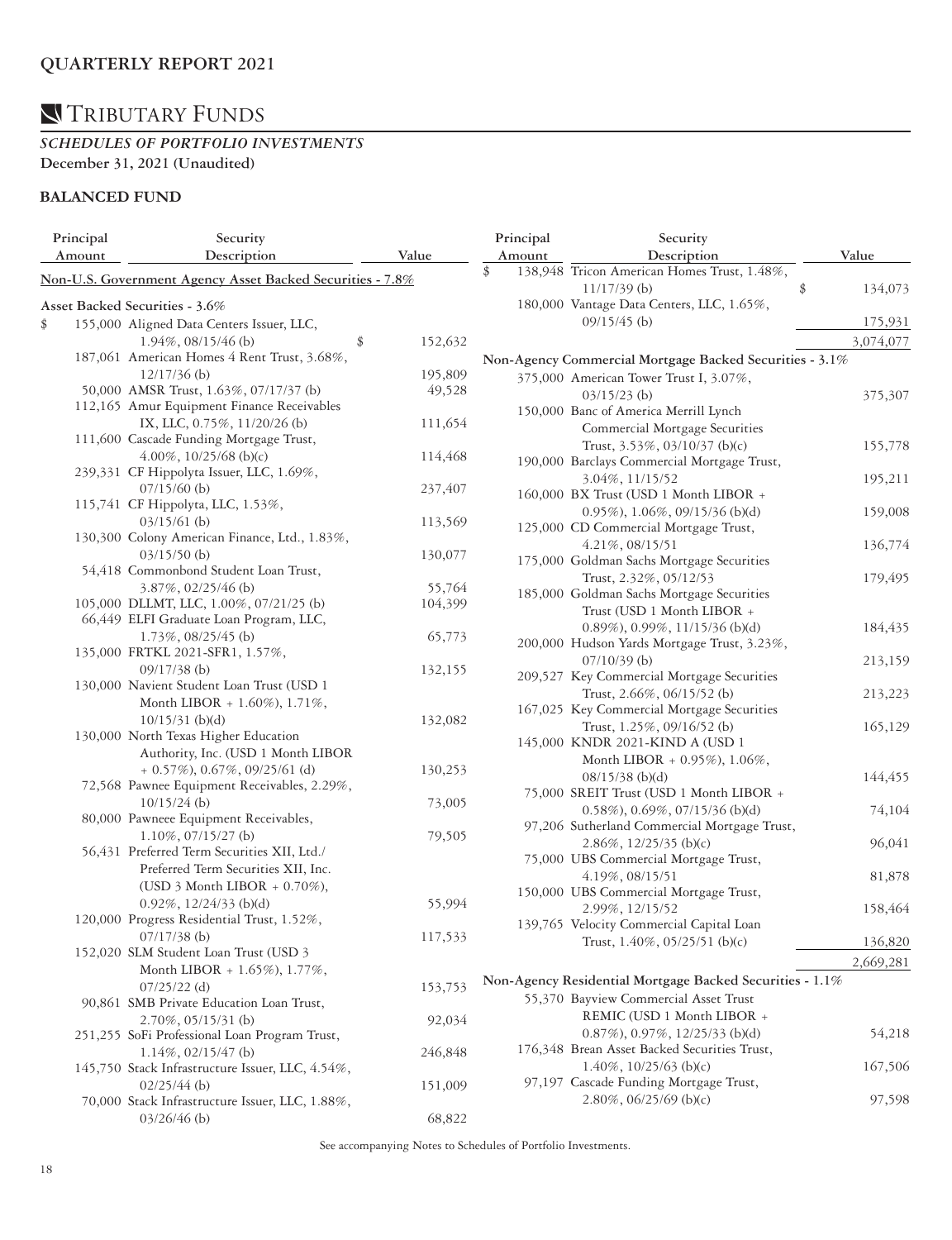### *SCHEDULES OF PORTFOLIO INVESTMENTS*  **December 31, 2021 (Unaudited)**

### **BALANCED FUND**

| Principal         | Security                                        |           | Principal             | Security                                                       |               |
|-------------------|-------------------------------------------------|-----------|-----------------------|----------------------------------------------------------------|---------------|
| Amount            | Description                                     | Value     | Amount                | Description                                                    | Value         |
| \$                | 98,798 Cascade Funding Mortgage Trust, LLC,     |           | \$                    | 130,000 JPMorgan Chase & Co., 3.25%,                           |               |
|                   | $0.80\%, 02/25/31$ (b)(c)                       | 98,620    |                       | 09/23/22                                                       | \$<br>132,608 |
|                   | 65,400 Citigroup Mortgage Loan Trust, 3.50%,    |           |                       | 110,000 KeyCorp, MTN, 2.25%, 04/06/27                          | 111,801       |
|                   | $01/25/66$ (b)(c)                               | 67,342    |                       | 120,000 Metropolitan Life Global Funding I,                    |               |
|                   | 17,712 Citigroup Mortgage Loan Trust REMIC,     |           |                       | $3.60\%, 01/11/24$ (b)                                         | 126,163       |
|                   | $4.00\%$ , 01/25/35 (b)(c)                      | 18,051    |                       | 255,000 Morgan Stanley, GMTN, 3.77%,                           |               |
|                   | 126,618 Credit Suisse Mortgage Trust, 3.25%,    |           |                       | $01/24/29$ (c)                                                 | 277,485       |
|                   | $04/25/47$ (b)(c)                               | 130,472   |                       | 70,000 Morgan Stanley, GMTN, 3.75%,                            |               |
|                   | 94,202 Finance of America Structured Securities |           |                       | 02/25/23                                                       | 72,400        |
|                   | Trust, 1.50%, 04/25/51                          | 92,988    |                       | 130,000 Regions Financial Corp., 1.80%,                        |               |
|                   | 53,202 Freddie Mac Whole Loan Securities,       |           |                       | 08/12/28                                                       | 127,169       |
|                   | $3.65\%, 09/25/45$ (c)                          | 53,567    |                       | 220,000 The Charles Schwab Corp., 3.85%,                       |               |
|                   | 34,626 New Residential Mortgage Loan Trust      |           |                       | 05/21/25                                                       | 237,053       |
|                   |                                                 |           |                       | 240,000 The Goldman Sachs Group, Inc.,                         |               |
|                   | REMIC, 3.75%, 08/25/55 (b)(c)                   | 36,125    |                       |                                                                |               |
|                   | 181,119 Towd Point Mortgage Trust, 2.25%,       |           |                       | 3.85%, 01/26/27<br>230,000 U.S. Bancorp, Series J (callable at | 257,945       |
|                   | $11/25/61$ (b)(c)                               | 183,337   |                       |                                                                |               |
|                   |                                                 | 999,824   |                       | 100 beginning 04/15/27), 5.30%,                                |               |
|                   | Total Non-U.S. Government Agency Asset Backed   |           |                       | $10/15/49$ (c)(e)                                              | 248,485       |
|                   | Securities (Cost \$6,755,195)                   | 6,743,182 |                       | 270,000 Wells Fargo & Co., 3.00%, 04/22/26                     | 283,611       |
|                   | Corporate Bonds - 12.0%                         |           |                       |                                                                | 3,577,805     |
|                   |                                                 |           | Health Care - $0.1\%$ |                                                                |               |
|                   | Communication Services - 0.9%                   |           |                       | 125,000 Baylor Scott & White Holdings, 1.78%,                  |               |
|                   | 348,000 AT&T, Inc., 4.30%, 02/15/30             | 391,671   |                       | 11/15/30                                                       | 120,635       |
|                   | 317,000 Verizon Communications, Inc., 4.33%,    |           |                       | 37,000 Becton Dickinson and Co., 3.73%,                        |               |
|                   | 09/21/28                                        | 360,098   |                       | 12/15/24                                                       | 39,328        |
|                   |                                                 | 751,769   |                       |                                                                | 159,963       |
|                   | Consumer Discretionary - 1.6%                   |           | Industrials - 2.3%    |                                                                |               |
|                   | 140,000 Dollar General Corp., 3.50%, 04/03/30   | 151,290   |                       |                                                                |               |
|                   | 166,000 Dollar General Corp., 3.25%, 04/15/23   | 170,011   |                       | 255,000 Agilent Technologies, Inc., 2.10%,                     |               |
|                   | 100,000 Hanesbrands, Inc., 4.63%, 05/15/24 (b)  | 104,714   |                       | 06/04/30                                                       | 249,633       |
|                   | 265,000 McDonald's Corp., 2.13%, 03/01/30       | 263,778   |                       | 250,000 BMW Finance NV, 2.85%, 08/14/29 (b)                    | 261,289       |
|                   |                                                 |           |                       | 300,000 Harman International Industries, Inc.,                 |               |
|                   | 50,000 Newell Brands, Inc., 4.70%, 04/01/26     | 54,513    |                       | 4.15%, 05/15/25                                                | 322,947       |
|                   | 50,000 Starbucks Corp., 2.00%, 03/12/27         | 50,575    |                       | 260,000 Huntington Ingalls Industries, Inc.,                   |               |
|                   | 265,000 The Walt Disney Co., 2.65%, 01/13/31    | 275,660   |                       | 3.48%, 12/01/27                                                | 275,134       |
|                   | 215,000 Whirlpool Corp., 4.70%, 06/01/22        | 218,258   |                       | 170,000 TTX Co., 3.60%, 01/15/25 (b)                           | 180,990       |
|                   |                                                 | 1,288,799 |                       | 175,000 Union Pacific Corp., 3.95%, 09/10/28                   | 196,160       |
|                   | Consumer Staples - 0.4%                         |           |                       | 250,000 Volkswagen Group of America Finance,                   |               |
|                   | 175,000 Church & Dwight Co., Inc., 2.88%,       |           |                       | LLC, 3.35%, 05/13/25 (b)                                       | 263,025       |
|                   | 10/01/22                                        | 177,846   |                       | 285,000 Waste Management, Inc., 1.50%,                         |               |
|                   | 165,000 Reckitt Benckiser Treasury Services     |           |                       | 03/15/31                                                       | 268,343       |
|                   | PLC, 3.00%, 06/26/27 (b)                        | 175,082   |                       |                                                                | 2,017,521     |
|                   |                                                 | 352,928   |                       | Information Technology - 2.2%                                  |               |
| Financials - 4.2% |                                                 |           |                       | 170,000 Applied Materials, Inc., 1.75%,                        |               |
|                   | 250,000 Bank of America Corp., MTN, 3.56%,      |           |                       | 06/01/30                                                       |               |
|                   | $04/23/27$ (c)                                  |           |                       |                                                                | 166,361       |
|                   | 326,000 CBRE Services, Inc., 2.50%, 04/01/31    | 267,338   |                       | 235,000 eBay, Inc., 3.60%, 06/05/27                            | 255,514       |
|                   |                                                 | 327,877   |                       | 140,000 NVIDIA Corp., 2.85%, 04/01/30                          | 148,700       |
|                   | 240,000 Citigroup, Inc., 3.89%, 01/10/28 (c)    | 260,201   |                       | 200,000 Oracle Corp., 3.40%, 07/08/24                          | 209,090       |
|                   | 270,000 CME Group, Inc., 3.00%, 03/15/25        | 283,432   |                       | 293,000 QUALCOMM, Inc., 2.15%, 05/20/30                        | 295,522       |
|                   | 270,000 Intercontinental Exchange, Inc., 2.10%, |           |                       | 250,000 Telefonaktiebolaget LM Ericsson,                       |               |
|                   | 06/15/30                                        | 267,104   |                       | 4.13%, 05/15/22                                                | 252,812       |
|                   | 305,000 JPMorgan Chase & Co., 1.05%,            |           |                       | 295,000 TSMC Global, Ltd., 1.38%,                              |               |
|                   | $11/19/26$ (c)                                  | 297,133   |                       | $09/28/30$ (b)                                                 | 273,739       |
|                   |                                                 |           |                       |                                                                |               |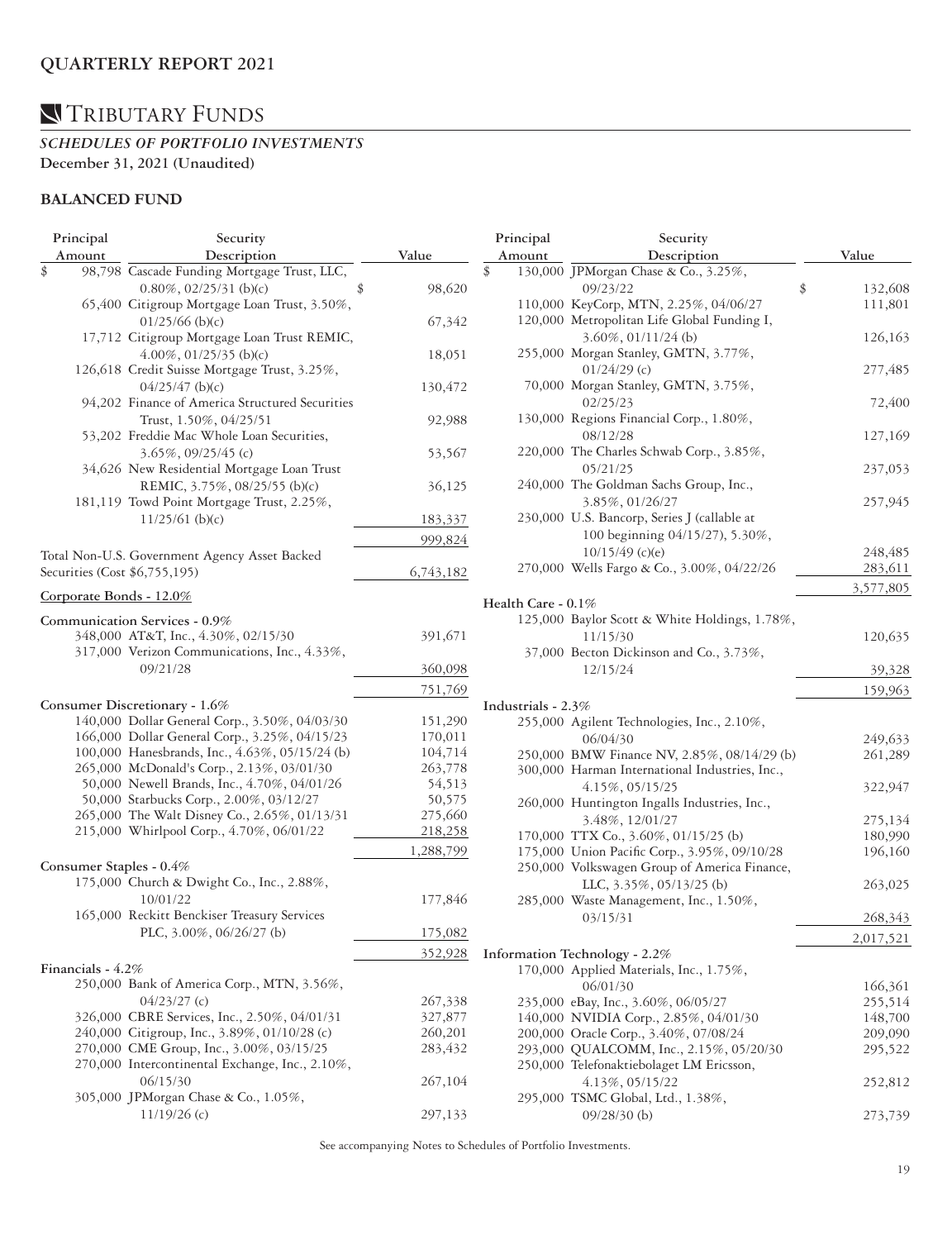### *SCHEDULES OF PORTFOLIO INVESTMENTS*  **December 31, 2021 (Unaudited)**

### **BALANCED FUND**

| Principal           | Security                                                                                    |                       | Principal                  |            | Security                                                                                                 |       |            |
|---------------------|---------------------------------------------------------------------------------------------|-----------------------|----------------------------|------------|----------------------------------------------------------------------------------------------------------|-------|------------|
| Amount              | Description                                                                                 | Value                 | Amount                     |            | Description                                                                                              | Value |            |
| \$                  | 310,000 Xilinx, Inc., 2.38%, 06/01/30                                                       | 313,947               |                            |            | Government National Mortgage Association - 0.1%                                                          |       |            |
|                     |                                                                                             | 1,915,685             | \$                         |            | 79,980 Government National Mortgage                                                                      |       |            |
| Materials - $0.3\%$ |                                                                                             |                       |                            |            | Association, 3.50%, 01/20/69 (c)<br>Total Government & Agency Obligations (Cost                          |       | 83,374     |
|                     | 209,000 Albemarle Corp., 4.15%, 12/01/24<br>Total Corporate Bonds (Cost \$10,081,254)       | 223,828<br>10,288,298 | \$9,606,834)               |            |                                                                                                          |       | 9,865,962  |
|                     |                                                                                             |                       |                            |            | Security                                                                                                 |       |            |
|                     | Government & Agency Obligations - $11.5\%$                                                  |                       | <b>Shares</b>              |            | Description                                                                                              | Value |            |
| Municipals - 0.6%   | <b>GOVERNMENT SECURITIES - 10.6%</b>                                                        |                       |                            |            | Short-Term Investments - 3.6%                                                                            |       |            |
|                     | 350,000 California State University, California                                             |                       |                            |            | Investment Company - 3.6%                                                                                |       |            |
|                     | RB, 5.45%, 11/01/22                                                                         | 364,539               |                            |            | 3,087,194 BlackRock Liquidity Funds T-Fund                                                               |       |            |
|                     | 125,000 Grand Island Public Schools, Nebraska                                               |                       |                            |            | Portfolio, Institutional Shares,                                                                         |       |            |
|                     | GO, 1.69%, 12/15/31                                                                         | 120,947               |                            |            | $0.01\%$ (h)                                                                                             |       | 3,087,194  |
|                     | 50,000 La Vista Economic Development Fund,                                                  |                       |                            |            | Total Short-Term Investments (Cost \$3,087,194)                                                          |       | 3,087,194  |
|                     | Nebraska RB, 1.64%, 10/15/28                                                                | 49,514                |                            |            | Investments, at value - 99.5% (Cost \$56,076,966)                                                        |       | 85,488,490 |
|                     |                                                                                             | 535,000               |                            |            | Other assets in excess of liabilities - 0.5%                                                             |       | 426,741    |
|                     | Treasury Inflation Index Securities - 0.9%<br>248,287 U.S. Treasury Inflation Indexed Bond, |                       | <b>NET ASSETS - 100.0%</b> |            |                                                                                                          |       | 85,915,231 |
|                     | 1.75%, 01/15/28(f)                                                                          | 292,989               | (a)                        |            | Non-income producing security.                                                                           |       |            |
|                     | 500,415 U.S. Treasury Inflation Indexed Note,                                               |                       | (b)                        |            | 144a Security, which is exempt from registration under the Securities Act                                |       |            |
|                     | $0.13\%$ , $01/15/22$ (f)                                                                   | 502,073               |                            |            | of 1933. The Sub-Adviser has deemed this security to be liquid based                                     |       |            |
|                     |                                                                                             | 795,062               |                            |            | on procedures approved by Tributary Funds' Board of Directors. As of                                     |       |            |
|                     | U.S. Treasury Securities - 9.1%                                                             |                       |                            |            | December 31, 2021, the aggregate value of these liquid securities were                                   |       |            |
|                     | 1,090,000 U.S. Treasury Note, 1.63%, 11/15/22                                               | 1,101,667             |                            |            | \$6,945,801 or 8.1% of net assets.                                                                       |       |            |
|                     | 625,000 U.S. Treasury Note, 2.75%, 11/15/23                                                 | 648,608               | (c)                        |            | Variable or adjustable rate security, the interest rate of which adjusts                                 |       |            |
|                     | 2,865,000 U.S. Treasury Note, 2.13%, 05/15/25                                               | 2,965,611             |                            |            | periodically based on changes in current interest rates. Rate represented is<br>as of December 31, 2021. |       |            |
|                     | 1,685,000 U.S. Treasury Note, 2.25%, 02/15/27                                               | 1,765,103             | (d)                        |            | Floating rate security. Rate presented is as of December 31, 2021.                                       |       |            |
|                     | 1,315,000 U.S. Treasury Note/Bond, 1.50%,                                                   |                       | (e)                        |            | Perpetual maturity security.                                                                             |       |            |
|                     | 02/15/30                                                                                    | 1,321,781             | (f)                        |            | U.S. Treasury inflation indexed security, par amount is adjusted for                                     |       |            |
|                     |                                                                                             | 7,802,770             |                            | inflation. |                                                                                                          |       |            |
|                     | <b>U.S. GOVERNMENT MORTGAGE BACKED SECURITIES - 0.9%</b>                                    |                       | (g)                        |            | Debt obligation initially issued at one coupon rate which converts to higher                             |       |            |
|                     | Federal Home Loan Mortgage Corp. - 0.6%                                                     |                       |                            |            | coupon rate at a specified date. Rate presented is as of December 31, 2021.                              |       |            |
|                     | 34,201 Federal Home Loan Mortgage Corp.,                                                    |                       | (h)                        |            | Dividend yield changes daily to reflect current market conditions. Rate was                              |       |            |
|                     | 3.00%, 07/15/36                                                                             | 34,247                | <b>GMTN</b>                |            | the quoted yield as of December 31, 2021.<br>Global Medium Term Note                                     |       |            |
|                     | 95,494 Federal Home Loan Mortgage Corp.,                                                    |                       | GO                         |            | General Obligation                                                                                       |       |            |
|                     | $3.75\%, 12/15/54(g)$                                                                       | 98,035                | <b>LIBOR</b>               |            | London Interbank Offered Rate                                                                            |       |            |
|                     | 56,066 Federal Home Loan Mortgage Corp.                                                     |                       | <b>LLC</b>                 |            | Limited Liability Company                                                                                |       |            |
|                     | #SB8006, 3.00%, 09/01/34                                                                    | 58,851                | <b>MTN</b>                 |            | Medium Term Note                                                                                         |       |            |
|                     | 39,912 Federal Home Loan Mortgage Corp.                                                     |                       | PLC                        |            | Public Limited Company                                                                                   |       |            |
|                     | REMIC, 3.50%, 06/15/50                                                                      | 40,945                | RB<br>REIT                 |            | Revenue Bond<br>Real Estate Investment Trust                                                             |       |            |
|                     | 240,000 Seasoned Loans Structured Transaction                                               |                       | <b>REMIC</b>               |            | Real Estate Mortgage Investment Conduit                                                                  |       |            |
|                     | Trust, 2.75%, 09/25/29                                                                      | 252,305               |                            |            |                                                                                                          |       |            |
|                     |                                                                                             | 484,383               |                            |            |                                                                                                          |       |            |
|                     | Federal National Mortgage Association - 0.2%                                                |                       |                            |            |                                                                                                          |       |            |
|                     | 26,938 Federal National Mortgage Association                                                |                       |                            |            |                                                                                                          |       |            |
|                     | #AL1321, 3.50%, 12/01/26                                                                    | 28,370                |                            |            |                                                                                                          |       |            |
|                     | 82,967 Federal National Mortgage Association                                                |                       |                            |            |                                                                                                          |       |            |
|                     | REMIC, 4.01%, 04/25/29 (c)                                                                  | 89,634                |                            |            |                                                                                                          |       |            |
|                     | 46,437 Federal National Mortgage Association                                                |                       |                            |            |                                                                                                          |       |            |
|                     | REMIC, 2.50%, 09/25/39                                                                      | 47,369                |                            |            |                                                                                                          |       |            |
|                     |                                                                                             | 165,373               |                            |            |                                                                                                          |       |            |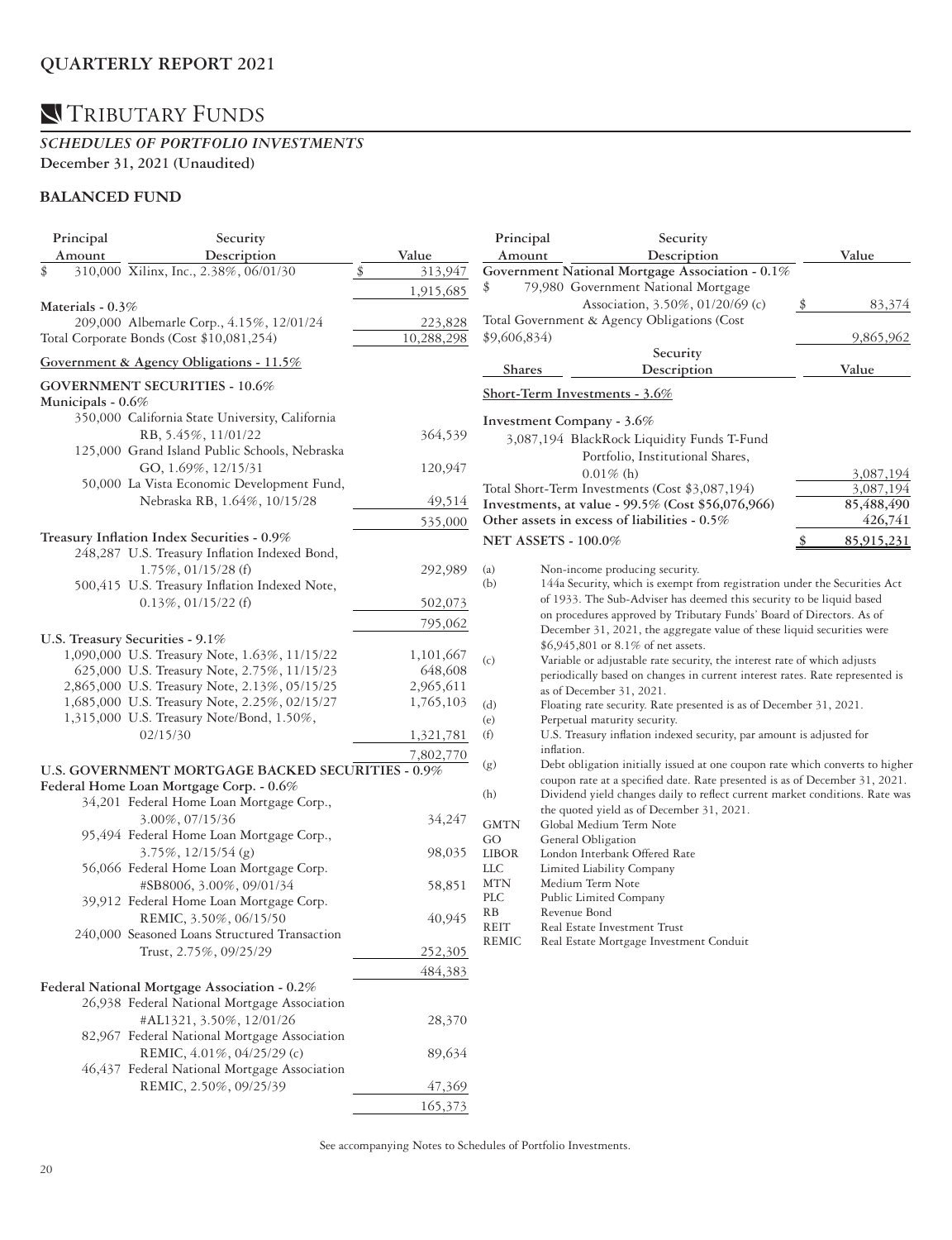### TRIBUTARY FUNDS

#### *SCHEDULES OF PORTFOLIO INVESTMENTS*  **December 31, 2021 (Unaudited)**

### **GROWTH OPPORTUNITIES FUND**

|                         | Security                                        | Security      |                     |                                             |    |            |  |
|-------------------------|-------------------------------------------------|---------------|---------------------|---------------------------------------------|----|------------|--|
| <b>Shares</b>           | Description                                     | Value         | <b>Shares</b>       | Description                                 |    | Value      |  |
|                         |                                                 |               |                     | 2,000 Teladoc Health, Inc. (a)              | \$ | 183,640    |  |
| Common Stocks - 96.8%   |                                                 |               |                     | 2,000 Teleflex, Inc.                        |    | 656,960    |  |
|                         | Communication Services - 2.6%                   |               |                     | 3,500 The Cooper Cos., Inc.                 |    | 1,466,290  |  |
|                         |                                                 |               |                     | 8,400 Veeva Systems, Inc., Class A (a)      |    | 2,146,032  |  |
|                         | 5,000 IAC/InterActiveCorp (a)                   | \$<br>653,550 |                     |                                             |    | 25,948,462 |  |
|                         | 11,600 Spotify Technology SA (a)                | 2,714,748     | Industrials - 16.8% |                                             |    |            |  |
|                         | $4,823$ Vimeo, Inc. (a)                         | 86,621        |                     | 11,700 AMETEK, Inc.                         |    | 1,720,368  |  |
|                         | 104,600 Zynga, Inc. (a)                         | 669,440       |                     | 5,200 Cintas Corp.                          |    | 2,304,484  |  |
|                         |                                                 | 4,124,359     |                     | 19,600 CoStar Group, Inc. (a)               |    | 1,548,988  |  |
|                         | Consumer Discretionary - 14.2%                  |               |                     | 9,400 Dover Corp.                           |    | 1,707,040  |  |
|                         | 5,000 Burlington Stores, Inc. (a)               | 1,457,550     |                     | 21,700 GXO Logistics, Inc. (a)              |    | 1,971,011  |  |
|                         | 4,300 Domino's Pizza, Inc.                      | 2,426,619     |                     | 31,600 IAA, Inc. (a)                        |    | 1,599,592  |  |
|                         | 12,900 DR Horton, Inc.                          | 1,399,005     |                     | 16,500 ITT, Inc.                            |    | 1,686,135  |  |
|                         | 1,800 DraftKings, Inc., Class A (a)             | 49,446        |                     | 8,150 Old Dominion Freight Line, Inc.       |    | 2,920,797  |  |
|                         | 11,010 Five Below, Inc. (a)                     | 2,277,859     |                     | 69,000 Plug Power, Inc. (a)                 |    | 1,947,870  |  |
|                         | 17,400 Floor & Decor Holdings, Inc.,            |               |                     | 17,100 Quanta Services, Inc.                |    | 1,960,686  |  |
|                         | Class $A(a)$                                    | 2,262,174     |                     | 1,430 TransDigm Group, Inc. (a)             |    | 909,880    |  |
|                         | 14,150 Hilton Worldwide Holdings, Inc. (a)      | 2,207,258     |                     | 18,100 TransUnion                           |    |            |  |
|                         | 6,200 Lululemon Athletica, Inc. (a)             | 2,426,990     |                     |                                             |    | 2,146,298  |  |
|                         | 4,600 Ollie's Bargain Outlet Holdings, Inc. (a) | 235,474       |                     | 19,600 Trex Co., Inc. (a)                   |    | 2,646,588  |  |
|                         | 2,450 O'Reilly Automotive, Inc. (a)             | 1,730,264     |                     | 18,700 XPO Logistics, Inc. (a)              |    | 1,447,941  |  |
|                         | 22,800 Planet Fitness, Inc., Class A (a)        | 2,065,224     |                     |                                             |    | 26,517,678 |  |
|                         | 3,800 Pool Corp.                                | 2,150,800     |                     | Information Technology - 34.4%              |    |            |  |
|                         | 4,100 Stitch Fix, Inc., Class A (a)             | 77,572        |                     | 11,200 Broadridge Financial Solutions, Inc. |    | 2,047,584  |  |
|                         | 19,200 YETI Holdings, Inc. (a)                  | 1,590,336     |                     | 7,070 CDW Corp.                             |    | 1,447,795  |  |
|                         |                                                 | 22,356,571    |                     | 6,000 Coupa Software, Inc. (a)              |    | 948,300    |  |
| Consumer Staples - 1.0% |                                                 |               |                     | 12,600 DocuSign, Inc. (a)                   |    | 1,919,106  |  |
|                         | 8,600 Church & Dwight Co., Inc.                 | 881,500       |                     | 60,100 Dropbox, Inc., Class A (a)           |    | 1,474,854  |  |
|                         | 16,800 The Kroger Co.                           | 760,368       |                     | 42,800 Dynatrace, Inc. (a)                  |    | 2,582,980  |  |
|                         |                                                 |               |                     | 5,500 EPAM Systems, Inc. (a)                |    | 3,676,475  |  |
|                         |                                                 | 1,641,868     |                     | 2,830 Fair Isaac Corp. (a)                  |    | 1,227,286  |  |
| Energy - $1.7\%$        |                                                 |               |                     | 3,500 FleetCor Technologies, Inc. (a)       |    | 783,440    |  |
|                         | 24,600 Diamondback Energy, Inc.                 | 2,653,110     |                     | 8,800 Fortinet, Inc. (a)                    |    | 3,162,720  |  |
| Financials - 5.3%       |                                                 |               |                     | 12,200 LivePerson, Inc. (a)                 |    | 435,784    |  |
|                         | 59,200 Equitable Holdings, Inc.                 | 1,941,168     |                     | 31,400 Microchip Technology, Inc.           |    | 2,733,684  |  |
|                         | 12,600 LPL Financial Holdings, Inc.             | 2,017,134     |                     | 10,900 MKS Instruments, Inc.                |    | 1,898,453  |  |
|                         | 4,500 MSCI, Inc.                                | 2,757,105     |                     | 4,900 Monolithic Power Systems, Inc.        |    | 2,417,317  |  |
|                         | 32,200 OneMain Holdings, Inc.                   | 1,611,288     |                     | 8,250 Okta, Inc. (a)                        |    | 1,849,402  |  |
|                         |                                                 | 8,326,695     |                     | 5,300 Palo Alto Networks, Inc. (a)          |    | 2,950,828  |  |
| Health Care - 16.5%     |                                                 |               |                     | 17,550 Paychex, Inc.                        |    | 2,395,575  |  |
|                         | 7,200 10X Genomics, Inc., Class A (a)           | 1,072,512     |                     | 5,400 Paycom Software, Inc. (a)             |    | 2,242,026  |  |
|                         | 54,400 AdaptHealth Corp. (a)                    | 1,330,624     |                     | 75,700 Pure Storage, Inc., Class A (a)      |    | 2,464,035  |  |
|                         | 4,700 Bio-Techne Corp.                          | 2,431,498     |                     | 8,400 RingCentral, Inc., Class A (a)        |    | 1,573,740  |  |
|                         | 22,300 Horizon Therapeutics PLC (a)             | 2,403,048     |                     | 35,500 Smartsheet, Inc., Class A (a)        |    | 2,749,475  |  |
|                         | 4,800 IDEXX Laboratories, Inc. (a)              | 3,160,608     |                     | 6,570 SolarEdge Technologies, Inc. (a)      |    | 1,843,345  |  |
|                         | 5,400 Insulet Corp. (a)                         | 1,436,778     |                     | 13,800 Splunk, Inc. (a)                     |    | 1,596,936  |  |
|                         | 35,900 Maravai LifeSciences Holdings, Inc. (a)  | 1,504,210     |                     | 8,100 Synopsys, Inc. (a)                    |    | 2,984,850  |  |
|                         | 7,900 Masimo Corp. (a)                          | 2,312,962     |                     | 40,500 Tenable Holdings, Inc. (a)           |    | 2,230,335  |  |
|                         | 7,800 Quidel Corp. (a)                          | 1,052,922     |                     | 4,300 Zebra Technologies Corp. (a)          |    | 2,559,360  |  |
|                         | 19,500 Sage Therapeutics, Inc. (a)              | 829,530       |                     |                                             |    | 54,195,685 |  |
|                         | 11,600 Seagen, Inc. (a)                         | 1,793,360     |                     |                                             |    |            |  |
|                         | 14,400 Tandem Diabetes Care, Inc. (a)           | 2,167,488     |                     |                                             |    |            |  |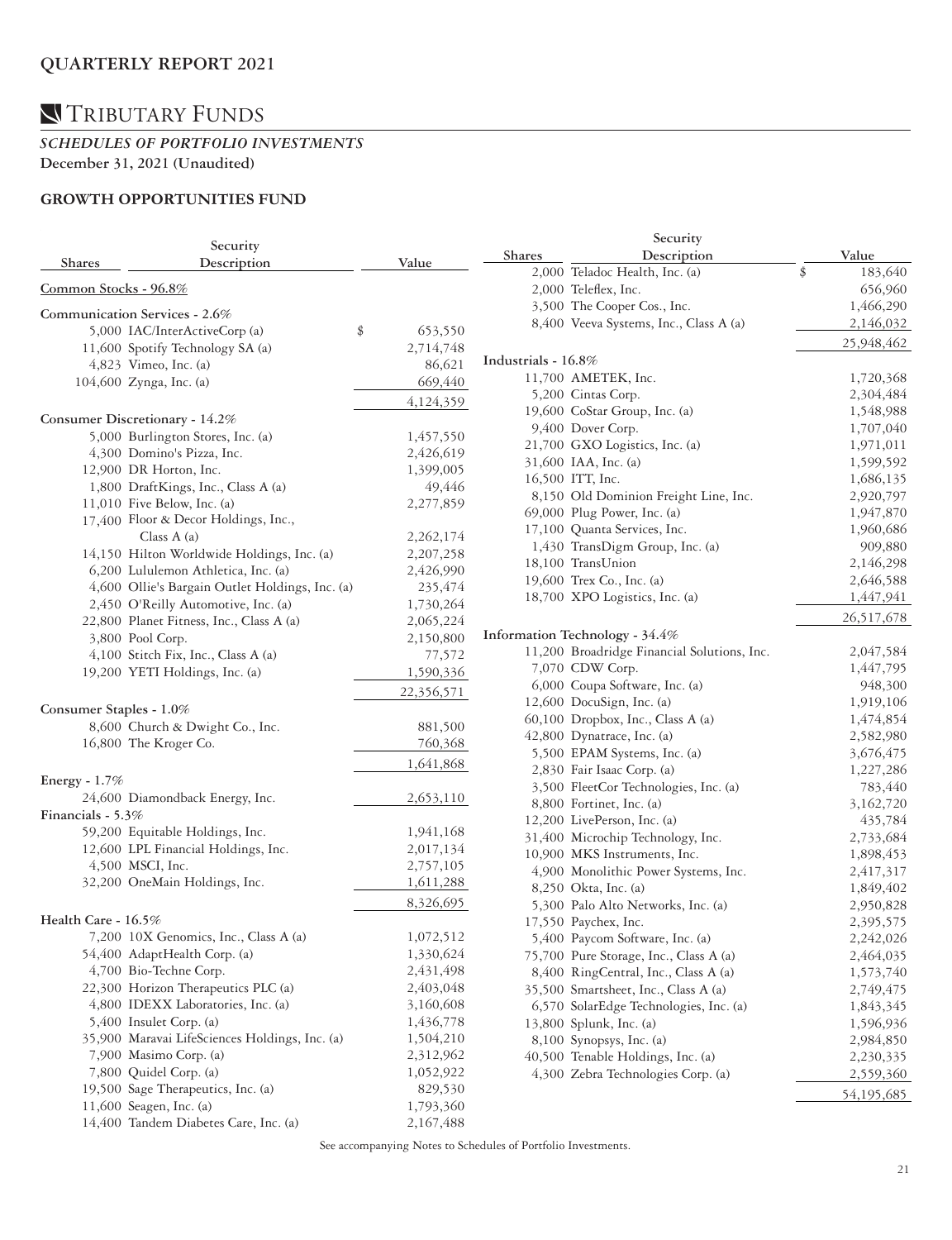## TRIBUTARY FUNDS

#### *SCHEDULES OF PORTFOLIO INVESTMENTS*  **December 31, 2021 (Unaudited)**

### **GROWTH OPPORTUNITIES FUND**

|                            | Security                                                                    |                 |
|----------------------------|-----------------------------------------------------------------------------|-----------------|
| <b>Shares</b>              | Description                                                                 | Value           |
| Materials - 2.5%           |                                                                             |                 |
|                            | 21,500 Ball Corp.                                                           | \$<br>2,069,805 |
|                            | 25,100 Berry Global Group, Inc. (a)                                         | 1,851,878       |
|                            |                                                                             | 3,921,683       |
| Real Estate - 1.8%         |                                                                             |                 |
|                            | 83,500 Opendoor Technologies, Inc. (a)                                      | 1,219,935       |
|                            | 8,000 Sun Communities, Inc. REIT                                            | 1,679,760       |
|                            |                                                                             | 2,899,695       |
|                            | Total Common Stocks (Cost \$98,640,277)                                     | 152,585,806     |
|                            | Security                                                                    |                 |
| <b>Shares</b>              | Description                                                                 | Value           |
|                            | Exchange Traded Fund - 2.0%                                                 |                 |
|                            | 27.500 iShares Russell Mid-Capital Growth                                   |                 |
|                            | <b>ETF</b>                                                                  | 3,168,550       |
|                            | Total Exchange Traded Fund (Cost \$3,034,641)                               | 3,168,550       |
|                            | Short-Term Investments - 1.3%                                               |                 |
|                            | Investment Company - 1.3%                                                   |                 |
|                            | 2,081,459 BlackRock Liquidity Funds T-Fund                                  |                 |
|                            | Portfolio, Institutional Shares,                                            |                 |
|                            | $0.01\%$ (b)                                                                | 2,081,459       |
|                            | Total Short-Term Investments (Cost \$2,081,459)                             | 2,081,459       |
|                            | Investments, at value - 100.1% (Cost \$103,756,377)                         | 157,835,815     |
|                            | Other liabilities in excess of assets $-(0.1)\%$                            | (115, 419)      |
| <b>NET ASSETS - 100.0%</b> |                                                                             | 157,720,396     |
| (a)                        | Non-income producing security.                                              |                 |
| (b)                        | Dividend yield changes daily to reflect current market conditions. Rate was |                 |

the quoted yield as of December 31, 2021.

ETF Exchange Traded Fund<br>PLC Public Limited Compan

PLC Public Limited Company

REIT Real Estate Investment Trust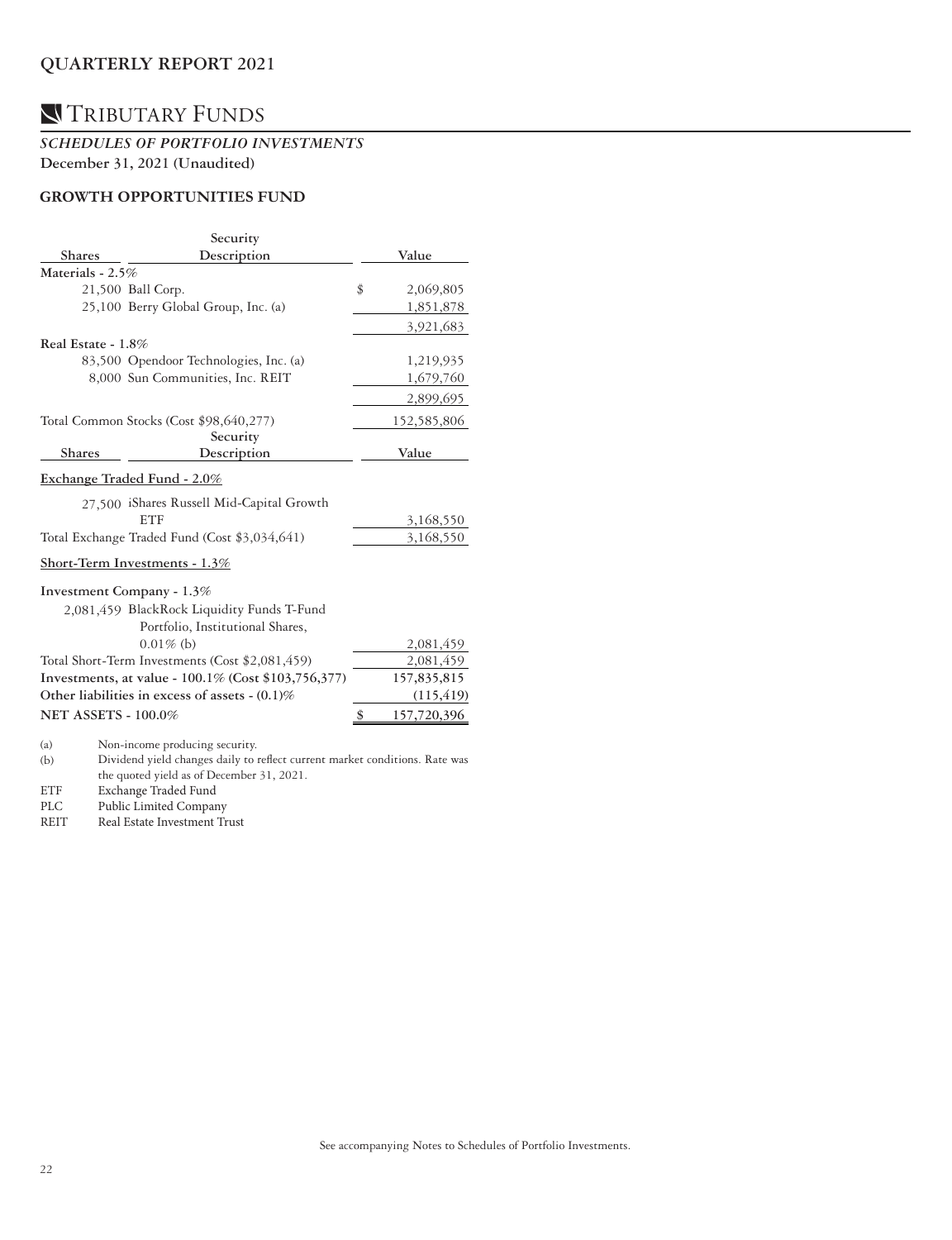### *SCHEDULES OF PORTFOLIO INVESTMENTS*  **December 31, 2021 (Unaudited)**

### **SMALL/MID CAP FUND**

| Description<br>Value<br>Description<br>Value<br><b>Shares</b><br><b>Shares</b><br>Information Technology - 18.1%<br>Common Stocks - 99.0%<br>497 Ambarella, Inc. (a)<br>100,836<br>\$<br>1,002 Blackbaud, Inc. (a)<br>79,138<br>Communication Services - 2.5%<br>1,627 Bottomline Technologies DE, Inc. (a)<br>91,877<br>894 Nexstar Media Group, Inc., Class A<br>134,976<br>\$<br>473 Broadridge Financial Solutions, Inc.<br>86,474<br>Consumer Discretionary - 11.0%<br>2,818 Cambium Networks Corp. (a)<br>72,225<br>395 Burlington Stores, Inc. (a)<br>115,146<br>731 ExlService Holdings, Inc. (a)<br>105,827<br>1,023 Dorman Products, Inc. (a)<br>115,609<br>419 Littelfuse, Inc.<br>131,851<br>2,882 G-III Apparel Group, Ltd. (a)<br>79,659<br>607 MKS Instruments, Inc.<br>105,721<br>478 LGI Homes, Inc. (a)<br>73,841<br>94,376<br>779 PTC, Inc. (a)<br>1,056 Ollie's Bargain Outlet Holdings, Inc. (a)<br>54,057<br>645 Qualys, Inc. (a)<br>88,507<br>146,023<br>612 Tractor Supply Co.<br>956,832<br>584,335<br>Materials - 3.8%<br>Consumer Staples - 4.9%<br>537 Balchem Corp.<br>90,538<br>371 Casey's General Stores, Inc.<br>73,217<br>1,123 RPM International, Inc.<br>298 Coca-Cola Consolidated, Inc.<br>184,519<br>113,423<br>203,961<br>257,736<br>Real Estate - 7.8%<br>Energy - $2.1\%$<br>3,890 CNX Resources Corp. (a)<br>53,487<br>1,843 American Campus Communities, Inc.<br>56,201<br>309 Pioneer Natural Resources Co.<br>REIT<br>105,585<br>1,236 Duke Realty Corp. REIT<br>81,131<br>109,688<br>3,712 Easterly Government Properties, Inc.<br>Financials - 14.2%<br>REIT<br>85,079<br>322 Arthur J Gallagher & Co.<br>54,634<br>236 Jones Lang LaSalle, Inc. (a)<br>63,564<br>66,414<br>1,781 Atlantic Union Bankshares Corp.<br>655 Lamar Advertising Co., Class A REIT<br>79,452<br>843 Cullen/Frost Bankers, Inc.<br>106,277<br>73 Markel Corp. (a)<br>90,082<br>414,811<br>1,029 Moelis & Co., Class A<br>64,323<br>Utilities - 2.4%<br>1,083 Selective Insurance Group, Inc.<br>88,741<br>1,142 IDACORP, Inc.<br>129,400<br>1,128 SouthState Corp.<br>90,364<br>Total Common Stocks (Cost \$3,552,728)<br>5,246,140<br>1,550 Stifel Financial Corp.<br>109,151<br>Security<br>768 UMB Financial Corp.<br>81,492<br>Shares<br>Description<br>Value<br>751,478<br>Short-Term Investments - 1.1%<br>Health Care - 14.0%<br>749 AMN Healthcare Services, Inc. (a)<br>91,625<br>Investment Company - 1.1%<br>117,996<br>381 ICON PLC (a)<br>58,493 BlackRock Liquidity Funds T-Fund<br>1,872 Integra LifeSciences Holdings Corp. (a)<br>125,405<br>Portfolio, Institutional Shares,<br>811 LHC Group, Inc. (a)<br>111,293<br>$0.01\%$ (b)<br>58,493<br>529 Omnicell, Inc. (a)<br>95,453<br>Total Short-Term Investments (Cost \$58,493)<br>822 Pacira BioSciences, Inc. (a)<br>58,493<br>49,460<br>Investments, at value - 100.1% (Cost \$3,611,221)<br>5,304,633<br>744 PerkinElmer, Inc.<br>149,589<br>(4, 497)<br>Other liabilities in excess of assets $-(0.1)\%$<br>740,821<br><b>NET ASSETS - 100.0%</b><br>5,300,136<br>Industrials - 18.2%<br>309 CACI International, Inc., Class A (a)<br>83,186<br>Non-income producing security.<br>(a)<br>497 Carlisle Cos., Inc.<br>123,316<br>Dividend yield changes daily to reflect current market conditions. Rate was<br>(b)<br>74,949<br>948 EnerSys<br>the quoted yield as of December 31, 2021.<br>717 Fortune Brands Home & Security, Inc.<br>76,647<br>599 Forward Air Corp.<br>72,533<br>PLC<br>Public Limited Company<br>835 Franklin Electric Co., Inc.<br>78,957<br>REIT<br>Real Estate Investment Trust<br>74,964<br>731 ICF International, Inc.<br>766 Oshkosh Corp.<br>86,336<br>841 Quanta Services, Inc.<br>96,429<br>929 Robert Half International, Inc.<br>103,602<br>537 Tetra Tech, Inc.<br>91,183<br>962,102 | Security |  |  | Security |  |  |  |
|-----------------------------------------------------------------------------------------------------------------------------------------------------------------------------------------------------------------------------------------------------------------------------------------------------------------------------------------------------------------------------------------------------------------------------------------------------------------------------------------------------------------------------------------------------------------------------------------------------------------------------------------------------------------------------------------------------------------------------------------------------------------------------------------------------------------------------------------------------------------------------------------------------------------------------------------------------------------------------------------------------------------------------------------------------------------------------------------------------------------------------------------------------------------------------------------------------------------------------------------------------------------------------------------------------------------------------------------------------------------------------------------------------------------------------------------------------------------------------------------------------------------------------------------------------------------------------------------------------------------------------------------------------------------------------------------------------------------------------------------------------------------------------------------------------------------------------------------------------------------------------------------------------------------------------------------------------------------------------------------------------------------------------------------------------------------------------------------------------------------------------------------------------------------------------------------------------------------------------------------------------------------------------------------------------------------------------------------------------------------------------------------------------------------------------------------------------------------------------------------------------------------------------------------------------------------------------------------------------------------------------------------------------------------------------------------------------------------------------------------------------------------------------------------------------------------------------------------------------------------------------------------------------------------------------------------------------------------------------------------------------------------------------------------------------------------------------------------------------------------------------------------------------------------------------------------------------------------------------------------------------------------------------------------------------------------------------------------------------------------------------------------------------------------------------------------------------------------------------------------------------------------------------------------------------------------------------------------------------------------------------------------------------------------------------------------------------------------------------------------------------------------------------------------------------------------------|----------|--|--|----------|--|--|--|
|                                                                                                                                                                                                                                                                                                                                                                                                                                                                                                                                                                                                                                                                                                                                                                                                                                                                                                                                                                                                                                                                                                                                                                                                                                                                                                                                                                                                                                                                                                                                                                                                                                                                                                                                                                                                                                                                                                                                                                                                                                                                                                                                                                                                                                                                                                                                                                                                                                                                                                                                                                                                                                                                                                                                                                                                                                                                                                                                                                                                                                                                                                                                                                                                                                                                                                                                                                                                                                                                                                                                                                                                                                                                                                                                                                                                                       |          |  |  |          |  |  |  |
|                                                                                                                                                                                                                                                                                                                                                                                                                                                                                                                                                                                                                                                                                                                                                                                                                                                                                                                                                                                                                                                                                                                                                                                                                                                                                                                                                                                                                                                                                                                                                                                                                                                                                                                                                                                                                                                                                                                                                                                                                                                                                                                                                                                                                                                                                                                                                                                                                                                                                                                                                                                                                                                                                                                                                                                                                                                                                                                                                                                                                                                                                                                                                                                                                                                                                                                                                                                                                                                                                                                                                                                                                                                                                                                                                                                                                       |          |  |  |          |  |  |  |
|                                                                                                                                                                                                                                                                                                                                                                                                                                                                                                                                                                                                                                                                                                                                                                                                                                                                                                                                                                                                                                                                                                                                                                                                                                                                                                                                                                                                                                                                                                                                                                                                                                                                                                                                                                                                                                                                                                                                                                                                                                                                                                                                                                                                                                                                                                                                                                                                                                                                                                                                                                                                                                                                                                                                                                                                                                                                                                                                                                                                                                                                                                                                                                                                                                                                                                                                                                                                                                                                                                                                                                                                                                                                                                                                                                                                                       |          |  |  |          |  |  |  |
|                                                                                                                                                                                                                                                                                                                                                                                                                                                                                                                                                                                                                                                                                                                                                                                                                                                                                                                                                                                                                                                                                                                                                                                                                                                                                                                                                                                                                                                                                                                                                                                                                                                                                                                                                                                                                                                                                                                                                                                                                                                                                                                                                                                                                                                                                                                                                                                                                                                                                                                                                                                                                                                                                                                                                                                                                                                                                                                                                                                                                                                                                                                                                                                                                                                                                                                                                                                                                                                                                                                                                                                                                                                                                                                                                                                                                       |          |  |  |          |  |  |  |
|                                                                                                                                                                                                                                                                                                                                                                                                                                                                                                                                                                                                                                                                                                                                                                                                                                                                                                                                                                                                                                                                                                                                                                                                                                                                                                                                                                                                                                                                                                                                                                                                                                                                                                                                                                                                                                                                                                                                                                                                                                                                                                                                                                                                                                                                                                                                                                                                                                                                                                                                                                                                                                                                                                                                                                                                                                                                                                                                                                                                                                                                                                                                                                                                                                                                                                                                                                                                                                                                                                                                                                                                                                                                                                                                                                                                                       |          |  |  |          |  |  |  |
|                                                                                                                                                                                                                                                                                                                                                                                                                                                                                                                                                                                                                                                                                                                                                                                                                                                                                                                                                                                                                                                                                                                                                                                                                                                                                                                                                                                                                                                                                                                                                                                                                                                                                                                                                                                                                                                                                                                                                                                                                                                                                                                                                                                                                                                                                                                                                                                                                                                                                                                                                                                                                                                                                                                                                                                                                                                                                                                                                                                                                                                                                                                                                                                                                                                                                                                                                                                                                                                                                                                                                                                                                                                                                                                                                                                                                       |          |  |  |          |  |  |  |
|                                                                                                                                                                                                                                                                                                                                                                                                                                                                                                                                                                                                                                                                                                                                                                                                                                                                                                                                                                                                                                                                                                                                                                                                                                                                                                                                                                                                                                                                                                                                                                                                                                                                                                                                                                                                                                                                                                                                                                                                                                                                                                                                                                                                                                                                                                                                                                                                                                                                                                                                                                                                                                                                                                                                                                                                                                                                                                                                                                                                                                                                                                                                                                                                                                                                                                                                                                                                                                                                                                                                                                                                                                                                                                                                                                                                                       |          |  |  |          |  |  |  |
|                                                                                                                                                                                                                                                                                                                                                                                                                                                                                                                                                                                                                                                                                                                                                                                                                                                                                                                                                                                                                                                                                                                                                                                                                                                                                                                                                                                                                                                                                                                                                                                                                                                                                                                                                                                                                                                                                                                                                                                                                                                                                                                                                                                                                                                                                                                                                                                                                                                                                                                                                                                                                                                                                                                                                                                                                                                                                                                                                                                                                                                                                                                                                                                                                                                                                                                                                                                                                                                                                                                                                                                                                                                                                                                                                                                                                       |          |  |  |          |  |  |  |
|                                                                                                                                                                                                                                                                                                                                                                                                                                                                                                                                                                                                                                                                                                                                                                                                                                                                                                                                                                                                                                                                                                                                                                                                                                                                                                                                                                                                                                                                                                                                                                                                                                                                                                                                                                                                                                                                                                                                                                                                                                                                                                                                                                                                                                                                                                                                                                                                                                                                                                                                                                                                                                                                                                                                                                                                                                                                                                                                                                                                                                                                                                                                                                                                                                                                                                                                                                                                                                                                                                                                                                                                                                                                                                                                                                                                                       |          |  |  |          |  |  |  |
|                                                                                                                                                                                                                                                                                                                                                                                                                                                                                                                                                                                                                                                                                                                                                                                                                                                                                                                                                                                                                                                                                                                                                                                                                                                                                                                                                                                                                                                                                                                                                                                                                                                                                                                                                                                                                                                                                                                                                                                                                                                                                                                                                                                                                                                                                                                                                                                                                                                                                                                                                                                                                                                                                                                                                                                                                                                                                                                                                                                                                                                                                                                                                                                                                                                                                                                                                                                                                                                                                                                                                                                                                                                                                                                                                                                                                       |          |  |  |          |  |  |  |
|                                                                                                                                                                                                                                                                                                                                                                                                                                                                                                                                                                                                                                                                                                                                                                                                                                                                                                                                                                                                                                                                                                                                                                                                                                                                                                                                                                                                                                                                                                                                                                                                                                                                                                                                                                                                                                                                                                                                                                                                                                                                                                                                                                                                                                                                                                                                                                                                                                                                                                                                                                                                                                                                                                                                                                                                                                                                                                                                                                                                                                                                                                                                                                                                                                                                                                                                                                                                                                                                                                                                                                                                                                                                                                                                                                                                                       |          |  |  |          |  |  |  |
|                                                                                                                                                                                                                                                                                                                                                                                                                                                                                                                                                                                                                                                                                                                                                                                                                                                                                                                                                                                                                                                                                                                                                                                                                                                                                                                                                                                                                                                                                                                                                                                                                                                                                                                                                                                                                                                                                                                                                                                                                                                                                                                                                                                                                                                                                                                                                                                                                                                                                                                                                                                                                                                                                                                                                                                                                                                                                                                                                                                                                                                                                                                                                                                                                                                                                                                                                                                                                                                                                                                                                                                                                                                                                                                                                                                                                       |          |  |  |          |  |  |  |
|                                                                                                                                                                                                                                                                                                                                                                                                                                                                                                                                                                                                                                                                                                                                                                                                                                                                                                                                                                                                                                                                                                                                                                                                                                                                                                                                                                                                                                                                                                                                                                                                                                                                                                                                                                                                                                                                                                                                                                                                                                                                                                                                                                                                                                                                                                                                                                                                                                                                                                                                                                                                                                                                                                                                                                                                                                                                                                                                                                                                                                                                                                                                                                                                                                                                                                                                                                                                                                                                                                                                                                                                                                                                                                                                                                                                                       |          |  |  |          |  |  |  |
|                                                                                                                                                                                                                                                                                                                                                                                                                                                                                                                                                                                                                                                                                                                                                                                                                                                                                                                                                                                                                                                                                                                                                                                                                                                                                                                                                                                                                                                                                                                                                                                                                                                                                                                                                                                                                                                                                                                                                                                                                                                                                                                                                                                                                                                                                                                                                                                                                                                                                                                                                                                                                                                                                                                                                                                                                                                                                                                                                                                                                                                                                                                                                                                                                                                                                                                                                                                                                                                                                                                                                                                                                                                                                                                                                                                                                       |          |  |  |          |  |  |  |
|                                                                                                                                                                                                                                                                                                                                                                                                                                                                                                                                                                                                                                                                                                                                                                                                                                                                                                                                                                                                                                                                                                                                                                                                                                                                                                                                                                                                                                                                                                                                                                                                                                                                                                                                                                                                                                                                                                                                                                                                                                                                                                                                                                                                                                                                                                                                                                                                                                                                                                                                                                                                                                                                                                                                                                                                                                                                                                                                                                                                                                                                                                                                                                                                                                                                                                                                                                                                                                                                                                                                                                                                                                                                                                                                                                                                                       |          |  |  |          |  |  |  |
|                                                                                                                                                                                                                                                                                                                                                                                                                                                                                                                                                                                                                                                                                                                                                                                                                                                                                                                                                                                                                                                                                                                                                                                                                                                                                                                                                                                                                                                                                                                                                                                                                                                                                                                                                                                                                                                                                                                                                                                                                                                                                                                                                                                                                                                                                                                                                                                                                                                                                                                                                                                                                                                                                                                                                                                                                                                                                                                                                                                                                                                                                                                                                                                                                                                                                                                                                                                                                                                                                                                                                                                                                                                                                                                                                                                                                       |          |  |  |          |  |  |  |
|                                                                                                                                                                                                                                                                                                                                                                                                                                                                                                                                                                                                                                                                                                                                                                                                                                                                                                                                                                                                                                                                                                                                                                                                                                                                                                                                                                                                                                                                                                                                                                                                                                                                                                                                                                                                                                                                                                                                                                                                                                                                                                                                                                                                                                                                                                                                                                                                                                                                                                                                                                                                                                                                                                                                                                                                                                                                                                                                                                                                                                                                                                                                                                                                                                                                                                                                                                                                                                                                                                                                                                                                                                                                                                                                                                                                                       |          |  |  |          |  |  |  |
|                                                                                                                                                                                                                                                                                                                                                                                                                                                                                                                                                                                                                                                                                                                                                                                                                                                                                                                                                                                                                                                                                                                                                                                                                                                                                                                                                                                                                                                                                                                                                                                                                                                                                                                                                                                                                                                                                                                                                                                                                                                                                                                                                                                                                                                                                                                                                                                                                                                                                                                                                                                                                                                                                                                                                                                                                                                                                                                                                                                                                                                                                                                                                                                                                                                                                                                                                                                                                                                                                                                                                                                                                                                                                                                                                                                                                       |          |  |  |          |  |  |  |
|                                                                                                                                                                                                                                                                                                                                                                                                                                                                                                                                                                                                                                                                                                                                                                                                                                                                                                                                                                                                                                                                                                                                                                                                                                                                                                                                                                                                                                                                                                                                                                                                                                                                                                                                                                                                                                                                                                                                                                                                                                                                                                                                                                                                                                                                                                                                                                                                                                                                                                                                                                                                                                                                                                                                                                                                                                                                                                                                                                                                                                                                                                                                                                                                                                                                                                                                                                                                                                                                                                                                                                                                                                                                                                                                                                                                                       |          |  |  |          |  |  |  |
|                                                                                                                                                                                                                                                                                                                                                                                                                                                                                                                                                                                                                                                                                                                                                                                                                                                                                                                                                                                                                                                                                                                                                                                                                                                                                                                                                                                                                                                                                                                                                                                                                                                                                                                                                                                                                                                                                                                                                                                                                                                                                                                                                                                                                                                                                                                                                                                                                                                                                                                                                                                                                                                                                                                                                                                                                                                                                                                                                                                                                                                                                                                                                                                                                                                                                                                                                                                                                                                                                                                                                                                                                                                                                                                                                                                                                       |          |  |  |          |  |  |  |
|                                                                                                                                                                                                                                                                                                                                                                                                                                                                                                                                                                                                                                                                                                                                                                                                                                                                                                                                                                                                                                                                                                                                                                                                                                                                                                                                                                                                                                                                                                                                                                                                                                                                                                                                                                                                                                                                                                                                                                                                                                                                                                                                                                                                                                                                                                                                                                                                                                                                                                                                                                                                                                                                                                                                                                                                                                                                                                                                                                                                                                                                                                                                                                                                                                                                                                                                                                                                                                                                                                                                                                                                                                                                                                                                                                                                                       |          |  |  |          |  |  |  |
|                                                                                                                                                                                                                                                                                                                                                                                                                                                                                                                                                                                                                                                                                                                                                                                                                                                                                                                                                                                                                                                                                                                                                                                                                                                                                                                                                                                                                                                                                                                                                                                                                                                                                                                                                                                                                                                                                                                                                                                                                                                                                                                                                                                                                                                                                                                                                                                                                                                                                                                                                                                                                                                                                                                                                                                                                                                                                                                                                                                                                                                                                                                                                                                                                                                                                                                                                                                                                                                                                                                                                                                                                                                                                                                                                                                                                       |          |  |  |          |  |  |  |
|                                                                                                                                                                                                                                                                                                                                                                                                                                                                                                                                                                                                                                                                                                                                                                                                                                                                                                                                                                                                                                                                                                                                                                                                                                                                                                                                                                                                                                                                                                                                                                                                                                                                                                                                                                                                                                                                                                                                                                                                                                                                                                                                                                                                                                                                                                                                                                                                                                                                                                                                                                                                                                                                                                                                                                                                                                                                                                                                                                                                                                                                                                                                                                                                                                                                                                                                                                                                                                                                                                                                                                                                                                                                                                                                                                                                                       |          |  |  |          |  |  |  |
|                                                                                                                                                                                                                                                                                                                                                                                                                                                                                                                                                                                                                                                                                                                                                                                                                                                                                                                                                                                                                                                                                                                                                                                                                                                                                                                                                                                                                                                                                                                                                                                                                                                                                                                                                                                                                                                                                                                                                                                                                                                                                                                                                                                                                                                                                                                                                                                                                                                                                                                                                                                                                                                                                                                                                                                                                                                                                                                                                                                                                                                                                                                                                                                                                                                                                                                                                                                                                                                                                                                                                                                                                                                                                                                                                                                                                       |          |  |  |          |  |  |  |
|                                                                                                                                                                                                                                                                                                                                                                                                                                                                                                                                                                                                                                                                                                                                                                                                                                                                                                                                                                                                                                                                                                                                                                                                                                                                                                                                                                                                                                                                                                                                                                                                                                                                                                                                                                                                                                                                                                                                                                                                                                                                                                                                                                                                                                                                                                                                                                                                                                                                                                                                                                                                                                                                                                                                                                                                                                                                                                                                                                                                                                                                                                                                                                                                                                                                                                                                                                                                                                                                                                                                                                                                                                                                                                                                                                                                                       |          |  |  |          |  |  |  |
|                                                                                                                                                                                                                                                                                                                                                                                                                                                                                                                                                                                                                                                                                                                                                                                                                                                                                                                                                                                                                                                                                                                                                                                                                                                                                                                                                                                                                                                                                                                                                                                                                                                                                                                                                                                                                                                                                                                                                                                                                                                                                                                                                                                                                                                                                                                                                                                                                                                                                                                                                                                                                                                                                                                                                                                                                                                                                                                                                                                                                                                                                                                                                                                                                                                                                                                                                                                                                                                                                                                                                                                                                                                                                                                                                                                                                       |          |  |  |          |  |  |  |
|                                                                                                                                                                                                                                                                                                                                                                                                                                                                                                                                                                                                                                                                                                                                                                                                                                                                                                                                                                                                                                                                                                                                                                                                                                                                                                                                                                                                                                                                                                                                                                                                                                                                                                                                                                                                                                                                                                                                                                                                                                                                                                                                                                                                                                                                                                                                                                                                                                                                                                                                                                                                                                                                                                                                                                                                                                                                                                                                                                                                                                                                                                                                                                                                                                                                                                                                                                                                                                                                                                                                                                                                                                                                                                                                                                                                                       |          |  |  |          |  |  |  |
|                                                                                                                                                                                                                                                                                                                                                                                                                                                                                                                                                                                                                                                                                                                                                                                                                                                                                                                                                                                                                                                                                                                                                                                                                                                                                                                                                                                                                                                                                                                                                                                                                                                                                                                                                                                                                                                                                                                                                                                                                                                                                                                                                                                                                                                                                                                                                                                                                                                                                                                                                                                                                                                                                                                                                                                                                                                                                                                                                                                                                                                                                                                                                                                                                                                                                                                                                                                                                                                                                                                                                                                                                                                                                                                                                                                                                       |          |  |  |          |  |  |  |
|                                                                                                                                                                                                                                                                                                                                                                                                                                                                                                                                                                                                                                                                                                                                                                                                                                                                                                                                                                                                                                                                                                                                                                                                                                                                                                                                                                                                                                                                                                                                                                                                                                                                                                                                                                                                                                                                                                                                                                                                                                                                                                                                                                                                                                                                                                                                                                                                                                                                                                                                                                                                                                                                                                                                                                                                                                                                                                                                                                                                                                                                                                                                                                                                                                                                                                                                                                                                                                                                                                                                                                                                                                                                                                                                                                                                                       |          |  |  |          |  |  |  |
|                                                                                                                                                                                                                                                                                                                                                                                                                                                                                                                                                                                                                                                                                                                                                                                                                                                                                                                                                                                                                                                                                                                                                                                                                                                                                                                                                                                                                                                                                                                                                                                                                                                                                                                                                                                                                                                                                                                                                                                                                                                                                                                                                                                                                                                                                                                                                                                                                                                                                                                                                                                                                                                                                                                                                                                                                                                                                                                                                                                                                                                                                                                                                                                                                                                                                                                                                                                                                                                                                                                                                                                                                                                                                                                                                                                                                       |          |  |  |          |  |  |  |
|                                                                                                                                                                                                                                                                                                                                                                                                                                                                                                                                                                                                                                                                                                                                                                                                                                                                                                                                                                                                                                                                                                                                                                                                                                                                                                                                                                                                                                                                                                                                                                                                                                                                                                                                                                                                                                                                                                                                                                                                                                                                                                                                                                                                                                                                                                                                                                                                                                                                                                                                                                                                                                                                                                                                                                                                                                                                                                                                                                                                                                                                                                                                                                                                                                                                                                                                                                                                                                                                                                                                                                                                                                                                                                                                                                                                                       |          |  |  |          |  |  |  |
|                                                                                                                                                                                                                                                                                                                                                                                                                                                                                                                                                                                                                                                                                                                                                                                                                                                                                                                                                                                                                                                                                                                                                                                                                                                                                                                                                                                                                                                                                                                                                                                                                                                                                                                                                                                                                                                                                                                                                                                                                                                                                                                                                                                                                                                                                                                                                                                                                                                                                                                                                                                                                                                                                                                                                                                                                                                                                                                                                                                                                                                                                                                                                                                                                                                                                                                                                                                                                                                                                                                                                                                                                                                                                                                                                                                                                       |          |  |  |          |  |  |  |
|                                                                                                                                                                                                                                                                                                                                                                                                                                                                                                                                                                                                                                                                                                                                                                                                                                                                                                                                                                                                                                                                                                                                                                                                                                                                                                                                                                                                                                                                                                                                                                                                                                                                                                                                                                                                                                                                                                                                                                                                                                                                                                                                                                                                                                                                                                                                                                                                                                                                                                                                                                                                                                                                                                                                                                                                                                                                                                                                                                                                                                                                                                                                                                                                                                                                                                                                                                                                                                                                                                                                                                                                                                                                                                                                                                                                                       |          |  |  |          |  |  |  |
|                                                                                                                                                                                                                                                                                                                                                                                                                                                                                                                                                                                                                                                                                                                                                                                                                                                                                                                                                                                                                                                                                                                                                                                                                                                                                                                                                                                                                                                                                                                                                                                                                                                                                                                                                                                                                                                                                                                                                                                                                                                                                                                                                                                                                                                                                                                                                                                                                                                                                                                                                                                                                                                                                                                                                                                                                                                                                                                                                                                                                                                                                                                                                                                                                                                                                                                                                                                                                                                                                                                                                                                                                                                                                                                                                                                                                       |          |  |  |          |  |  |  |
|                                                                                                                                                                                                                                                                                                                                                                                                                                                                                                                                                                                                                                                                                                                                                                                                                                                                                                                                                                                                                                                                                                                                                                                                                                                                                                                                                                                                                                                                                                                                                                                                                                                                                                                                                                                                                                                                                                                                                                                                                                                                                                                                                                                                                                                                                                                                                                                                                                                                                                                                                                                                                                                                                                                                                                                                                                                                                                                                                                                                                                                                                                                                                                                                                                                                                                                                                                                                                                                                                                                                                                                                                                                                                                                                                                                                                       |          |  |  |          |  |  |  |
|                                                                                                                                                                                                                                                                                                                                                                                                                                                                                                                                                                                                                                                                                                                                                                                                                                                                                                                                                                                                                                                                                                                                                                                                                                                                                                                                                                                                                                                                                                                                                                                                                                                                                                                                                                                                                                                                                                                                                                                                                                                                                                                                                                                                                                                                                                                                                                                                                                                                                                                                                                                                                                                                                                                                                                                                                                                                                                                                                                                                                                                                                                                                                                                                                                                                                                                                                                                                                                                                                                                                                                                                                                                                                                                                                                                                                       |          |  |  |          |  |  |  |
|                                                                                                                                                                                                                                                                                                                                                                                                                                                                                                                                                                                                                                                                                                                                                                                                                                                                                                                                                                                                                                                                                                                                                                                                                                                                                                                                                                                                                                                                                                                                                                                                                                                                                                                                                                                                                                                                                                                                                                                                                                                                                                                                                                                                                                                                                                                                                                                                                                                                                                                                                                                                                                                                                                                                                                                                                                                                                                                                                                                                                                                                                                                                                                                                                                                                                                                                                                                                                                                                                                                                                                                                                                                                                                                                                                                                                       |          |  |  |          |  |  |  |
|                                                                                                                                                                                                                                                                                                                                                                                                                                                                                                                                                                                                                                                                                                                                                                                                                                                                                                                                                                                                                                                                                                                                                                                                                                                                                                                                                                                                                                                                                                                                                                                                                                                                                                                                                                                                                                                                                                                                                                                                                                                                                                                                                                                                                                                                                                                                                                                                                                                                                                                                                                                                                                                                                                                                                                                                                                                                                                                                                                                                                                                                                                                                                                                                                                                                                                                                                                                                                                                                                                                                                                                                                                                                                                                                                                                                                       |          |  |  |          |  |  |  |
|                                                                                                                                                                                                                                                                                                                                                                                                                                                                                                                                                                                                                                                                                                                                                                                                                                                                                                                                                                                                                                                                                                                                                                                                                                                                                                                                                                                                                                                                                                                                                                                                                                                                                                                                                                                                                                                                                                                                                                                                                                                                                                                                                                                                                                                                                                                                                                                                                                                                                                                                                                                                                                                                                                                                                                                                                                                                                                                                                                                                                                                                                                                                                                                                                                                                                                                                                                                                                                                                                                                                                                                                                                                                                                                                                                                                                       |          |  |  |          |  |  |  |
|                                                                                                                                                                                                                                                                                                                                                                                                                                                                                                                                                                                                                                                                                                                                                                                                                                                                                                                                                                                                                                                                                                                                                                                                                                                                                                                                                                                                                                                                                                                                                                                                                                                                                                                                                                                                                                                                                                                                                                                                                                                                                                                                                                                                                                                                                                                                                                                                                                                                                                                                                                                                                                                                                                                                                                                                                                                                                                                                                                                                                                                                                                                                                                                                                                                                                                                                                                                                                                                                                                                                                                                                                                                                                                                                                                                                                       |          |  |  |          |  |  |  |
|                                                                                                                                                                                                                                                                                                                                                                                                                                                                                                                                                                                                                                                                                                                                                                                                                                                                                                                                                                                                                                                                                                                                                                                                                                                                                                                                                                                                                                                                                                                                                                                                                                                                                                                                                                                                                                                                                                                                                                                                                                                                                                                                                                                                                                                                                                                                                                                                                                                                                                                                                                                                                                                                                                                                                                                                                                                                                                                                                                                                                                                                                                                                                                                                                                                                                                                                                                                                                                                                                                                                                                                                                                                                                                                                                                                                                       |          |  |  |          |  |  |  |
|                                                                                                                                                                                                                                                                                                                                                                                                                                                                                                                                                                                                                                                                                                                                                                                                                                                                                                                                                                                                                                                                                                                                                                                                                                                                                                                                                                                                                                                                                                                                                                                                                                                                                                                                                                                                                                                                                                                                                                                                                                                                                                                                                                                                                                                                                                                                                                                                                                                                                                                                                                                                                                                                                                                                                                                                                                                                                                                                                                                                                                                                                                                                                                                                                                                                                                                                                                                                                                                                                                                                                                                                                                                                                                                                                                                                                       |          |  |  |          |  |  |  |
|                                                                                                                                                                                                                                                                                                                                                                                                                                                                                                                                                                                                                                                                                                                                                                                                                                                                                                                                                                                                                                                                                                                                                                                                                                                                                                                                                                                                                                                                                                                                                                                                                                                                                                                                                                                                                                                                                                                                                                                                                                                                                                                                                                                                                                                                                                                                                                                                                                                                                                                                                                                                                                                                                                                                                                                                                                                                                                                                                                                                                                                                                                                                                                                                                                                                                                                                                                                                                                                                                                                                                                                                                                                                                                                                                                                                                       |          |  |  |          |  |  |  |
|                                                                                                                                                                                                                                                                                                                                                                                                                                                                                                                                                                                                                                                                                                                                                                                                                                                                                                                                                                                                                                                                                                                                                                                                                                                                                                                                                                                                                                                                                                                                                                                                                                                                                                                                                                                                                                                                                                                                                                                                                                                                                                                                                                                                                                                                                                                                                                                                                                                                                                                                                                                                                                                                                                                                                                                                                                                                                                                                                                                                                                                                                                                                                                                                                                                                                                                                                                                                                                                                                                                                                                                                                                                                                                                                                                                                                       |          |  |  |          |  |  |  |
|                                                                                                                                                                                                                                                                                                                                                                                                                                                                                                                                                                                                                                                                                                                                                                                                                                                                                                                                                                                                                                                                                                                                                                                                                                                                                                                                                                                                                                                                                                                                                                                                                                                                                                                                                                                                                                                                                                                                                                                                                                                                                                                                                                                                                                                                                                                                                                                                                                                                                                                                                                                                                                                                                                                                                                                                                                                                                                                                                                                                                                                                                                                                                                                                                                                                                                                                                                                                                                                                                                                                                                                                                                                                                                                                                                                                                       |          |  |  |          |  |  |  |
|                                                                                                                                                                                                                                                                                                                                                                                                                                                                                                                                                                                                                                                                                                                                                                                                                                                                                                                                                                                                                                                                                                                                                                                                                                                                                                                                                                                                                                                                                                                                                                                                                                                                                                                                                                                                                                                                                                                                                                                                                                                                                                                                                                                                                                                                                                                                                                                                                                                                                                                                                                                                                                                                                                                                                                                                                                                                                                                                                                                                                                                                                                                                                                                                                                                                                                                                                                                                                                                                                                                                                                                                                                                                                                                                                                                                                       |          |  |  |          |  |  |  |
|                                                                                                                                                                                                                                                                                                                                                                                                                                                                                                                                                                                                                                                                                                                                                                                                                                                                                                                                                                                                                                                                                                                                                                                                                                                                                                                                                                                                                                                                                                                                                                                                                                                                                                                                                                                                                                                                                                                                                                                                                                                                                                                                                                                                                                                                                                                                                                                                                                                                                                                                                                                                                                                                                                                                                                                                                                                                                                                                                                                                                                                                                                                                                                                                                                                                                                                                                                                                                                                                                                                                                                                                                                                                                                                                                                                                                       |          |  |  |          |  |  |  |
|                                                                                                                                                                                                                                                                                                                                                                                                                                                                                                                                                                                                                                                                                                                                                                                                                                                                                                                                                                                                                                                                                                                                                                                                                                                                                                                                                                                                                                                                                                                                                                                                                                                                                                                                                                                                                                                                                                                                                                                                                                                                                                                                                                                                                                                                                                                                                                                                                                                                                                                                                                                                                                                                                                                                                                                                                                                                                                                                                                                                                                                                                                                                                                                                                                                                                                                                                                                                                                                                                                                                                                                                                                                                                                                                                                                                                       |          |  |  |          |  |  |  |
|                                                                                                                                                                                                                                                                                                                                                                                                                                                                                                                                                                                                                                                                                                                                                                                                                                                                                                                                                                                                                                                                                                                                                                                                                                                                                                                                                                                                                                                                                                                                                                                                                                                                                                                                                                                                                                                                                                                                                                                                                                                                                                                                                                                                                                                                                                                                                                                                                                                                                                                                                                                                                                                                                                                                                                                                                                                                                                                                                                                                                                                                                                                                                                                                                                                                                                                                                                                                                                                                                                                                                                                                                                                                                                                                                                                                                       |          |  |  |          |  |  |  |
|                                                                                                                                                                                                                                                                                                                                                                                                                                                                                                                                                                                                                                                                                                                                                                                                                                                                                                                                                                                                                                                                                                                                                                                                                                                                                                                                                                                                                                                                                                                                                                                                                                                                                                                                                                                                                                                                                                                                                                                                                                                                                                                                                                                                                                                                                                                                                                                                                                                                                                                                                                                                                                                                                                                                                                                                                                                                                                                                                                                                                                                                                                                                                                                                                                                                                                                                                                                                                                                                                                                                                                                                                                                                                                                                                                                                                       |          |  |  |          |  |  |  |
|                                                                                                                                                                                                                                                                                                                                                                                                                                                                                                                                                                                                                                                                                                                                                                                                                                                                                                                                                                                                                                                                                                                                                                                                                                                                                                                                                                                                                                                                                                                                                                                                                                                                                                                                                                                                                                                                                                                                                                                                                                                                                                                                                                                                                                                                                                                                                                                                                                                                                                                                                                                                                                                                                                                                                                                                                                                                                                                                                                                                                                                                                                                                                                                                                                                                                                                                                                                                                                                                                                                                                                                                                                                                                                                                                                                                                       |          |  |  |          |  |  |  |
|                                                                                                                                                                                                                                                                                                                                                                                                                                                                                                                                                                                                                                                                                                                                                                                                                                                                                                                                                                                                                                                                                                                                                                                                                                                                                                                                                                                                                                                                                                                                                                                                                                                                                                                                                                                                                                                                                                                                                                                                                                                                                                                                                                                                                                                                                                                                                                                                                                                                                                                                                                                                                                                                                                                                                                                                                                                                                                                                                                                                                                                                                                                                                                                                                                                                                                                                                                                                                                                                                                                                                                                                                                                                                                                                                                                                                       |          |  |  |          |  |  |  |
|                                                                                                                                                                                                                                                                                                                                                                                                                                                                                                                                                                                                                                                                                                                                                                                                                                                                                                                                                                                                                                                                                                                                                                                                                                                                                                                                                                                                                                                                                                                                                                                                                                                                                                                                                                                                                                                                                                                                                                                                                                                                                                                                                                                                                                                                                                                                                                                                                                                                                                                                                                                                                                                                                                                                                                                                                                                                                                                                                                                                                                                                                                                                                                                                                                                                                                                                                                                                                                                                                                                                                                                                                                                                                                                                                                                                                       |          |  |  |          |  |  |  |
|                                                                                                                                                                                                                                                                                                                                                                                                                                                                                                                                                                                                                                                                                                                                                                                                                                                                                                                                                                                                                                                                                                                                                                                                                                                                                                                                                                                                                                                                                                                                                                                                                                                                                                                                                                                                                                                                                                                                                                                                                                                                                                                                                                                                                                                                                                                                                                                                                                                                                                                                                                                                                                                                                                                                                                                                                                                                                                                                                                                                                                                                                                                                                                                                                                                                                                                                                                                                                                                                                                                                                                                                                                                                                                                                                                                                                       |          |  |  |          |  |  |  |
|                                                                                                                                                                                                                                                                                                                                                                                                                                                                                                                                                                                                                                                                                                                                                                                                                                                                                                                                                                                                                                                                                                                                                                                                                                                                                                                                                                                                                                                                                                                                                                                                                                                                                                                                                                                                                                                                                                                                                                                                                                                                                                                                                                                                                                                                                                                                                                                                                                                                                                                                                                                                                                                                                                                                                                                                                                                                                                                                                                                                                                                                                                                                                                                                                                                                                                                                                                                                                                                                                                                                                                                                                                                                                                                                                                                                                       |          |  |  |          |  |  |  |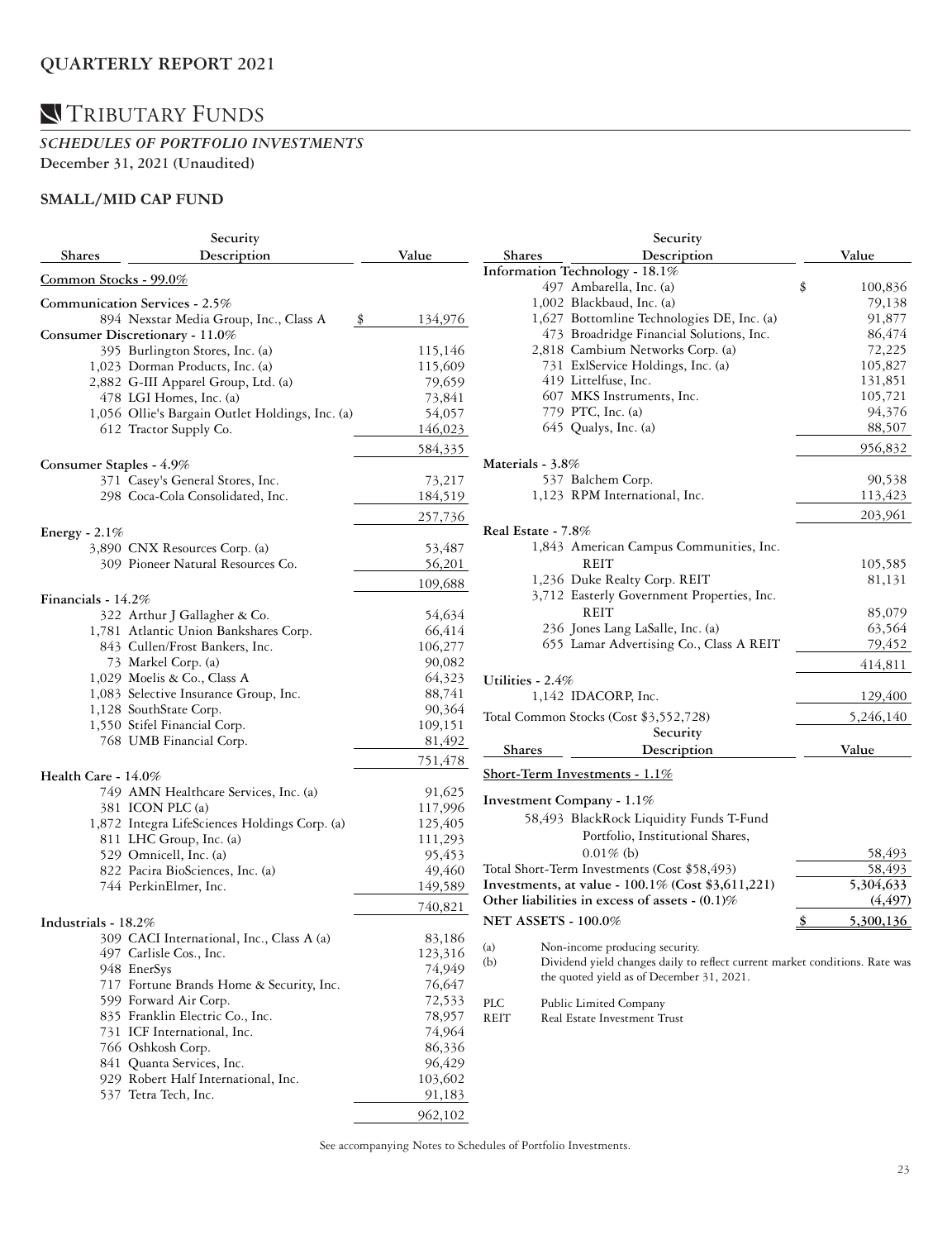#### *SCHEDULES OF PORTFOLIO INVESTMENTS*  **December 31, 2021 (Unaudited)**

### **SMALL COMPANY FUND**

| Security                |                                                   |             | Security                   |                                                    |   |               |  |
|-------------------------|---------------------------------------------------|-------------|----------------------------|----------------------------------------------------|---|---------------|--|
| <b>Shares</b>           | Description                                       | Value       | <b>Shares</b>              | Description                                        |   | Value         |  |
|                         |                                                   |             |                            | 162,669 Kforce, Inc.                               |   | 12,235,962    |  |
| Common Stocks - 96.6%   |                                                   |             |                            | 169,077 Korn Ferry                                 |   | 12,804,201    |  |
|                         | Communication Services - 2.2%                     |             |                            |                                                    |   | 131,491,781   |  |
|                         | 107,974 Nexstar Media Group, Inc., Class A<br>\$  | 16,301,914  |                            | Information Technology - 15.6%                     |   |               |  |
|                         | Consumer Discretionary - 11.6%                    |             |                            | 35,650 Ambarella, Inc. (a)                         |   | 7,233,029     |  |
|                         | 104,578 Boot Barn Holdings, Inc. (a)              | 12,868,323  |                            | 428,075 Benchmark Electronics, Inc.                |   | 11,600,832    |  |
|                         | 138,600 Dorman Products, Inc. (a)                 | 15,663,186  |                            | 135,436 Blackbaud, Inc. (a)                        |   | 10,696,735    |  |
|                         | 397,917 G-III Apparel Group, Ltd. (a)             | 10,998,426  |                            | 230,926 Bottomline Technologies DE, Inc. (a)       |   | 13,040,391    |  |
|                         | 264,756 La-Z-Boy, Inc.                            | 9,613,290   |                            | 390,819 Cambium Networks Corp. (a)                 |   | 10,016,691    |  |
|                         | 55,738 LGI Homes, Inc. (a)                        | 8,610,406   |                            | 147,840 Cass Information Systems, Inc.             |   | 5,813,069     |  |
|                         | 300,227 Movado Group, Inc.                        | 12,558,496  |                            | 239,942 CTS Corp.                                  |   | 8,810,670     |  |
|                         | 152,253 Ollie's Bargain Outlet Holdings, Inc. (a) | 7,793,831   |                            | 110,731 Diodes, Inc. (a)                           |   | 12,159,371    |  |
|                         | 102,758 Patrick Industries, Inc.                  | 8,291,543   |                            | 97,244 ExlService Holdings, Inc. (a)               |   | 14,078,014    |  |
|                         |                                                   | 86,397,501  |                            | 158,877 Onto Innovation, Inc. (a)                  |   | 16,083,119    |  |
| Consumer Staples - 4.3% |                                                   |             |                            | 45,231 SPS Commerce, Inc. (a)                      |   | 6,438,633     |  |
|                         | 38,797 Coca-Cola Consolidated, Inc.               | 24,022,714  |                            |                                                    |   |               |  |
|                         | 49,926 J & J Snack Foods Corp.                    | 7,886,311   |                            |                                                    |   | 115,970,554   |  |
|                         |                                                   |             | Materials - 3.5%           |                                                    |   |               |  |
|                         |                                                   | 31,909,025  |                            | 90,537 Balchem Corp.                               |   | 15,264,538    |  |
| Energy - $2.2%$         |                                                   |             |                            | 114,680 Kaiser Aluminum Corp.                      |   | 10,773,039    |  |
|                         | 1,153,660 CNX Resources Corp. (a)                 | 15,862,825  |                            |                                                    |   | 26,037,577    |  |
| Financials - $15.2%$    |                                                   |             | Real Estate - 6.6%         |                                                    |   |               |  |
|                         | 361,106 Atlantic Union Bankshares Corp.           | 13,465,643  |                            | 124,310 Agree Realty Corp. REIT                    |   | 8,870,762     |  |
|                         | 209,465 Mercantile Bank Corp.                     | 7,337,559   |                            | 415,789 Easterly Government Properties, Inc.       |   |               |  |
|                         | 201,045 Moelis & Co., Class A                     | 12,567,323  |                            | REIT                                               |   | 9,529,884     |  |
|                         | 239,793 Seacoast Banking Corp. of Florida         | 8,486,274   |                            | 219,972 Getty Realty Corp. REIT                    |   | 7,058,901     |  |
|                         | 237,185 Selective Insurance Group, Inc.           | 19,434,939  |                            | 303,356 Marcus & Millichap, Inc. (a)               |   | 15,610,700    |  |
|                         | 191,879 SouthState Corp.                          | 15,371,427  |                            | 699,093 Sunstone Hotel Investors, Inc. REIT (a)    |   | 8,200,361     |  |
|                         | 158,049 Stewart Information Services Corp.        | 12,601,247  |                            |                                                    |   | 49,270,608    |  |
|                         | 95,753 Stifel Financial Corp.                     | 6,742,926   | Utilities - 3.7%           |                                                    |   |               |  |
|                         | 68,778 UMB Financial Corp.                        | 7,298,034   |                            | 58,644 Chesapeake Utilities Corp.                  |   | 8,550,882     |  |
|                         | 261,552 United Bankshares, Inc.                   | 9,489,106   |                            | 114,010 IDACORP, Inc.                              |   | 12,918,473    |  |
|                         |                                                   | 112,794,478 |                            | 123,921 Unitil Corp.                               |   | 5,699,127     |  |
| Health Care - 14.0%     |                                                   |             |                            |                                                    |   |               |  |
|                         | 105,888 AMN Healthcare Services, Inc. (a)         | 12,953,279  |                            |                                                    |   | 27,168,482    |  |
|                         | 338,527 Avanos Medical, Inc. (a)                  | 11,736,731  |                            | Total Common Stocks (Cost \$432,127,416)           |   | 717, 157, 115 |  |
|                         | 126,007 Integer Holdings Corp. (a)                | 10,784,939  |                            | Security                                           |   |               |  |
|                         | 247,021 Integra LifeSciences Holdings Corp. (a)   | 16,547,937  | Shares                     | Description                                        |   | Value         |  |
|                         | 114,755 LHC Group, Inc. (a)                       | 15,747,829  |                            |                                                    |   |               |  |
|                         | 32,564 Medpace Holdings, Inc. (a)                 | 7,087,229   |                            | Short-Term Investments - 3.3%                      |   |               |  |
|                         | 369,891 Natus Medical, Inc. (a)                   | 8,777,513   |                            | Investment Company - 3.3%                          |   |               |  |
|                         | 40,090 Omnicell, Inc. (a)                         | 7,233,839   |                            |                                                    |   |               |  |
|                         | 115,128 Pacira BioSciences, Inc. (a)              | 6,927,252   |                            | 24,656,999 BlackRock Liquidity Funds T-Fund        |   |               |  |
|                         | 211,105 Supernus Pharmaceuticals, Inc. (a)        | 6,155,822   |                            | Portfolio, Institutional Shares,                   |   |               |  |
|                         |                                                   | 103,952,370 |                            | $0.01\%$ (b)                                       |   | 24,656,999    |  |
| Industrials - 17.7%     |                                                   |             |                            | Total Short-Term Investments (Cost \$24,656,999)   |   | 24,656,999    |  |
|                         | 132,117 American Woodmark Corp. (a)               | 8,614,029   |                            | Investments, at value - 99.9% (Cost \$456,784,415) |   | 741,814,114   |  |
|                         | 222,356 Barnes Group, Inc.                        | 10,359,566  |                            | Other assets in excess of liabilities - 0.1%       |   | 811,859       |  |
|                         | 26,304 CACI International, Inc., Class A (a)      | 7,081,300   | <b>NET ASSETS - 100.0%</b> |                                                    | Ş | 742,625,973   |  |
|                         | 165,277 Comfort Systems USA, Inc.                 | 16,352,506  |                            |                                                    |   |               |  |
|                         | 70,045 CSW Industrials, Inc.                      | 8,465,639   |                            |                                                    |   |               |  |
|                         | 133,086 EnerSys                                   | 10,521,779  |                            |                                                    |   |               |  |
|                         | 123,815 Forward Air Corp.                         | 14,992,758  |                            |                                                    |   |               |  |
|                         | 149,927 Franklin Electric Co., Inc.               | 14,177,097  |                            |                                                    |   |               |  |
|                         | 154,919 ICF International, Inc.                   | 15,886,944  |                            |                                                    |   |               |  |
|                         |                                                   |             |                            |                                                    |   |               |  |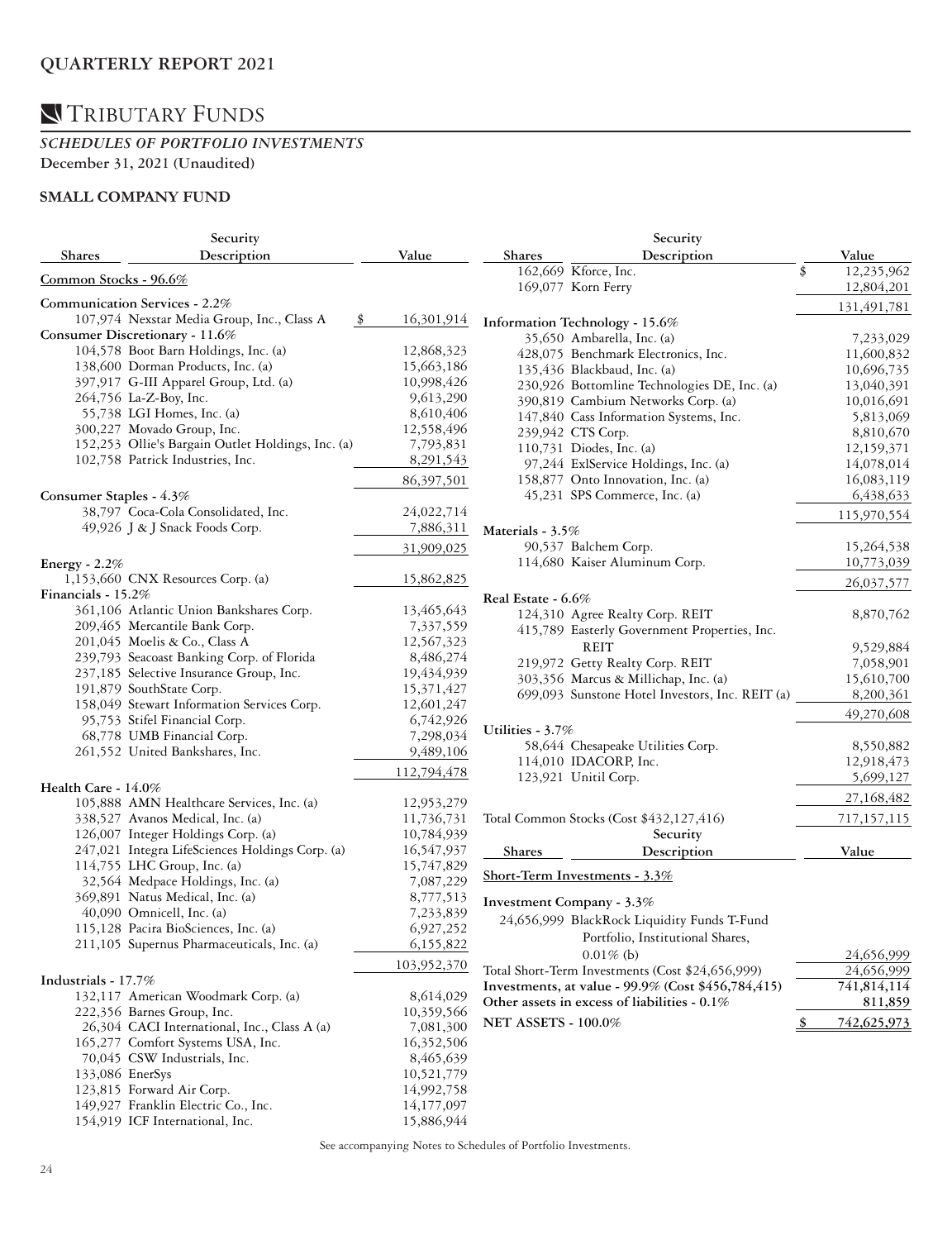### TRIBUTARY FUNDS

*SCHEDULES OF PORTFOLIO INVESTMENTS*  **December 31, 2021 (Unaudited)**

#### **SMALL COMPANY FUND**

- (a) Non-income producing security.<br>
(b) Dividend yield changes daily to
- Dividend yield changes daily to reflect current market conditions. Rate was the quoted yield as of December 31, 2021.
- REIT Real Estate Investment Trust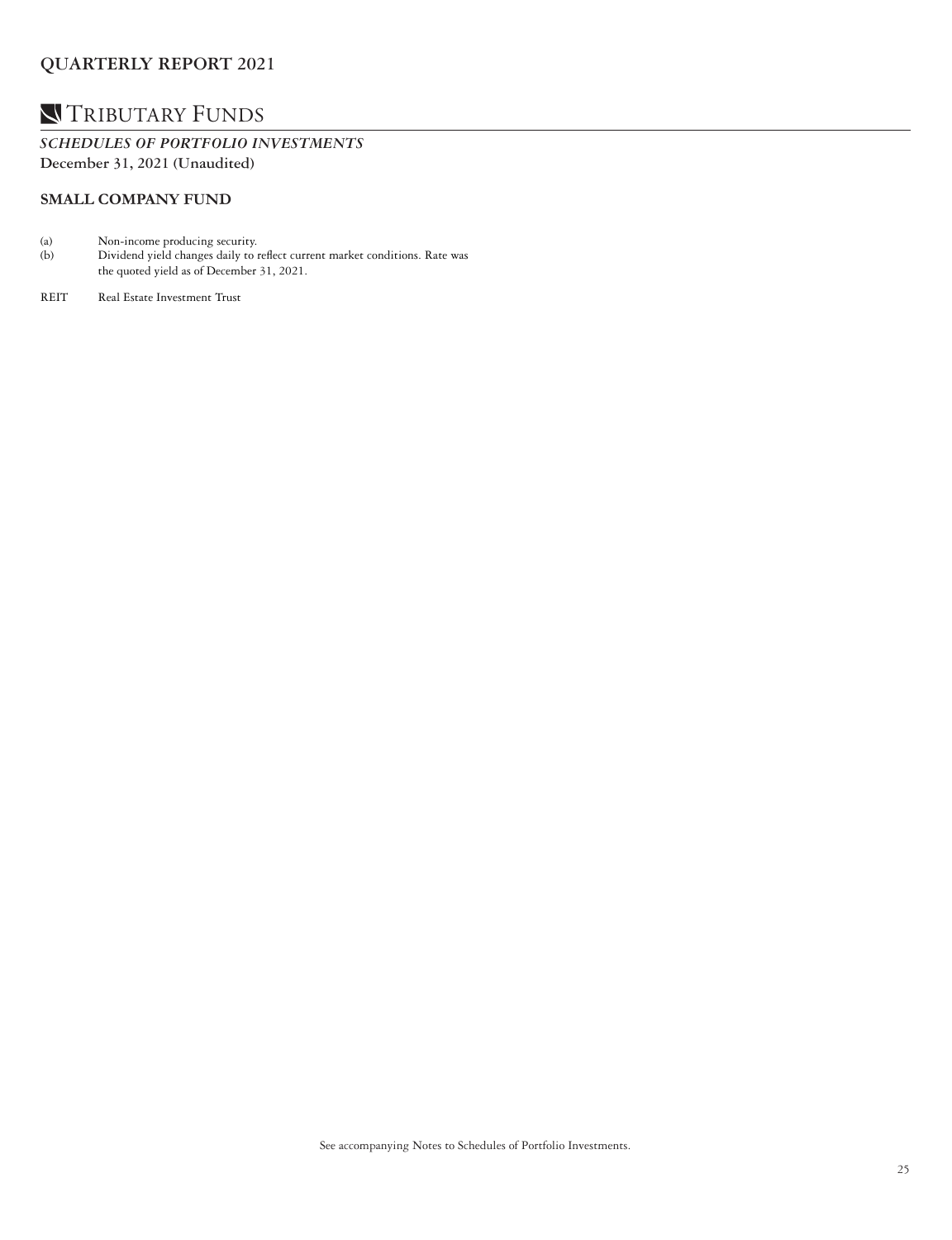### **N**TRIBUTARY FUNDS

#### *NOTES TO SCHEDULES OF PORTFOLIO INVESTMENTS*  **December 31, 2021 (Unaudited)**

#### **1. Significant Accounting Policies**

The Funds are investment companies and follow accounting and reporting guidance under Financial Accounting Standards Board ("FASB") Accounting Standards Codification ("ASC") Topic 946, *Financial Services-Investment Companies*. The following is a summary of significant accounting policies consistently followed by the Company in the preparation of its financial statements. The policies are in conformity with accounting principles generally accepted in the United States of America ("GAAP"). The preparation of financial statements requires management to make estimates and assumptions that affect the reported amounts of assets and liabilities, the disclosure of contingent assets and liabilities at the date of financial statements and the reported amounts of increases and decreases in net assets from operations during the period. Actual results could differ from those estimates.

#### **Security Valuation**

The net asset value ("NAV") per share of each Fund is determined each business day as of the close of the New York Stock Exchange ("NYSE"), which is normally 4 p.m. Eastern Time. In valuing a Fund's assets for calculating the NAV, securities listed on a securities exchange, market or automated quotation system for which quotations are readily available, including traded over the counter securities, are valued at the official closing price on the primary exchange or market on which they traded or, if there is no such reported price on the valuation date, at the most recent quoted sale price or bid price. Investments in investment companies are valued at the NAV per share determined as of the close of the NYSE. Short-term debt investments (maturing within 60 days) may be valued on an amortized cost basis, unless such value does not approximate fair value. Debt securities (other than short-term investments) are valued at prices furnished by pricing services and generally reflect last reported sales price if the security is actively traded or an evaluated bid price obtained by employing methodologies that utilize actual market transactions; broker supplied valuations; or factors such as yield, maturity, call features, credit ratings, or developments relating to specific securities in arriving at the valuation. Prices provided by pricing services are subject to review and determination of the appropriate price whenever a furnished price is significantly different from the previous day's furnished price.

Securities for which quotations are not readily available are valued at fair value as determined in good faith by the Company's Fair Value Committee ("Fair Value Committee") pursuant to procedures established by the Company's Board of Directors ("Board"). Situations that may require an investment to be fair valued include instances where a security is thinly traded, halted, or restricted as to resale. In addition, investments may be fair valued based on the occurrence of a significant event. Significant events may be specific to a particular issuer, such as mergers, restructurings, or defaults. Alternatively, significant events may affect an entire market, such as natural disasters, government actions, and significant changes in the value of U.S. securities markets. Securities are fair valued based on observable and unobservable inputs, including the Fair Value Committee's own assumptions in determining fair value. Factors used in determining fair value include, but are not limited to: type of security or asset, trading activity of similar markets or securities, fundamental analytical data relating to the investment, evaluation of the forces that influence the market in which the security is purchased and sold, and information as to any transactions or offers with respect to the security.

Under the Company's pricing and valuation procedures, the Board has delegated the daily operational oversight of the securities valuation function to the Fair Value Committee, which consists of representatives from the Funds' Adviser, Sub-Adviser, and the Treasurer, who serves on the committee as a non-voting member. The Fair Value Committee is responsible for determining fair valuations for any security for which market quotations are not readily available. For those securities fair valued under procedures adopted by the Board, the Fair Value Committee reviews and affirms the reasonableness of the fair valuation determinations after considering all relevant information that is reasonably available. The Fair Valuation Committee's determinations are subject to review by the Funds' Board at its next regularly scheduled meeting covering the calendar quarter in which the fair valuation was determined.

The Funds use a framework for measuring fair value. Fair value is defined as the price that would be received to sell an asset or paid to transfer a liability in an orderly transaction between market participants (exit price). One component of fair value is a three-tier fair value hierarchy. The basis of the tiers is dependent upon various "inputs" used to determine the value of the Funds' investments. These inputs are summarized in the three broad levels listed below:

Level 1 – includes valuations based on quoted prices of identical securities in active markets including valuations for securities listed on a securities exchange or investments in mutual funds.

Level 2 – includes valuations for which all significant inputs are observable, either directly or indirectly. Direct observable inputs include broker quotes in active markets, closing prices of similar securities in active markets, closing prices for identical or similar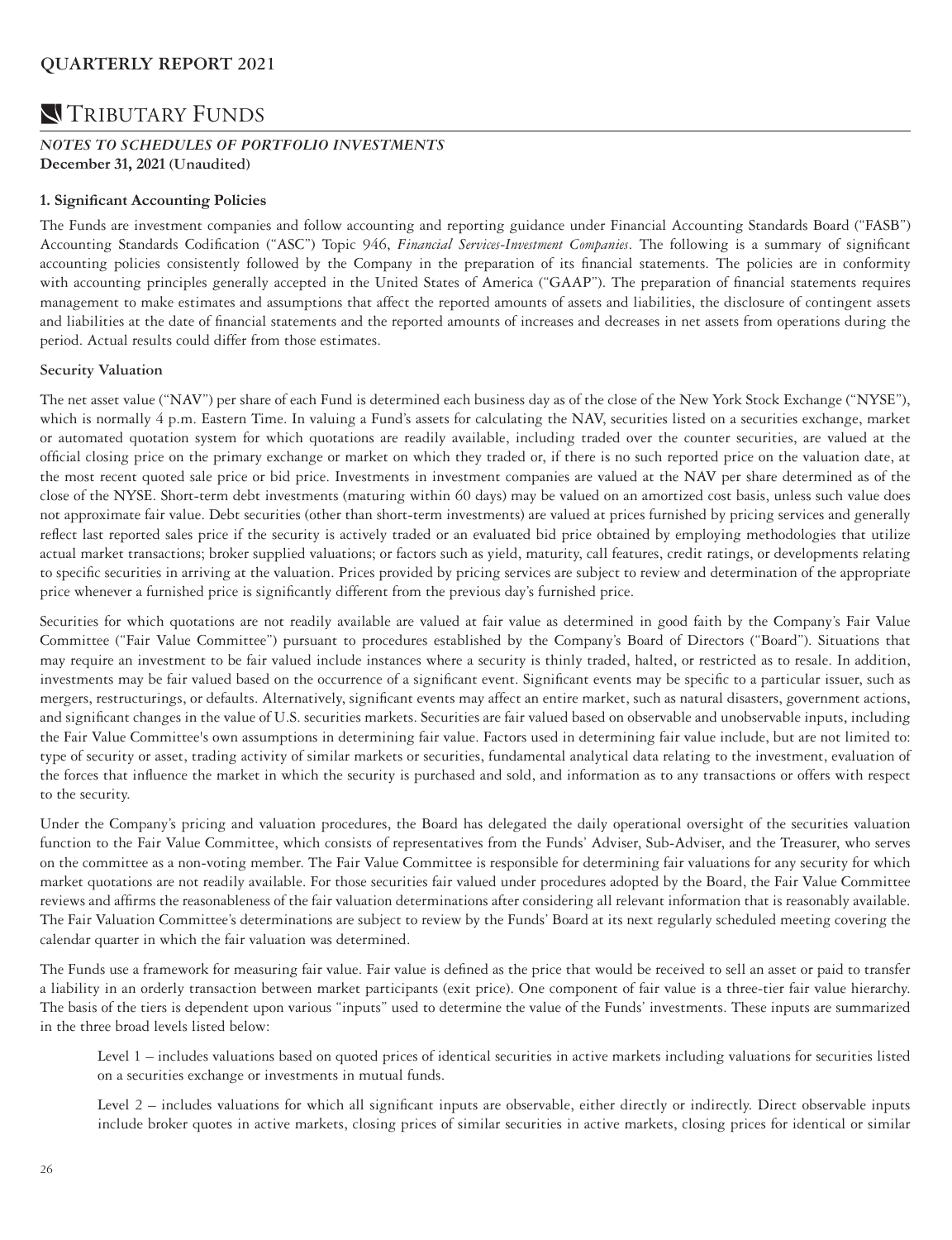### **N**TRIBUTARY FUNDS

#### *NOTES TO SCHEDULES OF PORTFOLIO INVESTMENTS*  **December 31, 2021 (Unaudited)**

securities in non-active markets, or corporate action or reorganization entitlement values. Indirect significant observable inputs include factors such as interest rates, yield curves, prepayment speeds or credit ratings. Level 2 includes valuations for fixed income securities priced by pricing services, broker quotes in active markets, or ADRs and GDRs for which quoted prices in active markets are not available.

Level 3 – includes valuations based on inputs that are unobservable and significant to the fair value measurement, including the Fair Value Committee's own assumptions in determining the fair value of the investment. Inputs used to determine the fair value of Level 3 securities include security specific inputs such as: credit quality, issuer news, trading characteristics, or industry specific inputs such as: trading activity of similar markets or securities, changes in the security's underlying index, or comparable securities' models. Level 3 valuations include securities that are priced based on single source broker quotes, where prices may be unavailable due to halted trading, restricted to resale due to market events, newly issued or investments for which reliable quotes are not available.

To assess the continuing appropriateness of security valuations, the co-administrator regularly compares current day prices with prior day prices, transaction prices, and alternative vendor prices. When the comparison results exceed pre-defined thresholds, the co-administrator challenges the prices exceeding tolerance levels with the pricing service or broker. To substantiate Level 3 unobservable inputs, the adviser and co-administrator use a variety of techniques as appropriate, including, transaction backtesting or disposition analysis and review of related market activity.

The inputs or methodology used for valuing investments are not necessarily an indication of the risk associated with investing in those investments.

The following is a summary of the inputs used to value each Fund's investments as of December 31, 2021, by category:

|                                                   | LEVEL $1-$<br><b>Quoted Prices</b> | LEVEL 2 -<br>Significant<br>Observable<br>Inputs | LEVEL 3 -<br>Significant<br>Unobservable<br>Inputs |        | Total       |
|---------------------------------------------------|------------------------------------|--------------------------------------------------|----------------------------------------------------|--------|-------------|
| Short-Intermediate Bond Fund                      |                                    |                                                  |                                                    |        |             |
| <b>Asset Backed Securities</b>                    | \$<br>$-$ \$                       | 54,966,771 \$                                    |                                                    | - \$   | 54,966,771  |
| Non-Agency Commercial Mortgage Backed Securities  |                                    | 37,308,447                                       |                                                    |        | 37,308,447  |
| Non-Agency Residential Mortgage Backed Securities |                                    | 26,741,244                                       |                                                    |        | 26,741,244  |
| Corporate Bonds                                   |                                    | 67,794,124                                       |                                                    |        | 67,794,124  |
| Government & Agency Obligations                   |                                    | 46,640,982                                       |                                                    |        | 46,640,982  |
| Preferred Stocks                                  | 528,000                            |                                                  |                                                    |        | 528,000     |
| Short-Term Investments                            | 2,396,523                          |                                                  |                                                    | -      | 2,396,523   |
| Total                                             | \$<br>2,924,523 \$                 | 233,451,568 \$                                   |                                                    | $-$ \$ | 236,376,091 |
|                                                   | LEVEL $1-$<br><b>Quoted Prices</b> | LEVEL 2 -<br>Significant<br>Observable<br>Inputs | LEVEL 3 -<br>Significant<br>Unobservable<br>Inputs |        | Total       |
| Income Fund                                       |                                    |                                                  |                                                    |        |             |
| <b>Asset Backed Securities</b>                    | \$<br>$-$ \$                       | 22,606,654 \$                                    |                                                    | - \$   | 22,606,654  |
| Non-Agency Commercial Mortgage Backed Securities  |                                    | 18,429,711                                       |                                                    |        | 18,429,711  |
| Non-Agency Residential Mortgage Backed Securities |                                    | 22,013,797                                       |                                                    |        | 22,013,797  |
| Corporate Bonds                                   |                                    | 66,024,440                                       |                                                    |        | 66,024,440  |
| Government & Agency Obligations                   |                                    | 64,386,401                                       |                                                    |        | 64,386,401  |
| Short-Term Investments                            | 2,414,672                          |                                                  |                                                    | -      | 2,414,672   |
| Total                                             | \$<br>2,414,672 \$                 | 193,461,003 \$                                   |                                                    | $-$ \$ | 195,875,675 |
|                                                   |                                    |                                                  |                                                    |        |             |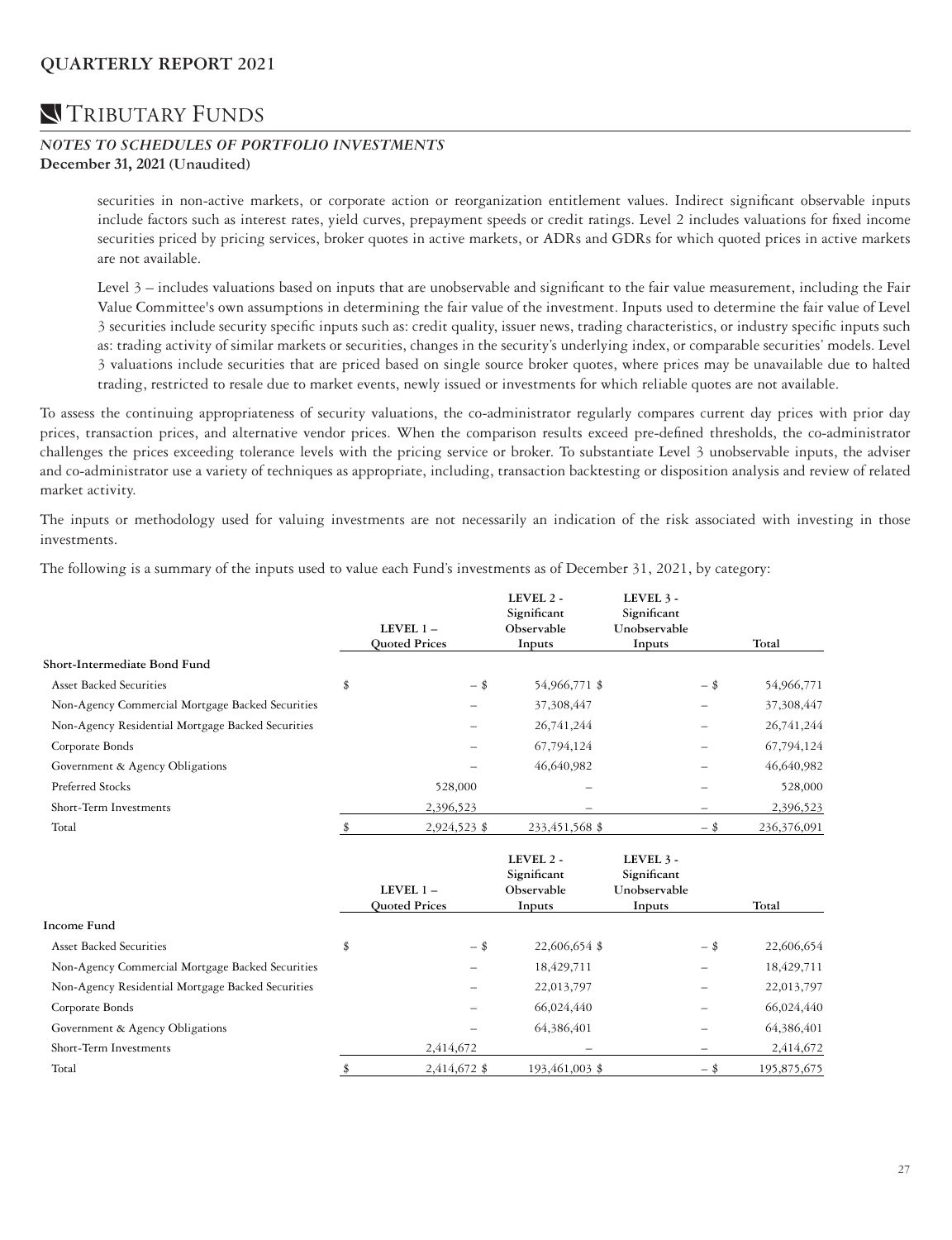### *NOTES TO SCHEDULES OF PORTFOLIO INVESTMENTS*  **December 31, 2021 (Unaudited)**

|                                                   |    | LEVEL 1-<br><b>Quoted Prices</b> | LEVEL 2 -<br>Significant<br>Observable<br>Inputs | LEVEL 3 -<br>Significant<br>Unobservable<br>Inputs |        | Total       |
|---------------------------------------------------|----|----------------------------------|--------------------------------------------------|----------------------------------------------------|--------|-------------|
| Nebraska Tax-Free Fund                            |    |                                  |                                                  |                                                    |        |             |
| Government & Agency Obligations                   | \$ | $-$ \$                           | 71,297,918 \$                                    |                                                    | - \$   | 71,297,918  |
| Short-Term Investments                            |    | 244,672                          |                                                  |                                                    |        | 244,672     |
| Total                                             | \$ | 244,672 \$                       | 71,297,918 \$                                    |                                                    | $-$ \$ | 71,542,590  |
|                                                   |    | LEVEL 1-<br><b>Quoted Prices</b> | LEVEL 2 -<br>Significant<br>Observable<br>Inputs | LEVEL 3 -<br>Significant<br>Unobservable<br>Inputs |        | Total       |
| <b>Balanced Fund</b>                              |    |                                  |                                                  |                                                    |        |             |
| Common Stocks*                                    | \$ | 55,503,854 \$                    | -\$                                              |                                                    | -\$    | 55,503,854  |
| <b>Asset Backed Securities</b>                    |    |                                  | 3,074,077                                        |                                                    |        | 3,074,077   |
| Non-Agency Commercial Mortgage Backed Securities  |    |                                  | 2,669,281                                        |                                                    |        | 2,669,281   |
| Non-Agency Residential Mortgage Backed Securities |    |                                  | 999,824                                          |                                                    |        | 999,824     |
| Corporate Bonds                                   |    |                                  | 10,288,298                                       |                                                    |        | 10,288,298  |
| Government & Agency Obligations                   |    |                                  | 9,865,962                                        |                                                    |        | 9,865,962   |
| Short-Term Investments                            |    | 3,087,194                        |                                                  |                                                    |        | 3,087,194   |
| Total                                             | \$ | 58,591,048 \$                    | 26,897,442 \$                                    |                                                    | $-$ \$ | 85,488,490  |
|                                                   |    | LEVEL 1-<br><b>Quoted Prices</b> | LEVEL 2 -<br>Significant<br>Observable<br>Inputs | LEVEL 3 -<br>Significant<br>Unobservable<br>Inputs |        | Total       |
| Growth Opportunities Fund                         |    |                                  |                                                  |                                                    |        |             |
| Common Stocks*                                    | \$ | 152,585,806 \$                   | - \$                                             |                                                    | - \$   | 152,585,806 |
| Exchange Traded Fund                              |    | 3,168,550                        |                                                  |                                                    |        | 3,168,550   |
| Short-Term Investments                            |    | 2,081,459                        |                                                  |                                                    |        | 2,081,459   |
| Total                                             | \$ | 157,835,815 \$                   | $-$ \$                                           |                                                    | $-$ \$ | 157,835,815 |
|                                                   |    | LEVEL 1-<br><b>Ouoted Prices</b> | LEVEL 2 -<br>Significant<br>Observable<br>Inputs | LEVEL 3 -<br>Significant<br>Unobservable<br>Inputs |        | Total       |
| Small/Mid Cap Fund                                |    |                                  |                                                  |                                                    |        |             |
| Common Stocks*                                    | \$ | 5,246,140 \$                     | - \$                                             |                                                    | - \$   | 5,246,140   |
| Short-Term Investments                            |    | 58,493                           |                                                  |                                                    |        | 58,493      |
| Total                                             | \$ | 5,304,633 \$                     | $-$ \$                                           |                                                    | $-$ \$ | 5,304,633   |
|                                                   |    | LEVEL 1-<br><b>Quoted Prices</b> | LEVEL 2 -<br>Significant<br>Observable<br>Inputs | LEVEL 3 -<br>Significant<br>Unobservable<br>Inputs |        | Total       |
| Small Company Fund                                |    |                                  |                                                  |                                                    |        |             |
| Common Stocks*                                    | \$ | 717,157,115 \$                   | - \$                                             |                                                    | - \$   | 717,157,115 |
| Short-Term Investments                            |    | 24,656,999                       |                                                  |                                                    |        | 24,656,999  |
| Total                                             | S  | 741,814,114 \$                   | $-$ \$                                           |                                                    | $-$ \$ | 741,814,114 |

\* See Schedules of Portfolio Investments for further industry classification.